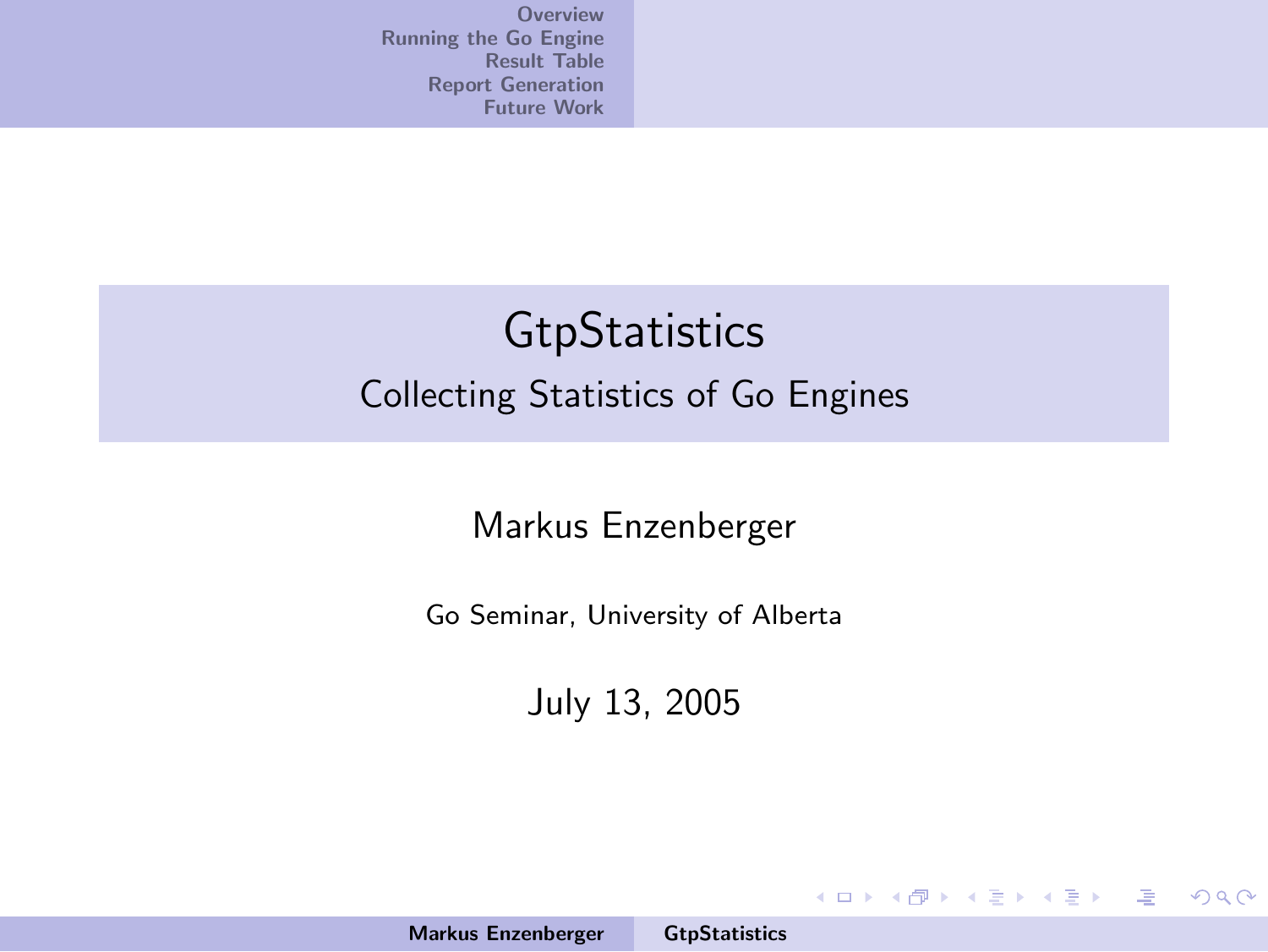[Running the Go Engine](#page-7-0) [Result Table](#page-26-0) [Report Generation](#page-43-0) [Future Work](#page-58-0) [Features](#page-4-0) [Average Plots](#page-5-0) [Histograms](#page-6-0)

#### Features

#### $\triangleright$  Runs a Go engine on every position in a game collection

Markus Enzenberger [GtpStatistics](#page-0-0)

メロメ メタメ メミメ メミメー

<span id="page-1-0"></span> $\equiv$  $OQ$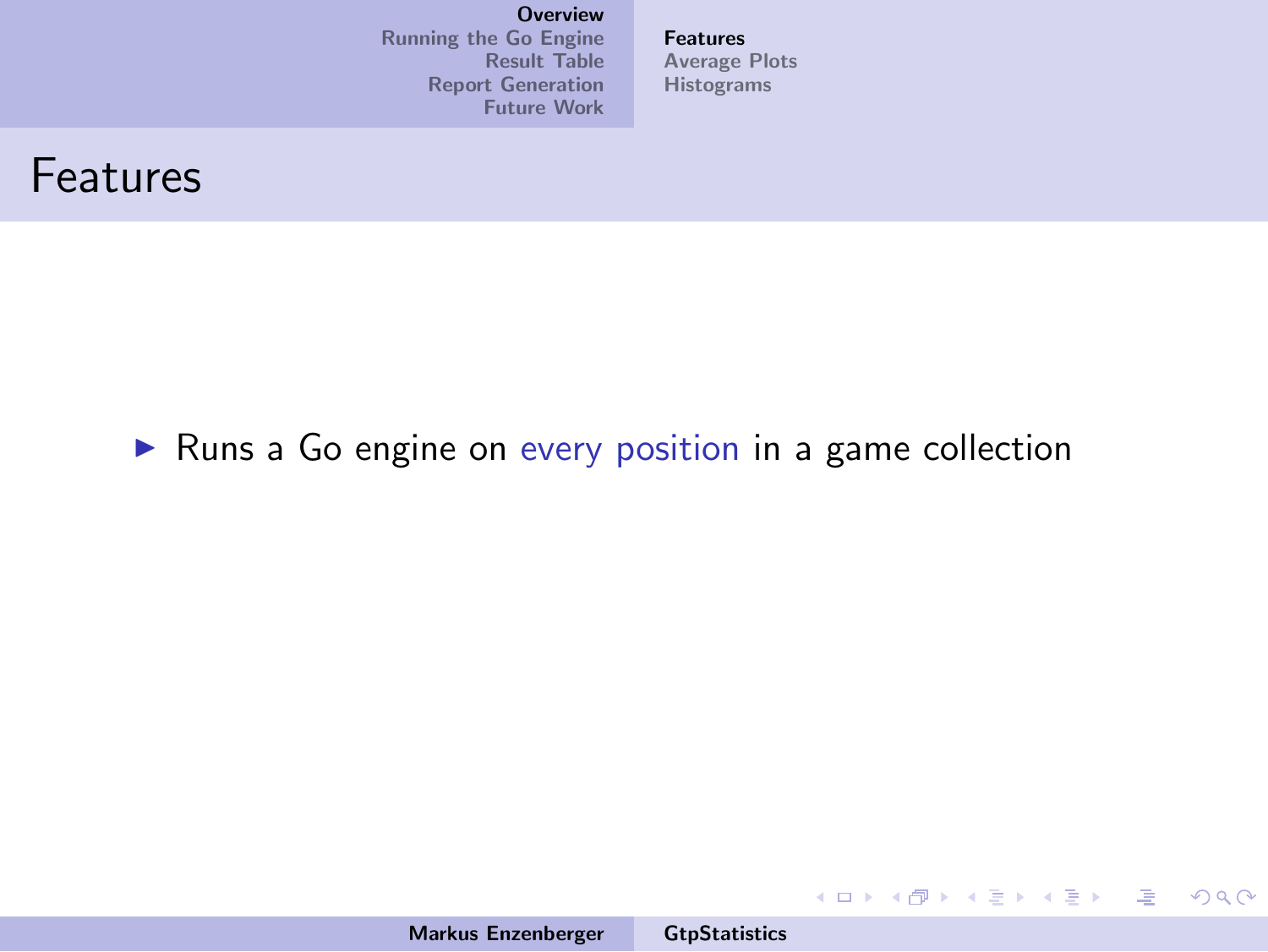[Running the Go Engine](#page-7-0) [Result Table](#page-26-0) [Report Generation](#page-43-0) [Future Work](#page-58-0) [Features](#page-4-0) [Average Plots](#page-5-0) [Histograms](#page-6-0)



- $\blacktriangleright$  Runs a Go engine on every position in a game collection
- $\triangleright$  Writes results to a data table

イロメ イ御メ イヨメ イヨメー

造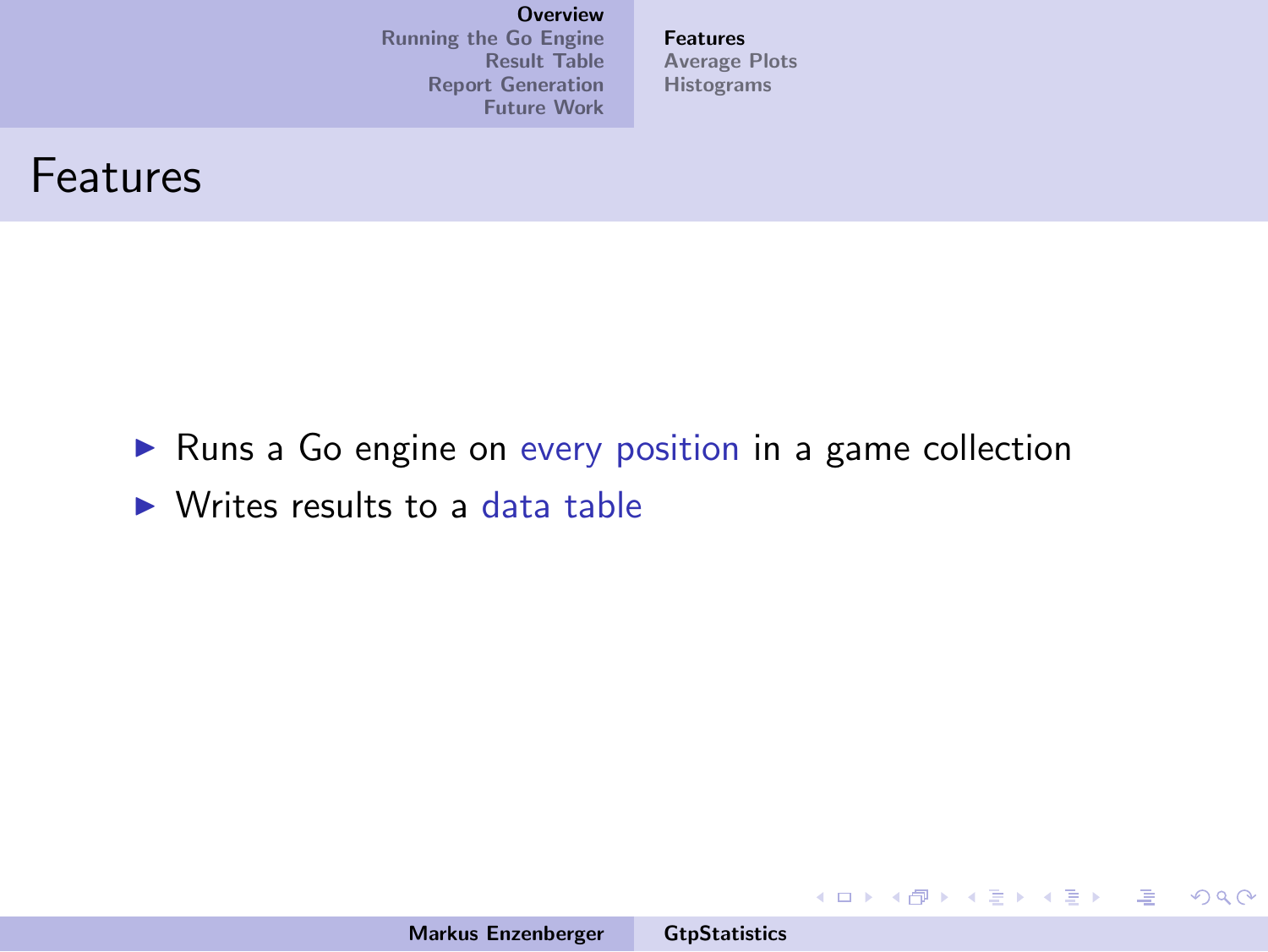[Running the Go Engine](#page-7-0) [Result Table](#page-26-0) [Report Generation](#page-43-0) [Future Work](#page-58-0) [Features](#page-4-0) [Average Plots](#page-5-0) [Histograms](#page-6-0)



- $\triangleright$  Runs a Go engine on every position in a game collection
- $\triangleright$  Writes results to a data table
- $\triangleright$  Produces HTML reports with plots and statistical data

イロメ イ部メ イヨメ イヨメー

哇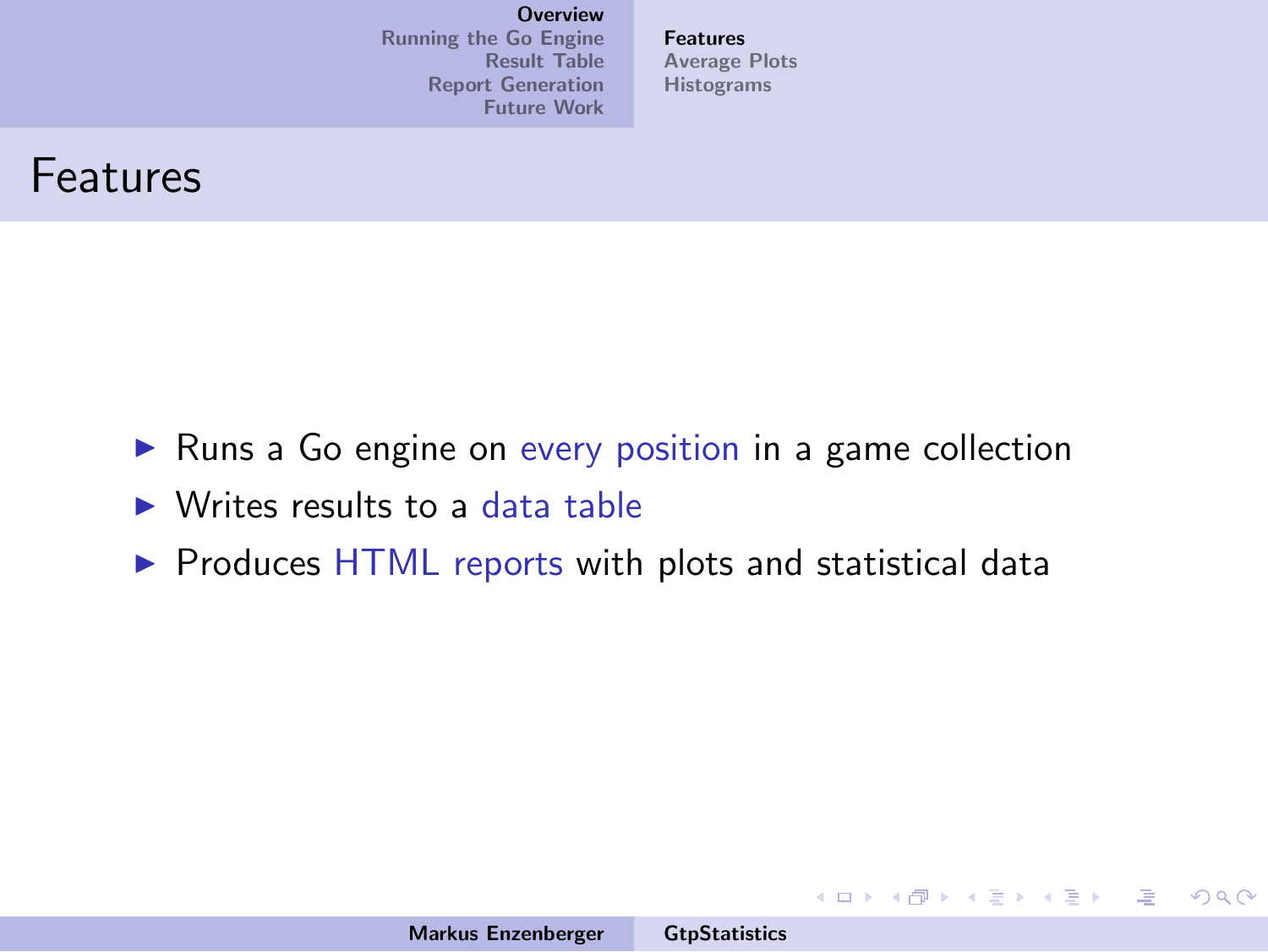[Running the Go Engine](#page-7-0) [Result Table](#page-26-0) [Report Generation](#page-43-0) [Future Work](#page-58-0) [Features](#page-1-0) [Average Plots](#page-5-0) [Histograms](#page-6-0)



- $\triangleright$  Runs a Go engine on every position in a game collection
- $\triangleright$  Writes results to a data table
- $\triangleright$  Produces HTML reports with plots and statistical data
- $\blacktriangleright$  Platform independent Java program

イロメ イ部メ イヨメ イヨメー

<span id="page-4-0"></span>哇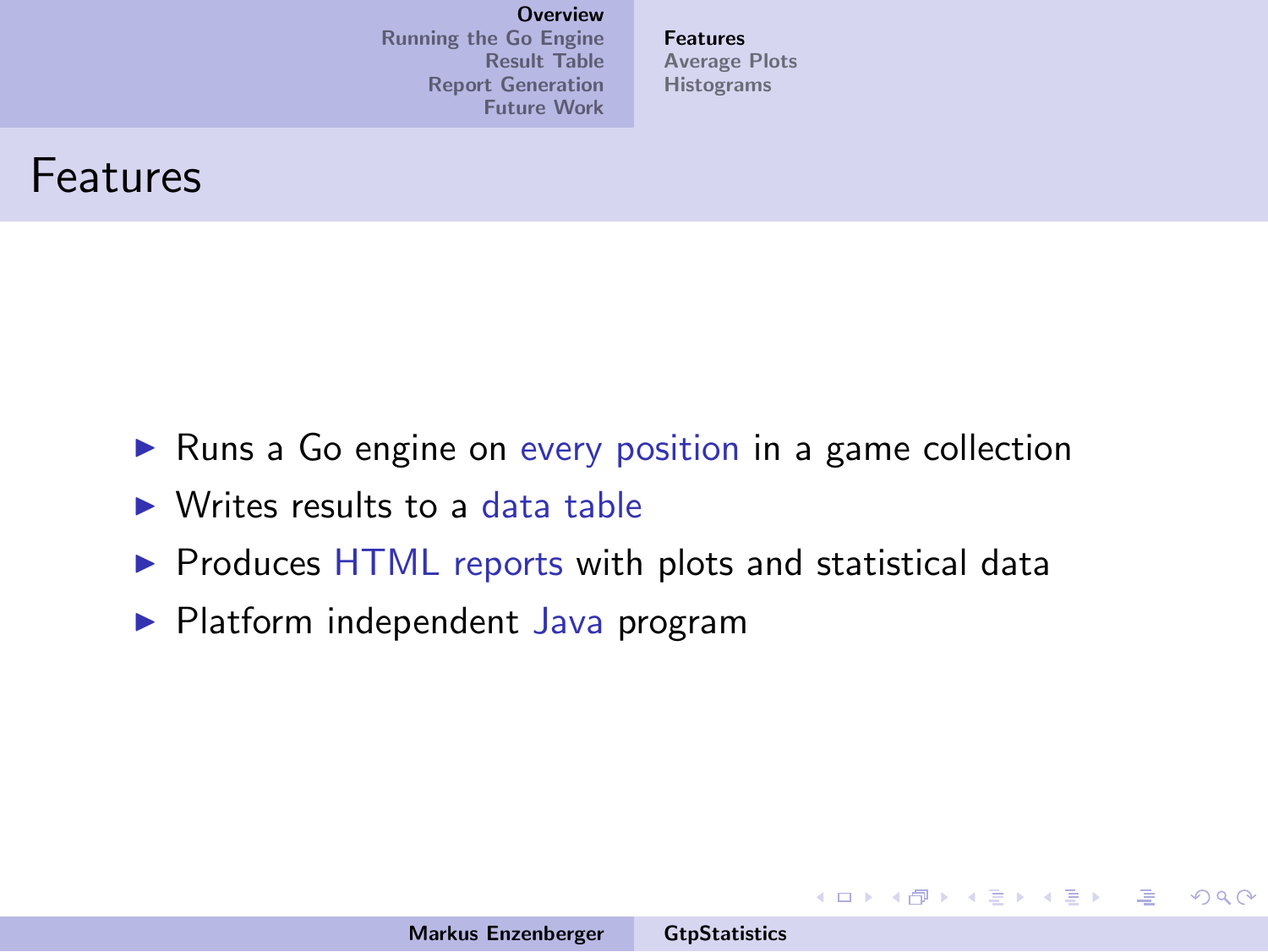[Running the Go Engine](#page-7-0) [Result Table](#page-26-0) [Report Generation](#page-43-0) [Future Work](#page-58-0)

[Features](#page-1-0) [Average Plots](#page-5-0) [Histograms](#page-6-0)

#### Average Plots

#### RegGenMove



#### **Score**



#### Time



<span id="page-5-0"></span>Markus Enzenberger [GtpStatistics](#page-0-0)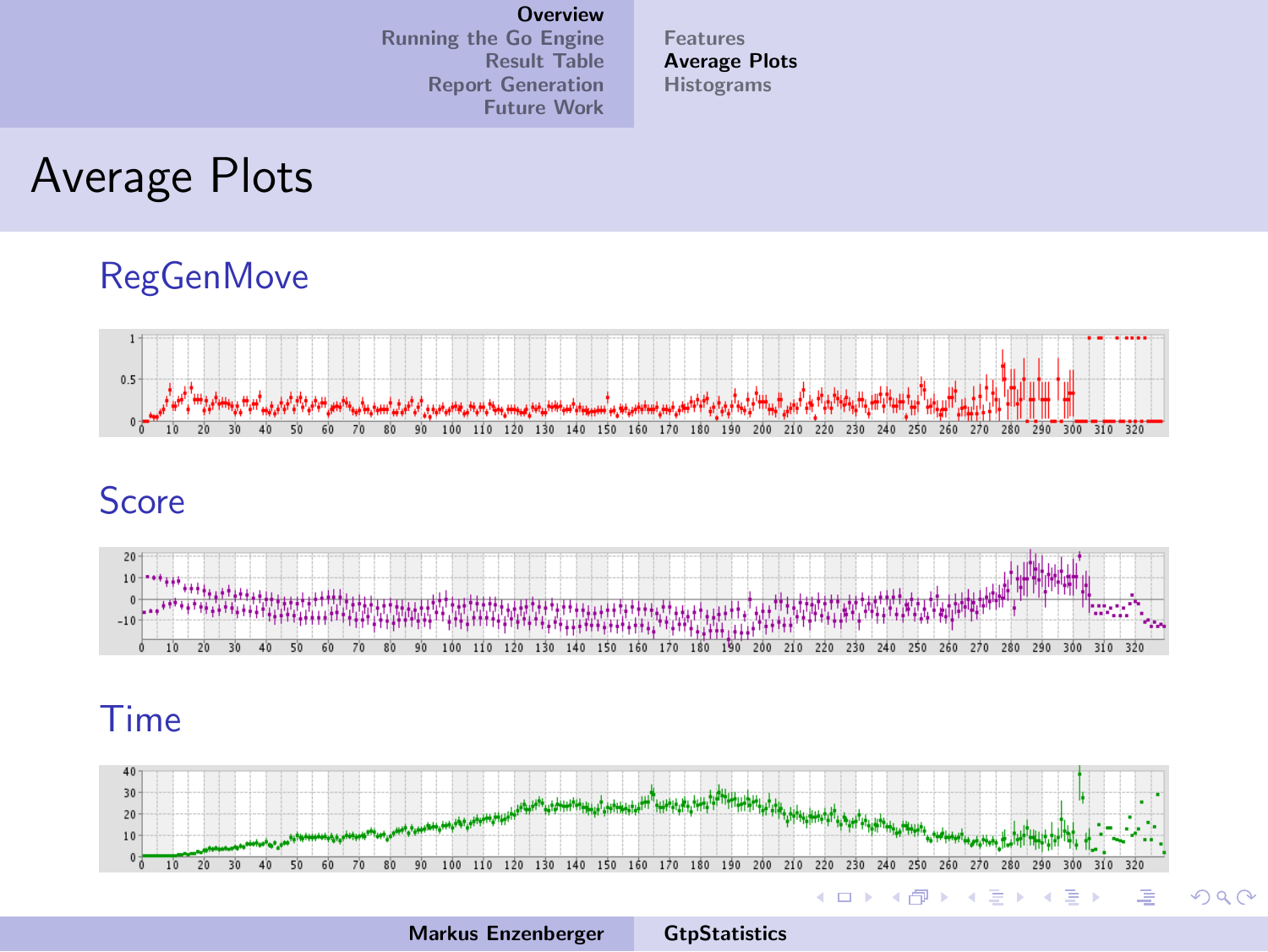[Running the Go Engine](#page-7-0) [Result Table](#page-26-0) [Report Generation](#page-43-0) [Future Work](#page-58-0) [Features](#page-1-0) [Average Plots](#page-5-0) [Histograms](#page-6-0)

## Histograms

#### RegGenMove Score Time







佳

<span id="page-6-0"></span> $299$ 

メロメ メ団 メメ きょくきょう

Markus Enzenberger [GtpStatistics](#page-0-0)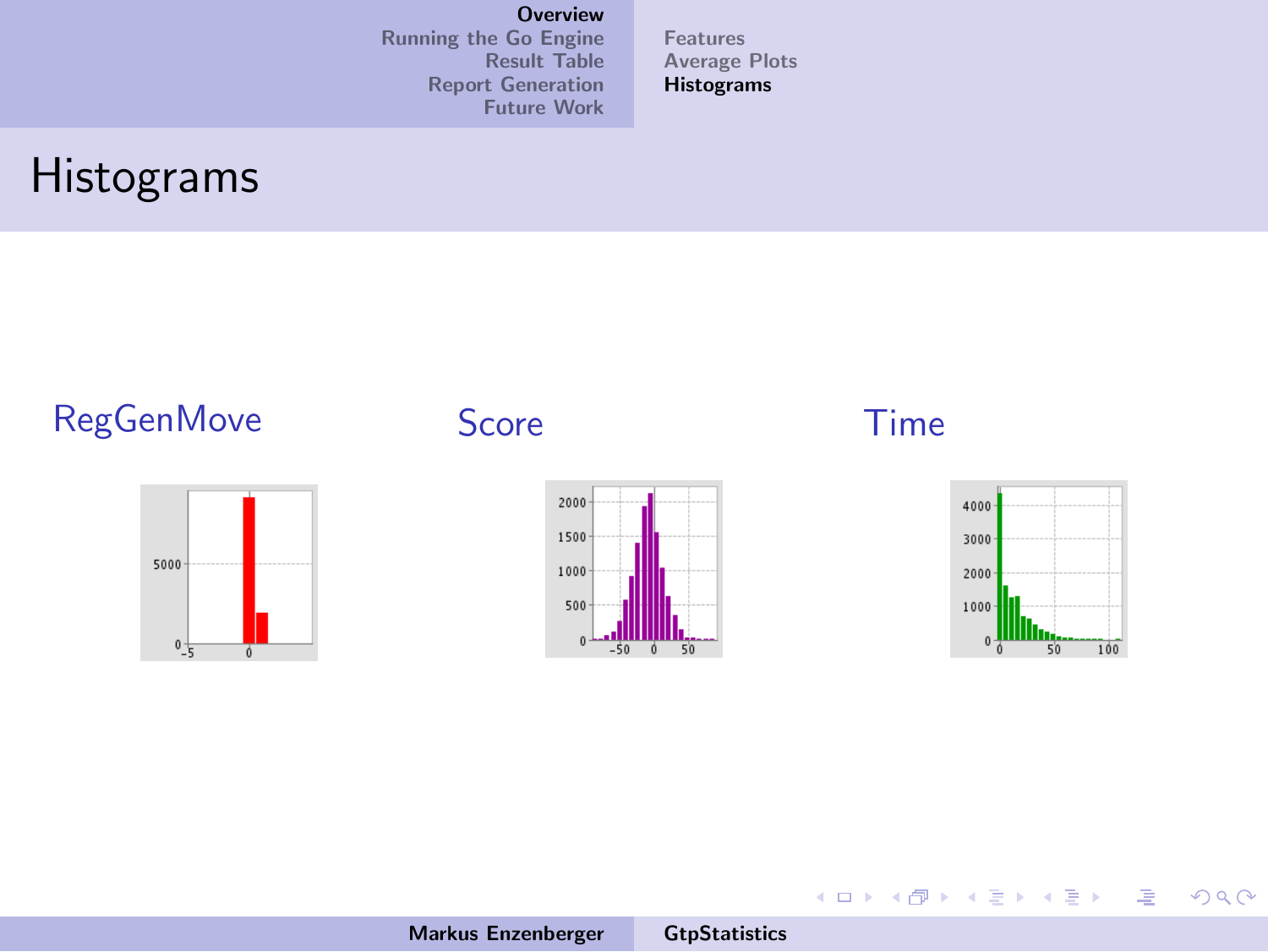[Requirements](#page-13-0) [Invocation](#page-18-0) [RegGenMove](#page-19-0)

#### Running the Go Engine

 $\triangleright$  GtpStatistics loops over all positions in a game collection

 $\mathcal{A} \subseteq \mathcal{P} \rightarrow \mathcal{A} \oplus \mathcal{P} \rightarrow \mathcal{A} \oplus \mathcal{P} \rightarrow \mathcal{A}$ 

<span id="page-7-0"></span> $\equiv$  $-990$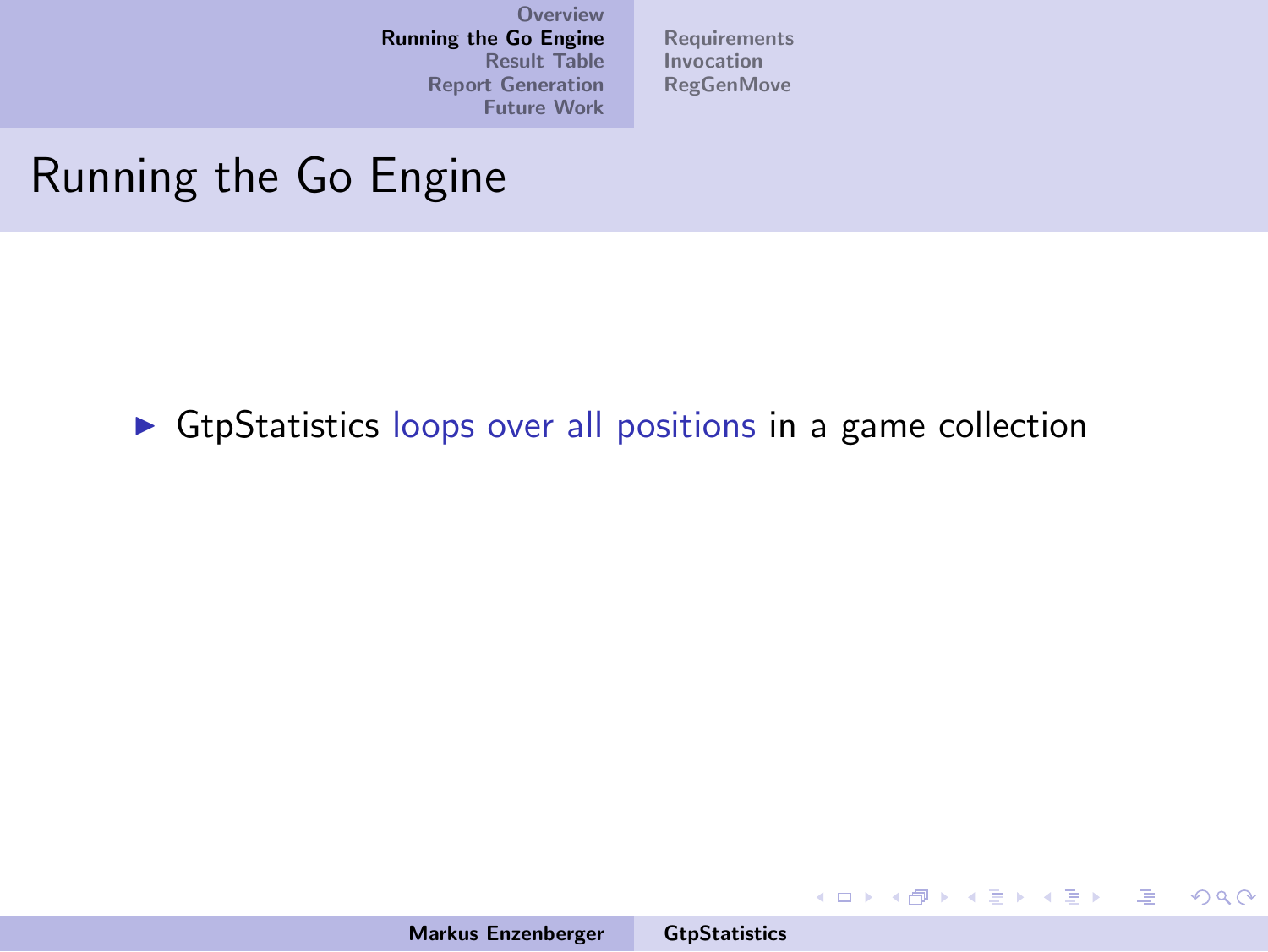[Requirements](#page-13-0) [Invocation](#page-18-0) [RegGenMove](#page-19-0)

## Running the Go Engine

- $\triangleright$  GtpStatistics loops over all positions in a game collection
- $\triangleright$  The Go engine is synchronized with the position

イロメ イ部メ イヨメ イヨメー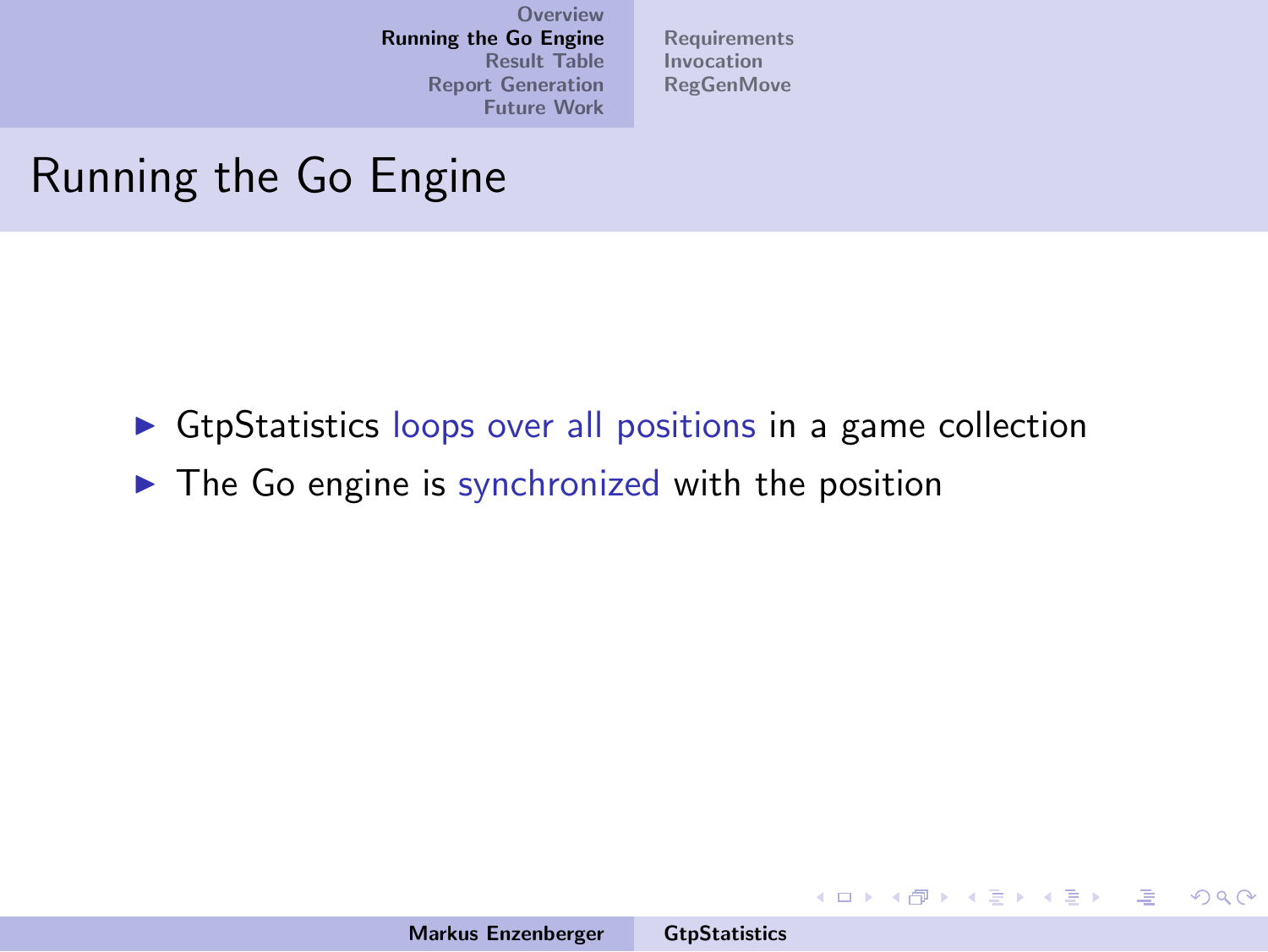[Requirements](#page-13-0) [Invocation](#page-18-0) **[RegGenMove](#page-19-0)** 

## Running the Go Engine

- $\triangleright$  GtpStatistics loops over all positions in a game collection
- $\triangleright$  The Go engine is synchronized with the position
- $\triangleright$  Configurable commands are executed:

イロメ イ部メ イヨメ イヨメー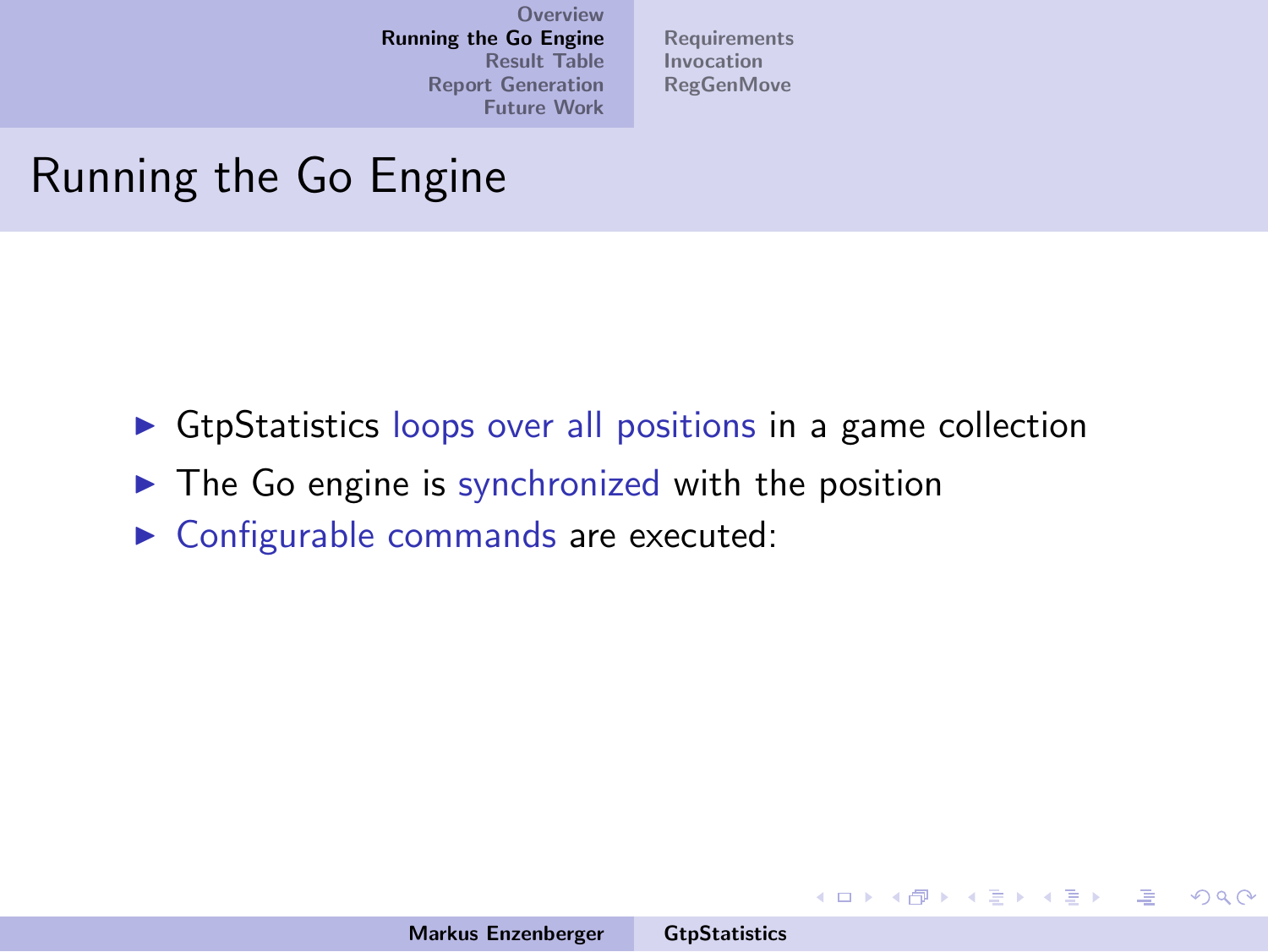[Requirements](#page-13-0) [Invocation](#page-18-0) **[RegGenMove](#page-19-0)** 

## Running the Go Engine

- $\triangleright$  GtpStatistics loops over all positions in a game collection
- $\triangleright$  The Go engine is synchronized with the position
- $\triangleright$  Configurable commands are executed:
	- $\triangleright$  On start positions (before first move)

イロメ イ部メ イヨメ イヨメー

 $\equiv$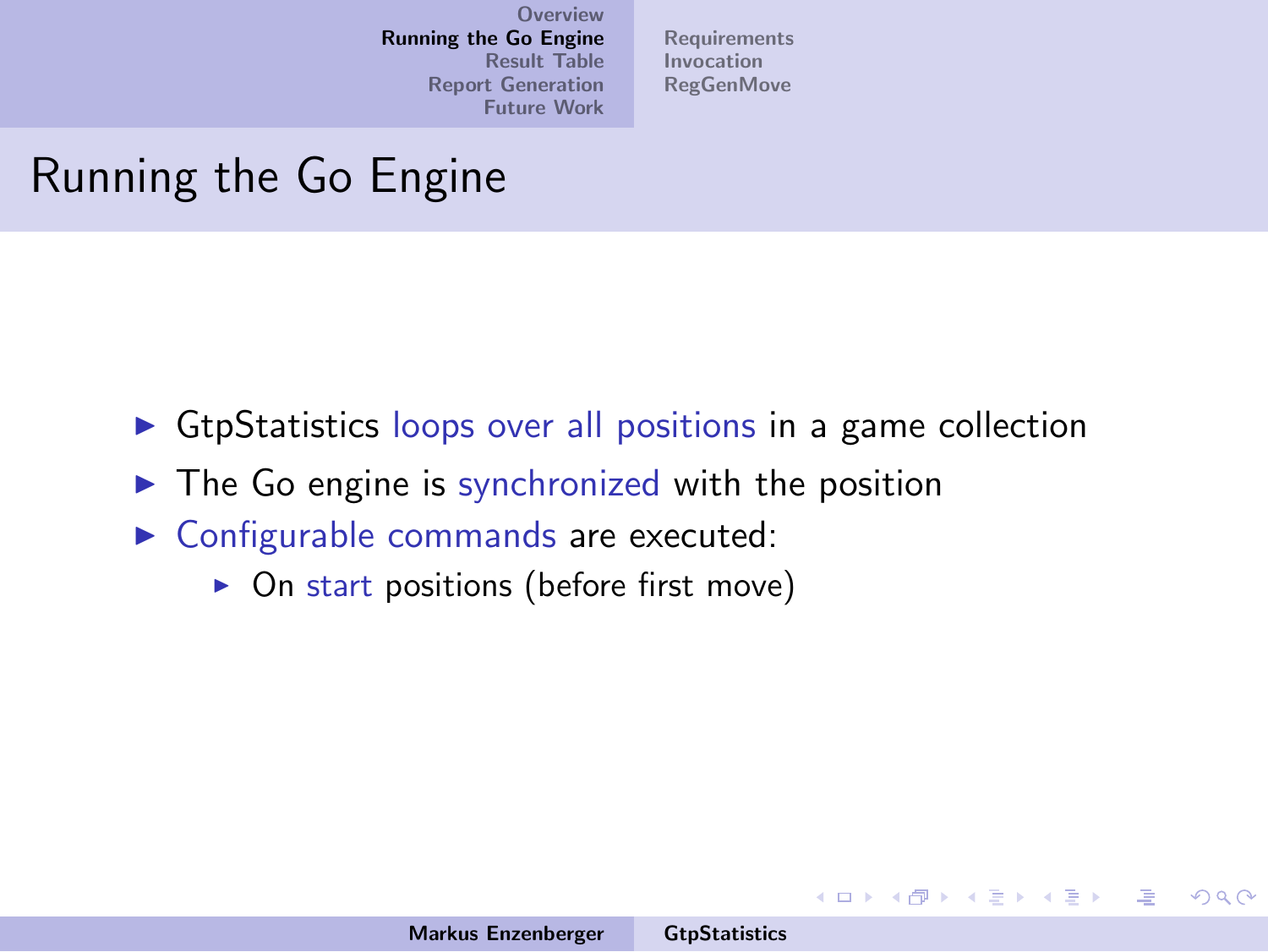[Requirements](#page-13-0) [Invocation](#page-18-0) **[RegGenMove](#page-19-0)** 

## Running the Go Engine

- $\triangleright$  GtpStatistics loops over all positions in a game collection
- $\triangleright$  The Go engine is synchronized with the position
- $\triangleright$  Configurable commands are executed:
	- $\triangleright$  On start positions (before first move)
	- $\triangleright$  On every position

イロメ イ部メ イヨメ イヨメー

注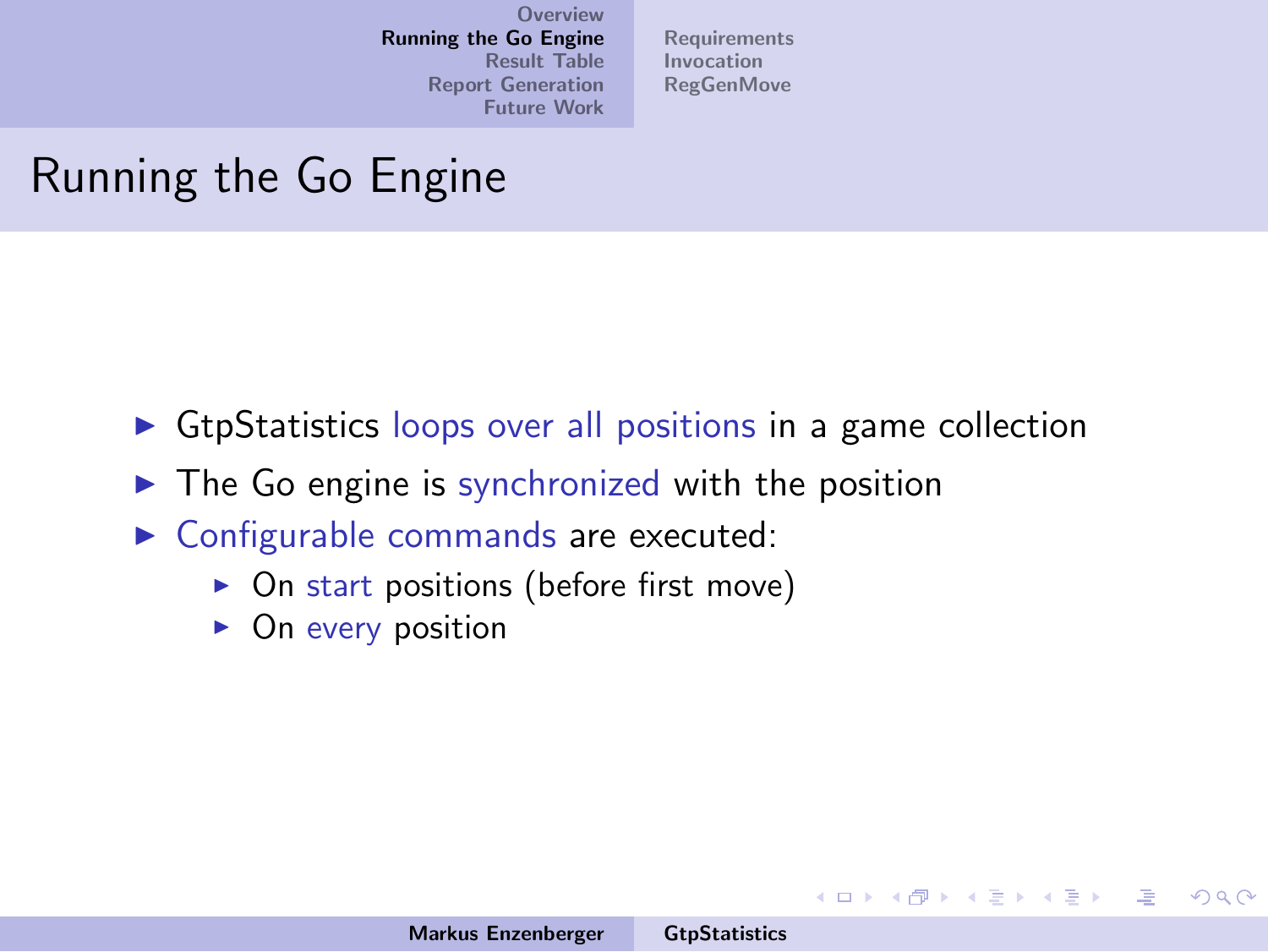[Requirements](#page-13-0) [Invocation](#page-18-0) **[RegGenMove](#page-19-0)** 

## Running the Go Engine

- $\triangleright$  GtpStatistics loops over all positions in a game collection
- $\triangleright$  The Go engine is synchronized with the position
- $\triangleright$  Configurable commands are executed:
	- $\triangleright$  On start positions (before first move)
	- $\triangleright$  On every position
	- $\triangleright$  On final positions (after last move)

イロメ イ部メ イヨメ イヨメー

 $\equiv$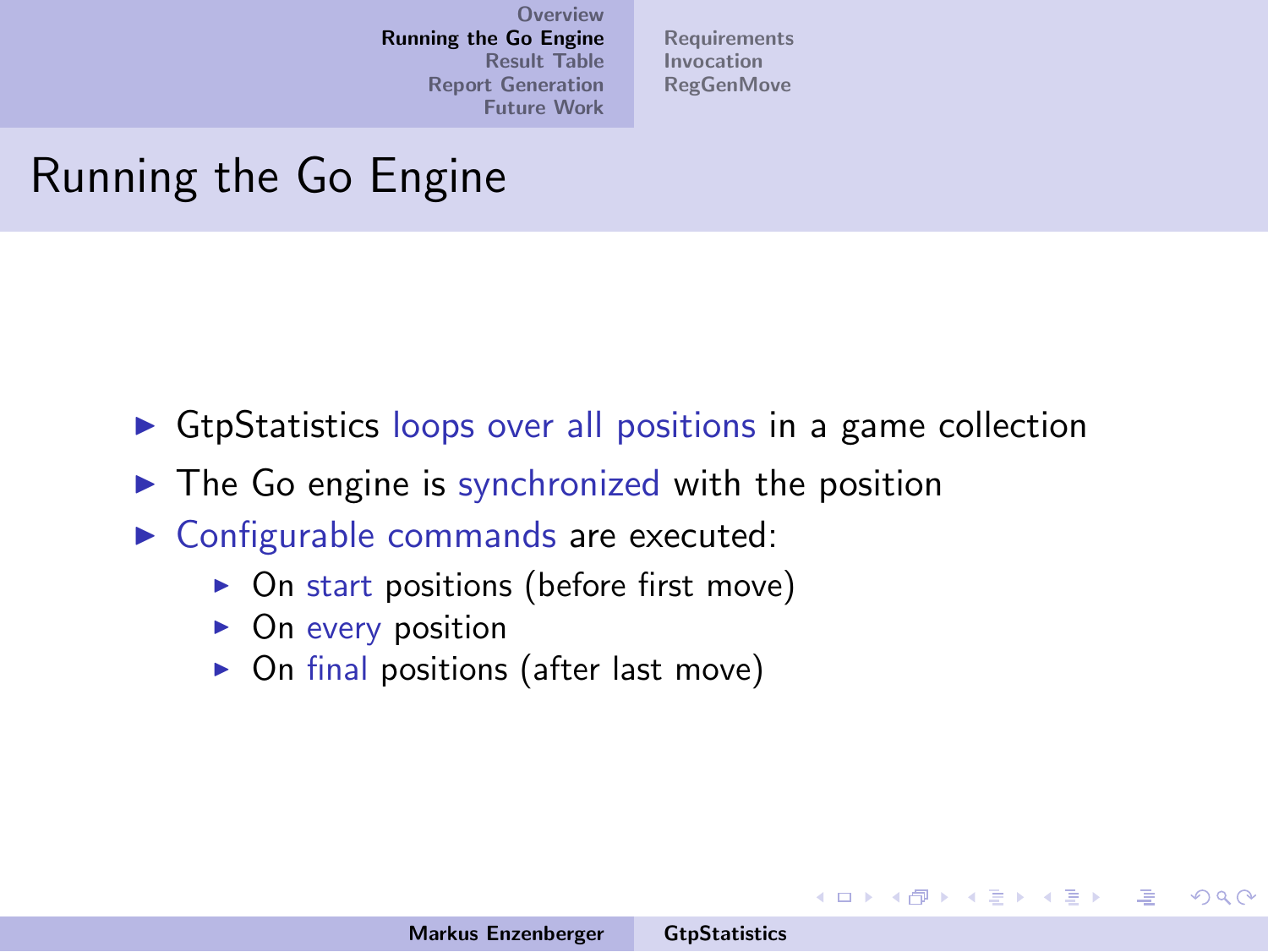[Requirements](#page-17-0) [Invocation](#page-18-0) [RegGenMove](#page-19-0)

#### Requirements

▶ Go engine supports the Go Text Protocol

 $1$ Actually, at present it is still required

Markus Enzenberger [GtpStatistics](#page-0-0)

イロメ イ部メ イヨメ イヨメー

<span id="page-13-0"></span>重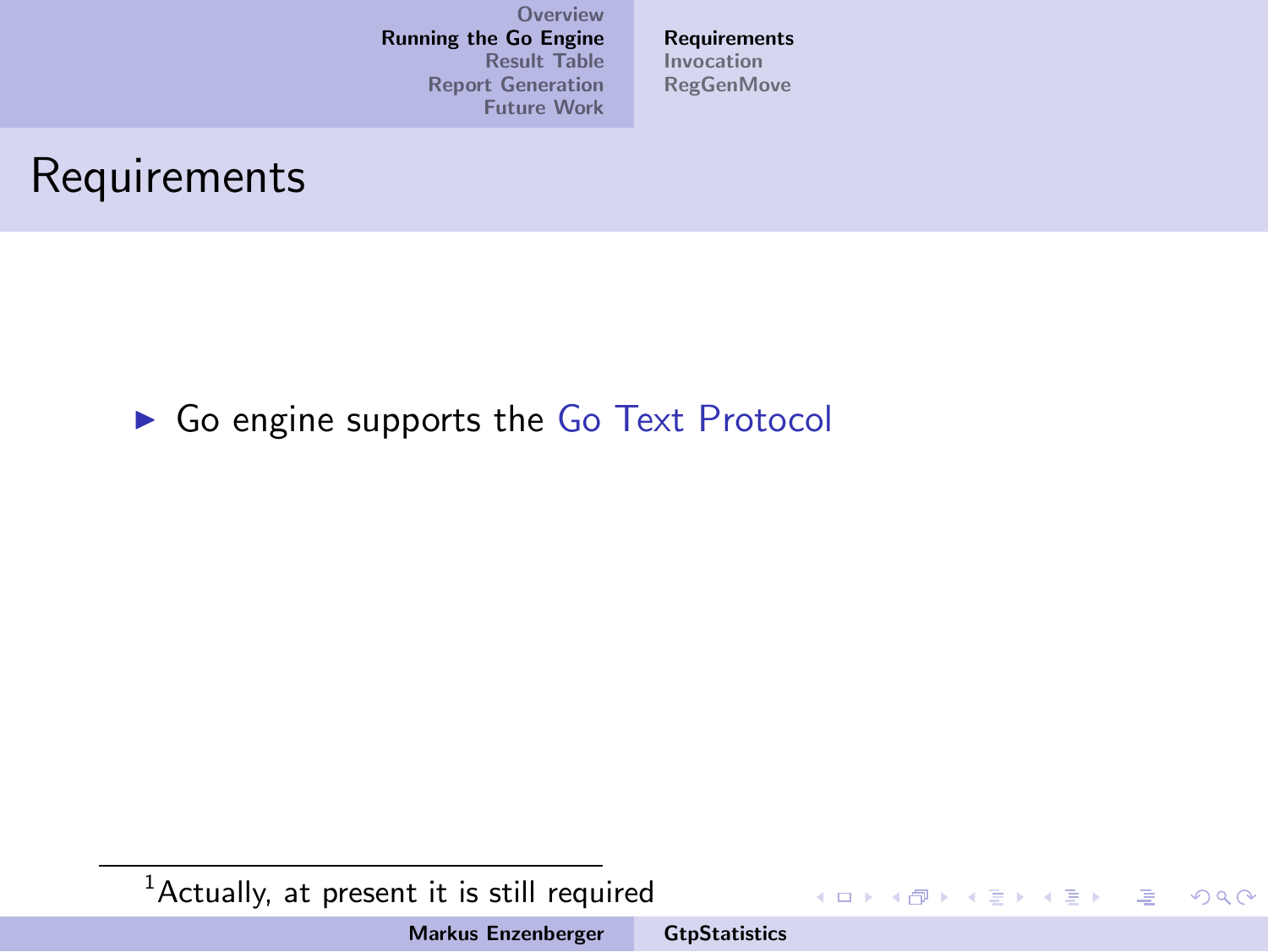[Requirements](#page-17-0) [Invocation](#page-18-0) **[RegGenMove](#page-19-0)** 

#### Requirements

- $\triangleright$  Go engine supports the Go Text Protocol
- $\blacktriangleright$  Implements useful commands

 $1$ Actually, at present it is still required

Markus Enzenberger [GtpStatistics](#page-0-0)

イロメ イ部メ イヨメ イヨメー

哇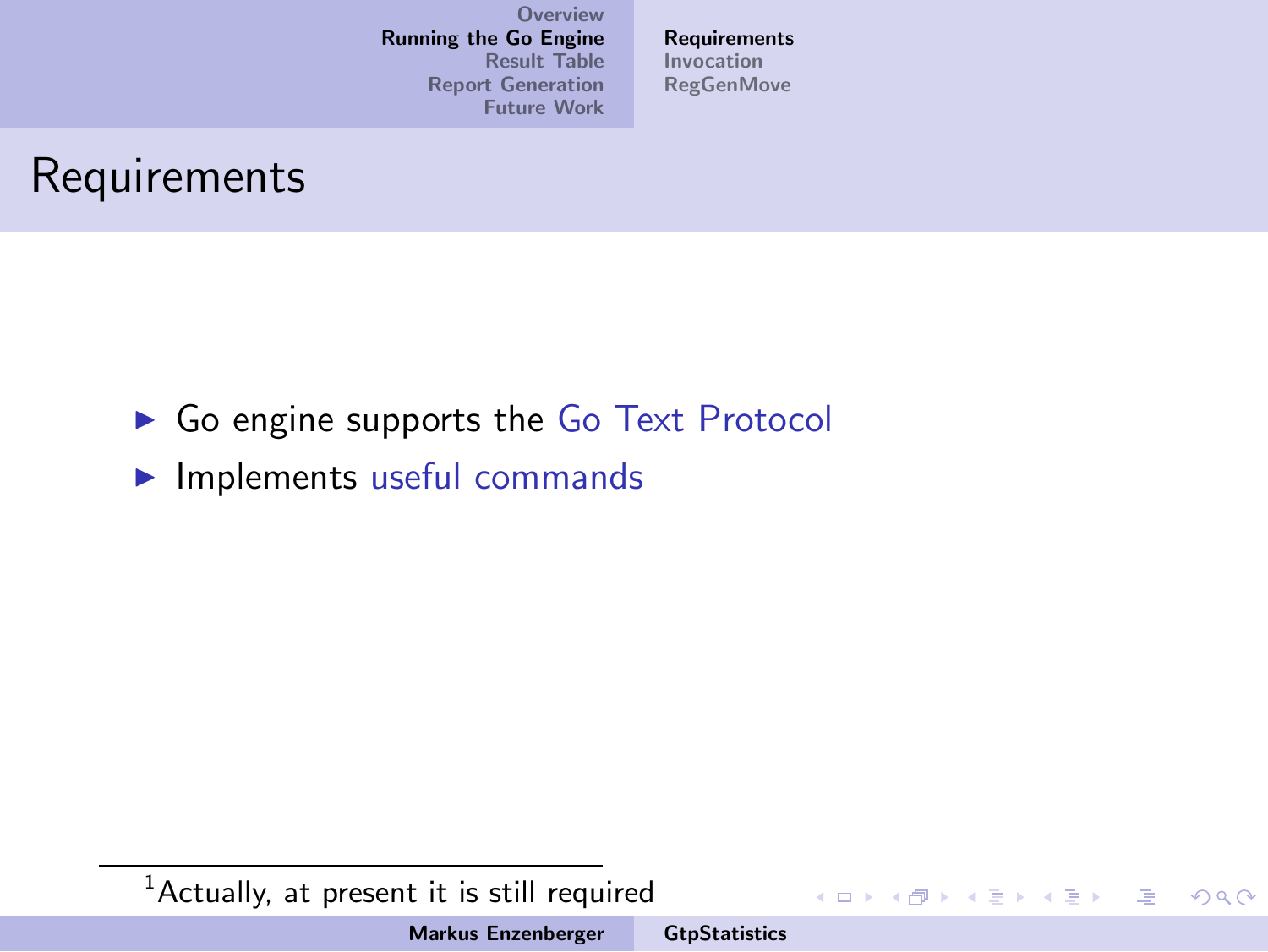[Requirements](#page-17-0) [Invocation](#page-18-0) **[RegGenMove](#page-19-0)** 

## Requirements

- $\triangleright$  Go engine supports the Go Text Protocol
- $\blacktriangleright$  Implements useful commands
- $\triangleright$  Commands should never fail

 $1$ Actually, at present it is still required

Markus Enzenberger [GtpStatistics](#page-0-0)

イロメ イ部メ イヨメ イヨメー

哇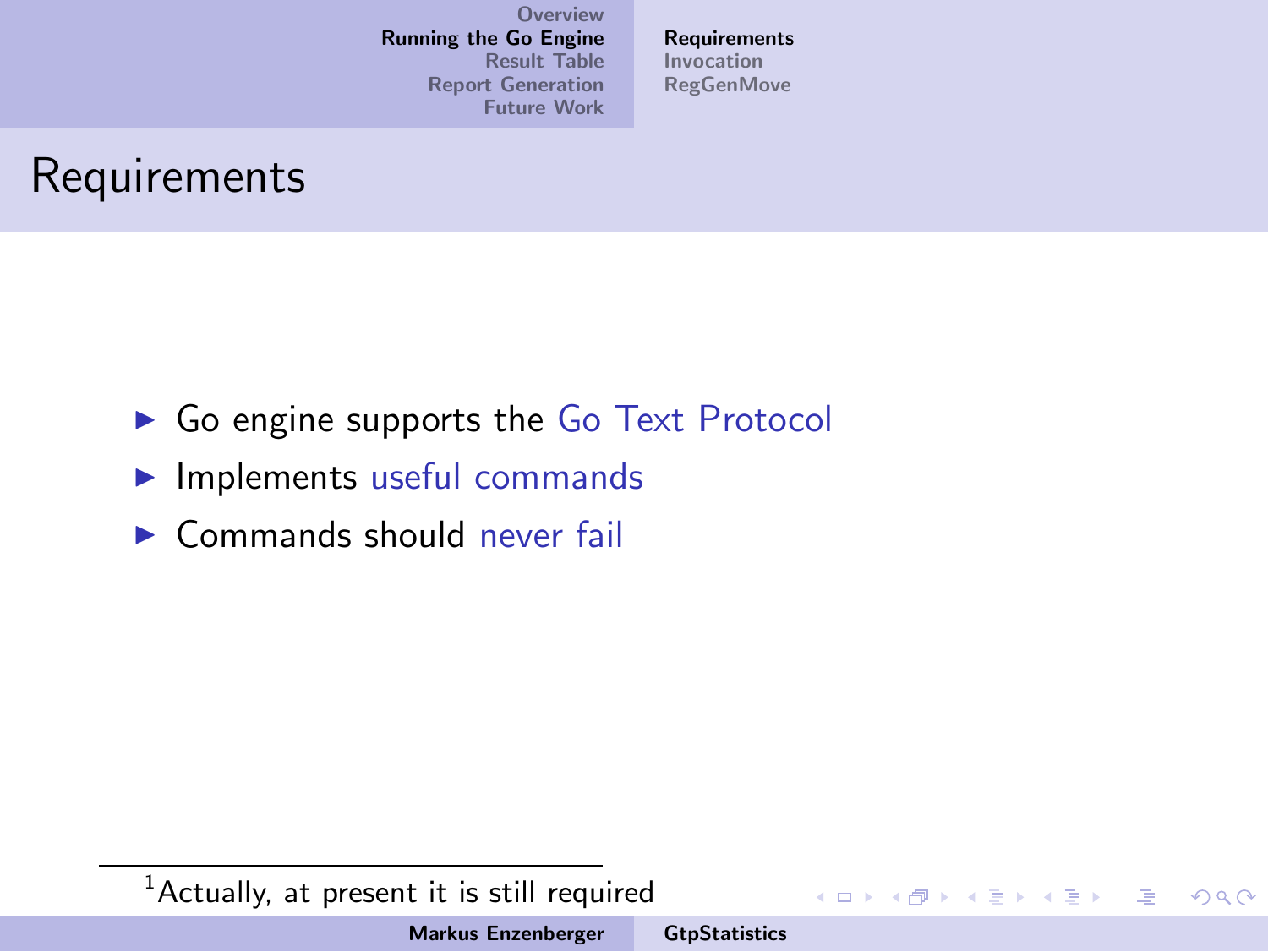**[Requirements](#page-17-0)** [Invocation](#page-18-0) **[RegGenMove](#page-19-0)** 

## Requirements

- $\triangleright$  Go engine supports the Go Text Protocol
- $\blacktriangleright$  Implements useful commands
- $\triangleright$  Commands should never fail
- $\triangleright$  Plots are created for commands that return a number

 $<sup>1</sup>$ Actually, at present it is still required</sup>

イロメ イ部メ イヨメ イヨメー

哇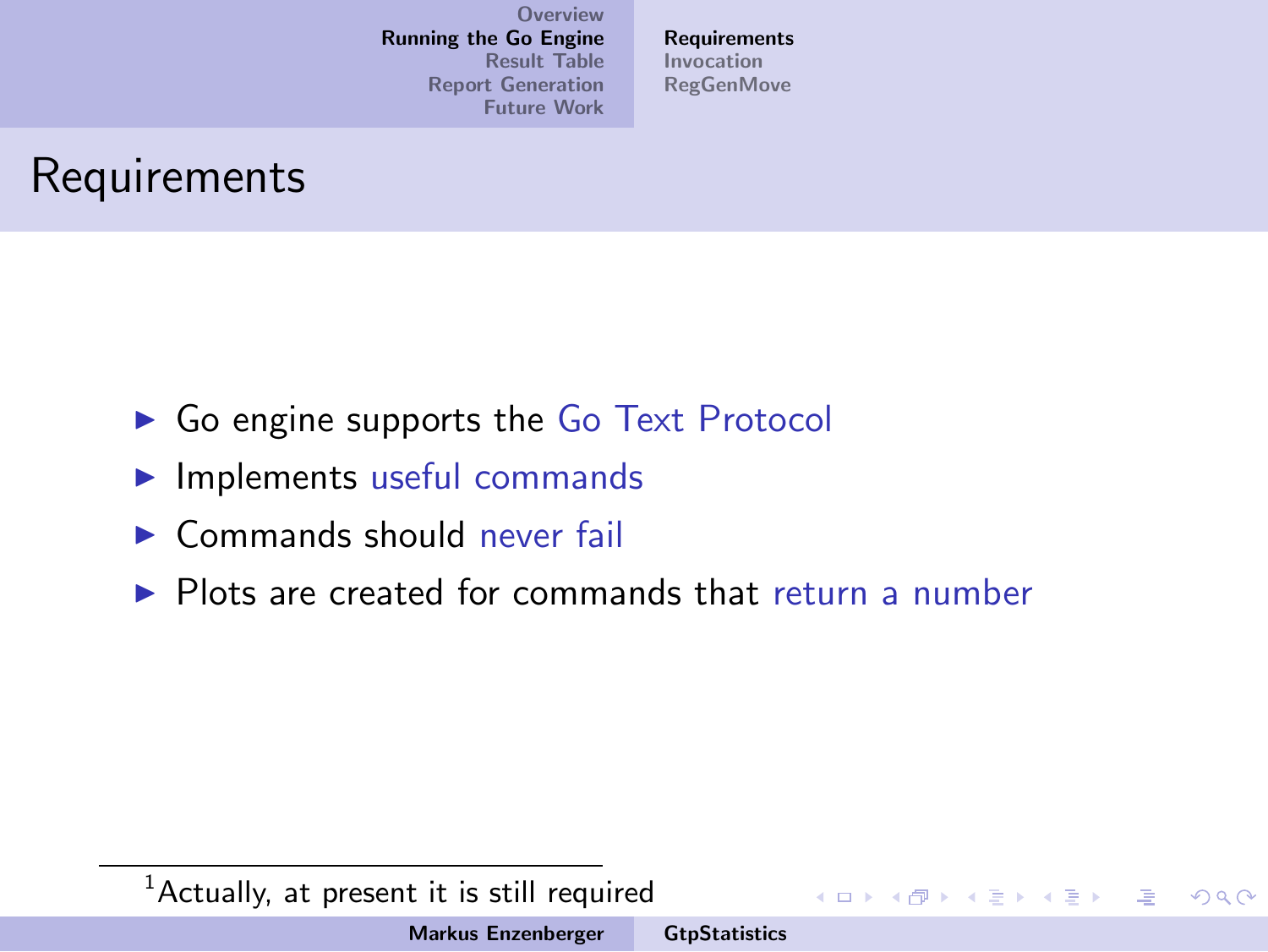**[Requirements](#page-13-0)** [Invocation](#page-18-0) **[RegGenMove](#page-19-0)** 

## Requirements

- $\triangleright$  Go engine supports the Go Text Protocol
- $\blacktriangleright$  Implements useful commands
- $\triangleright$  Commands should never fail
- $\triangleright$  Plots are created for commands that return a number
- Implementing reg genmove is recommended  $<sup>1</sup>$ </sup>

#### $1$ Actually, at present it is still required

イロメ イ部メ イヨメ イヨメー

<span id="page-17-0"></span> $\equiv$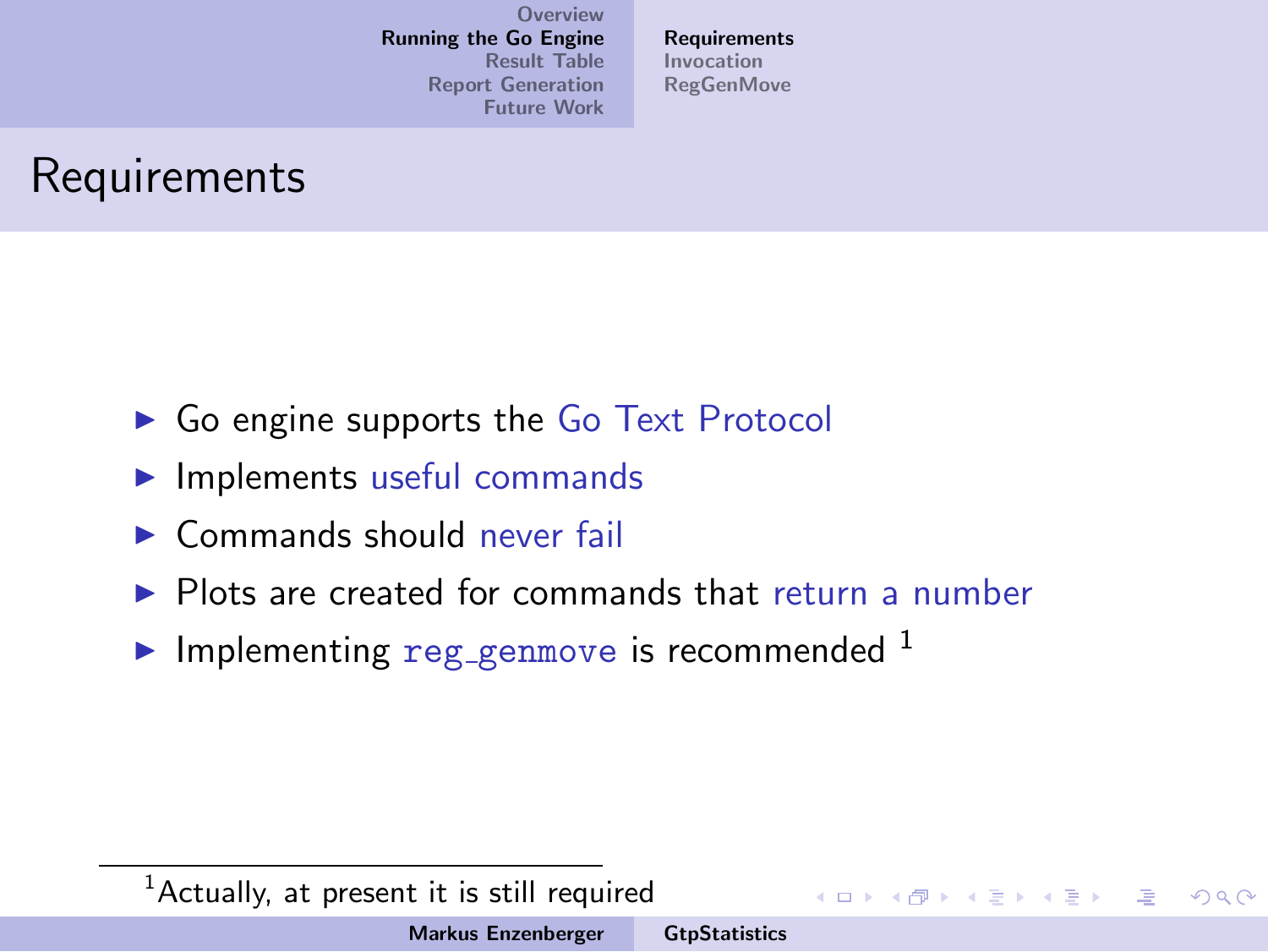[Requirements](#page-13-0) [Invocation](#page-18-0) **[RegGenMove](#page-19-0)** 

#### Invocation

#### Example

```
java -jar gtpstatistics.jar \
-program "explorer -time 20" \
-begin "cputime_reset" \
-commands "ex_time_last_move,ex_score" \
-final "cputime" \
GoSeigen50/*.sgf
```
<span id="page-18-0"></span>イロメ イ部メ イヨメ イヨメー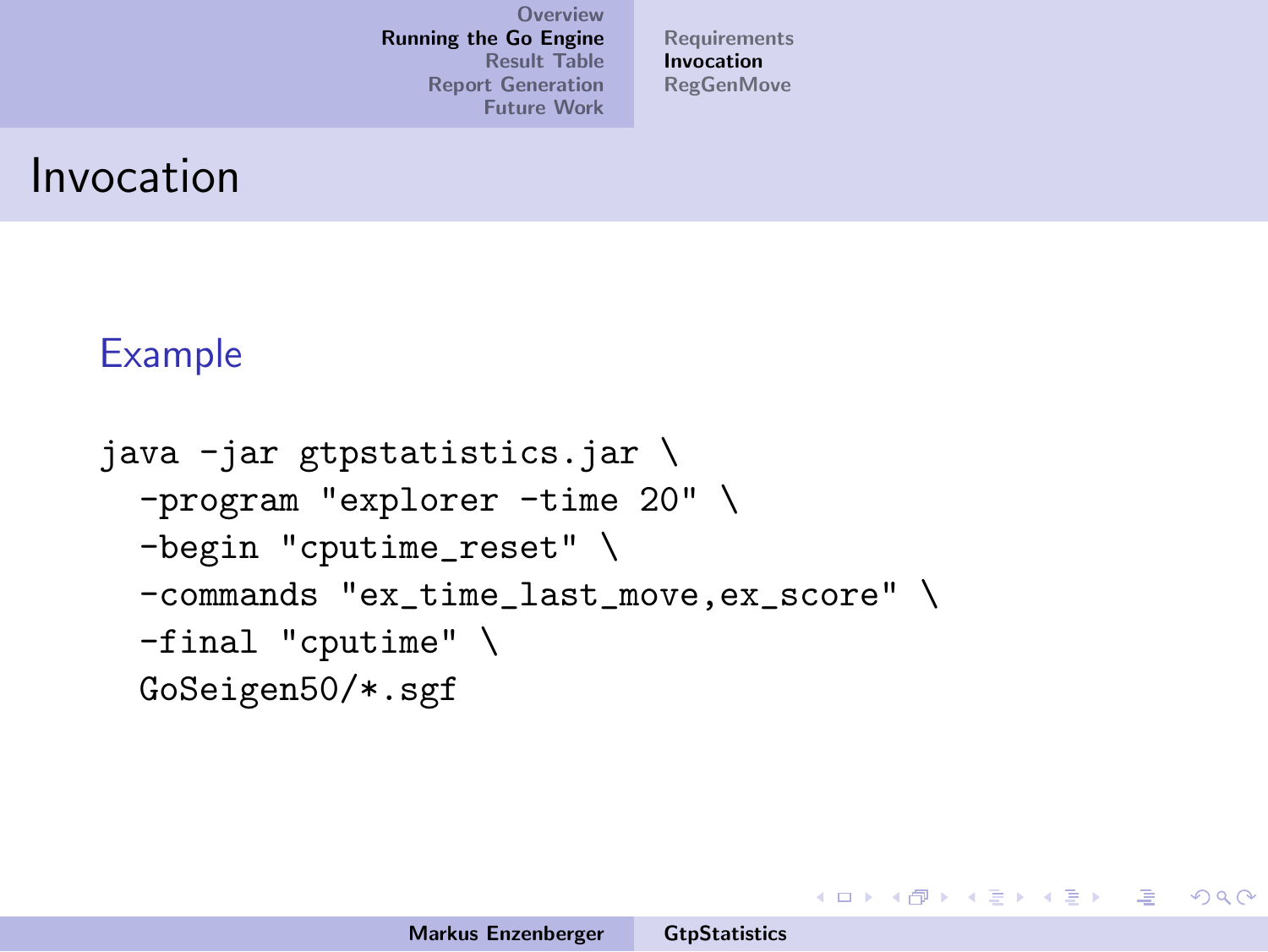Markus Enzenberger [GtpStatistics](#page-0-0)

[Requirements](#page-13-0) [Invocation](#page-18-0) [RegGenMove](#page-25-0)



 $\blacktriangleright$  GTP standard command reg\_genmove



 $\equiv$ 

<span id="page-19-0"></span> $2Q$ 

メロメ メ都 メメ きょくきょう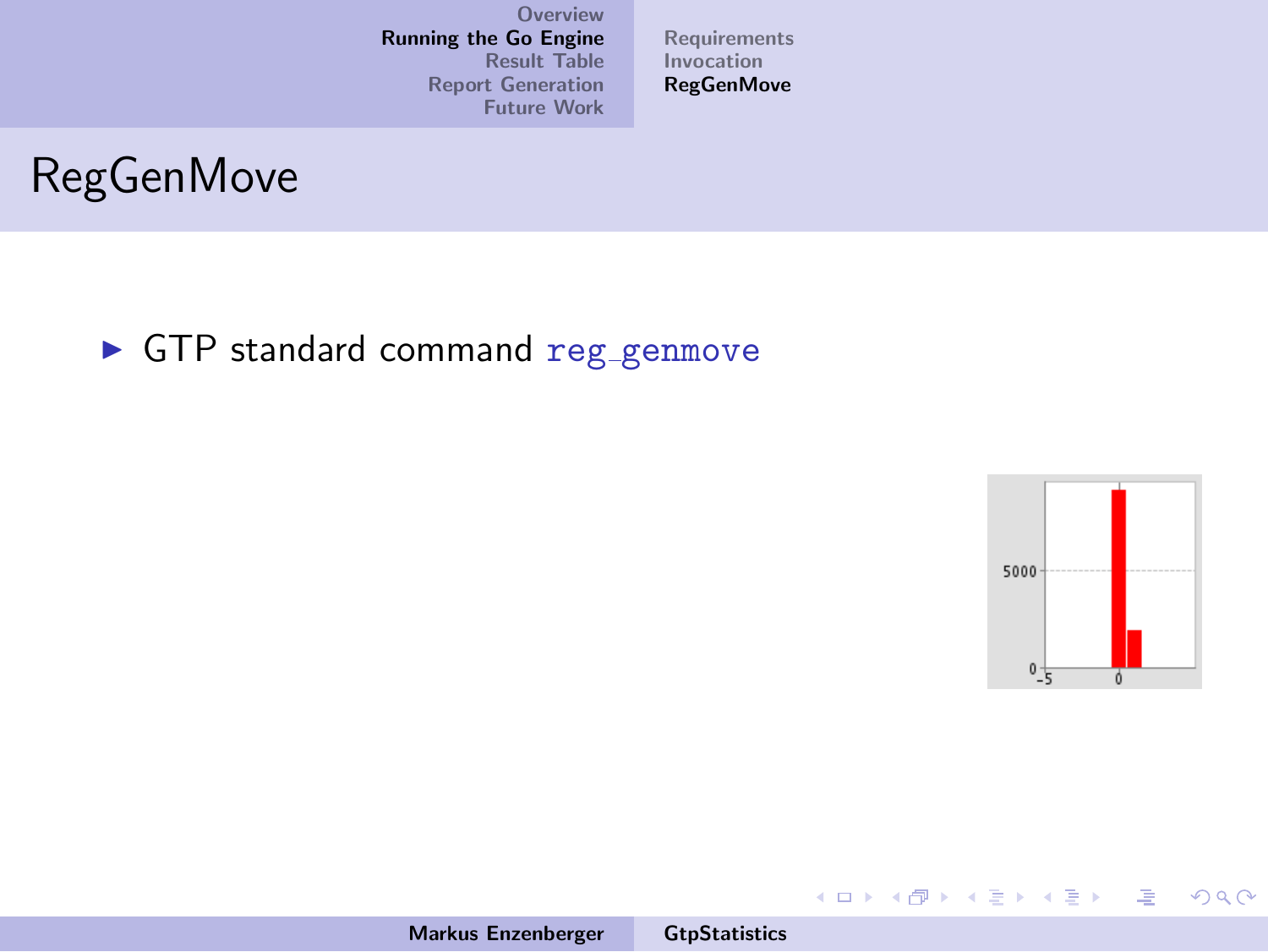[Requirements](#page-13-0) [Invocation](#page-18-0) **[RegGenMove](#page-25-0)** 



- GTP standard command reg\_genmove
- $\blacktriangleright$  Automatically executed as first command



哇

 $2Q$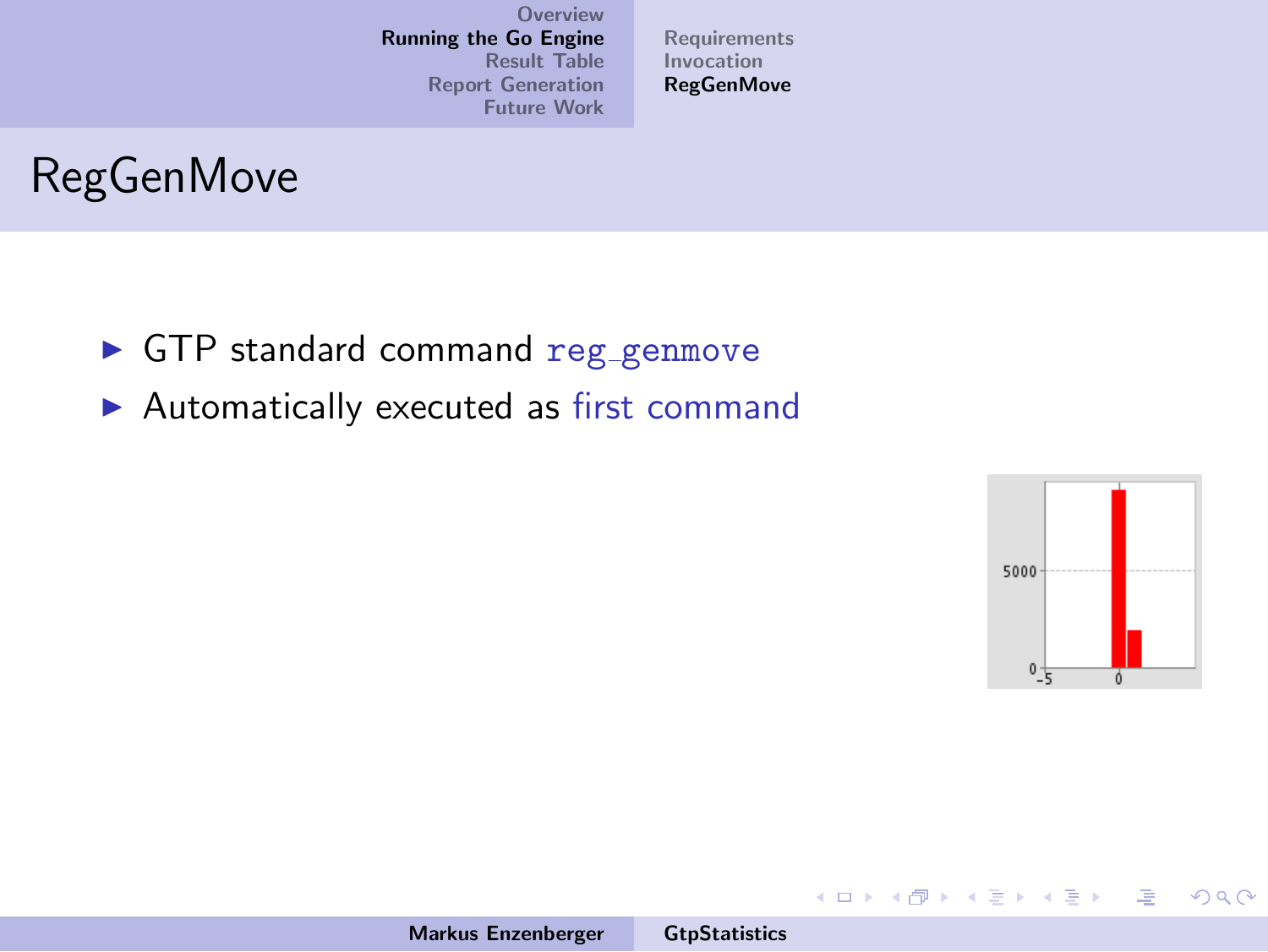[Requirements](#page-13-0) [Invocation](#page-18-0) **[RegGenMove](#page-25-0)** 

# RegGenMove

- **In GTP standard command reg\_genmove**
- $\blacktriangleright$  Automatically executed as first command
- $\triangleright$  Result is compared to move in game



哇

 $2Q$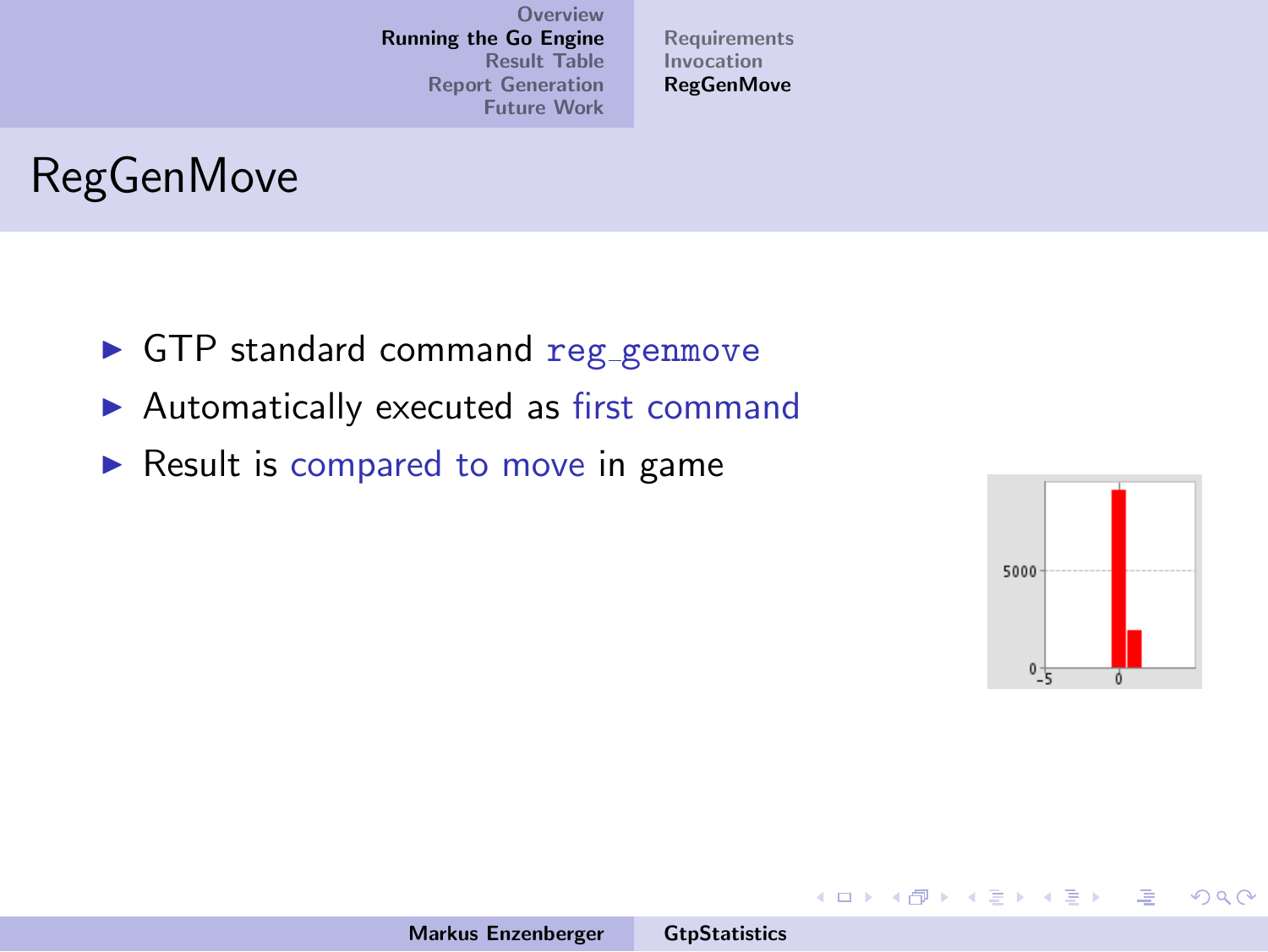[Requirements](#page-13-0) [Invocation](#page-18-0) **[RegGenMove](#page-25-0)** 

# RegGenMove

- **In GTP standard command reg\_genmove**
- $\blacktriangleright$  Automatically executed as first command
- $\triangleright$  Result is compared to move in game
- $\triangleright$  Result value is transformed into 0 or 1



哇

 $\Omega$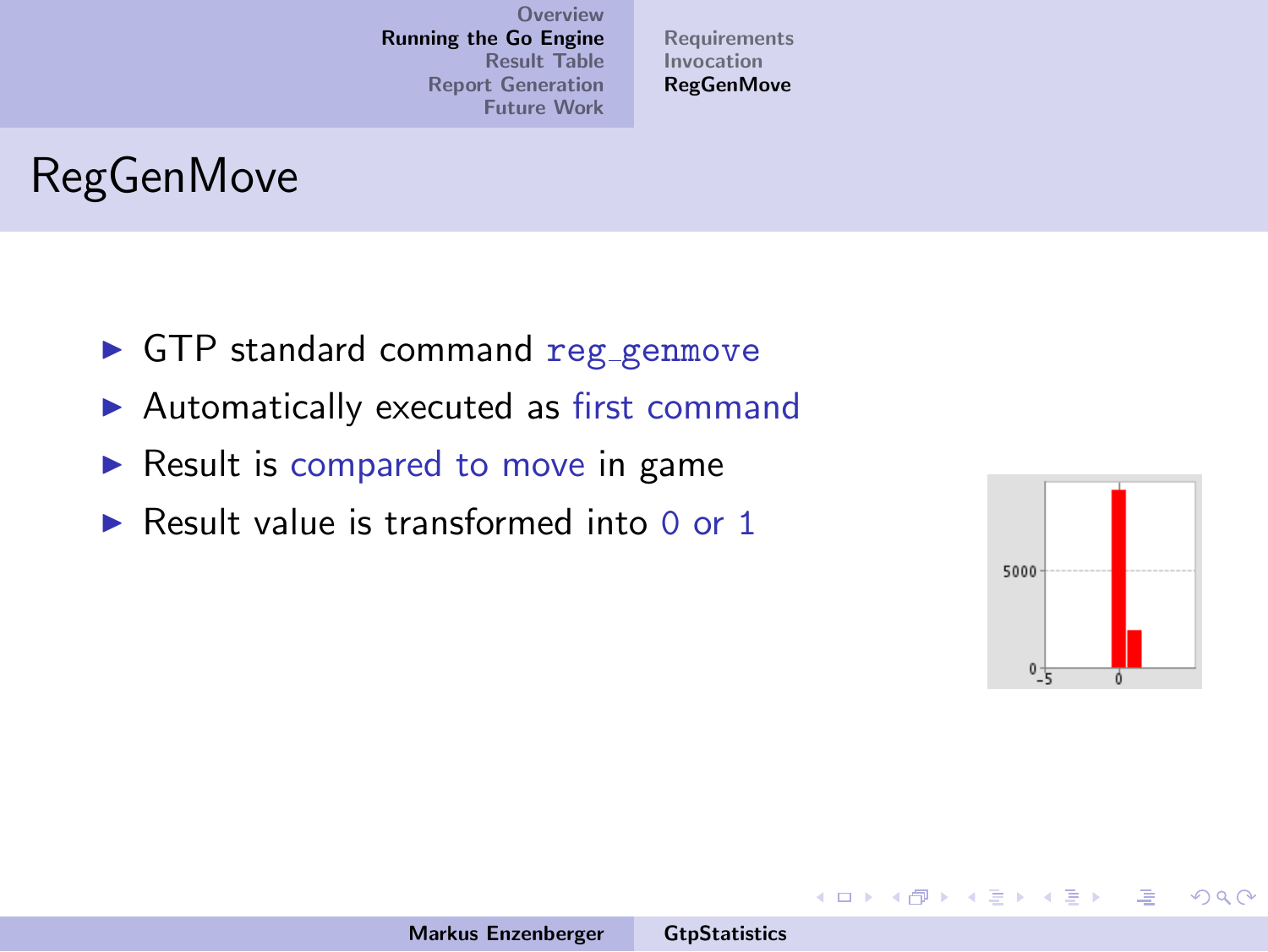[Requirements](#page-13-0) [Invocation](#page-18-0) **[RegGenMove](#page-25-0)** 

# RegGenMove

- $\blacktriangleright$  GTP standard command reg\_genmove
- $\blacktriangleright$  Automatically executed as first command
- $\triangleright$  Result is compared to move in game
- $\triangleright$  Result value is transformed into 0 or 1

#### Useful for:



哇

 $\Omega$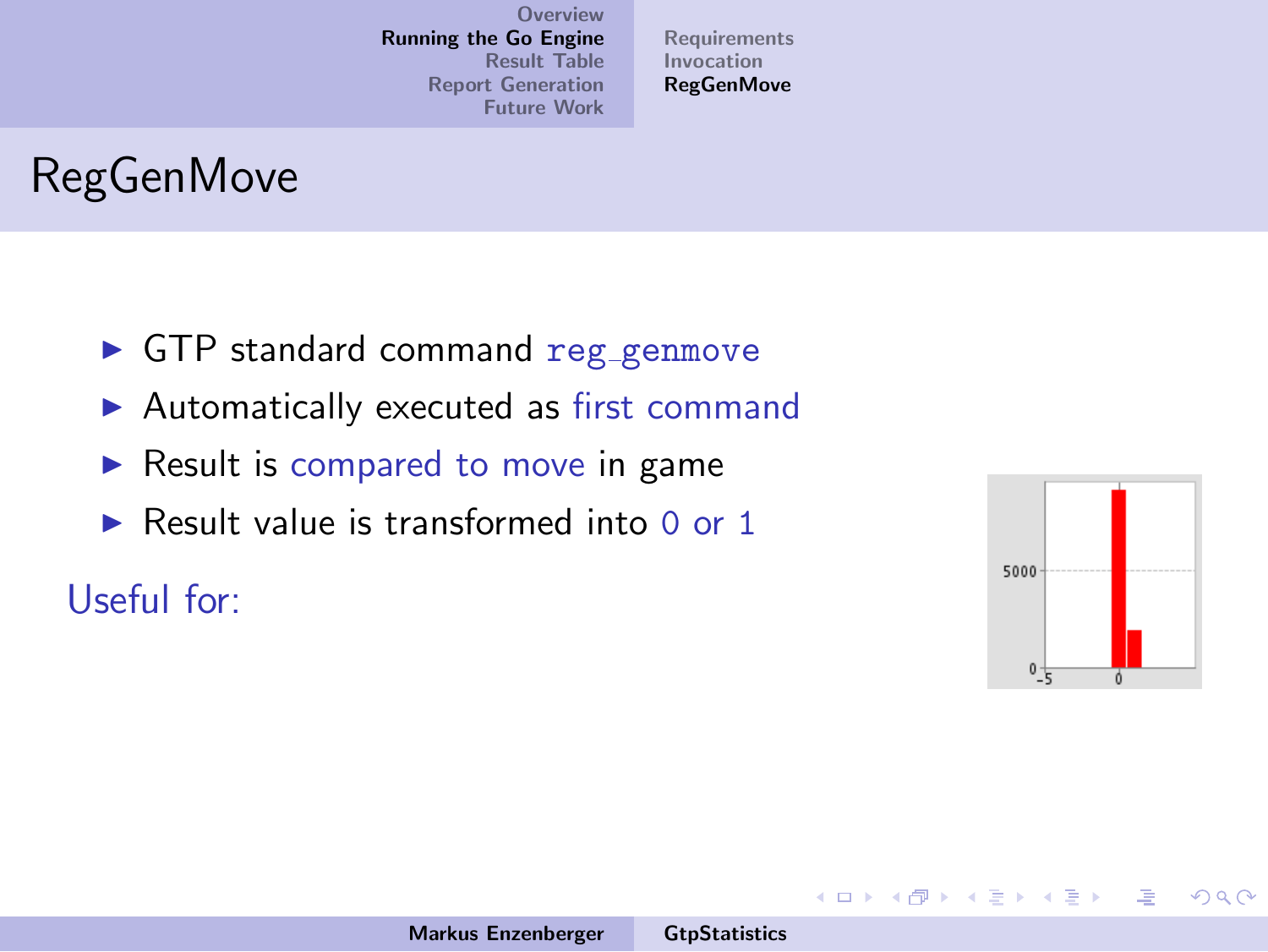[Requirements](#page-13-0) [Invocation](#page-18-0) **[RegGenMove](#page-25-0)** 

# RegGenMove

- $\blacktriangleright$  GTP standard command reg\_genmove
- $\blacktriangleright$  Automatically executed as first command
- $\triangleright$  Result is compared to move in game
- $\triangleright$  Result value is transformed into 0 or 1

#### Useful for:

 $\blacktriangleright$  Testing prediction of expert moves



哇

 $\Omega$ 

イロト イ団 トイ ミト イヨト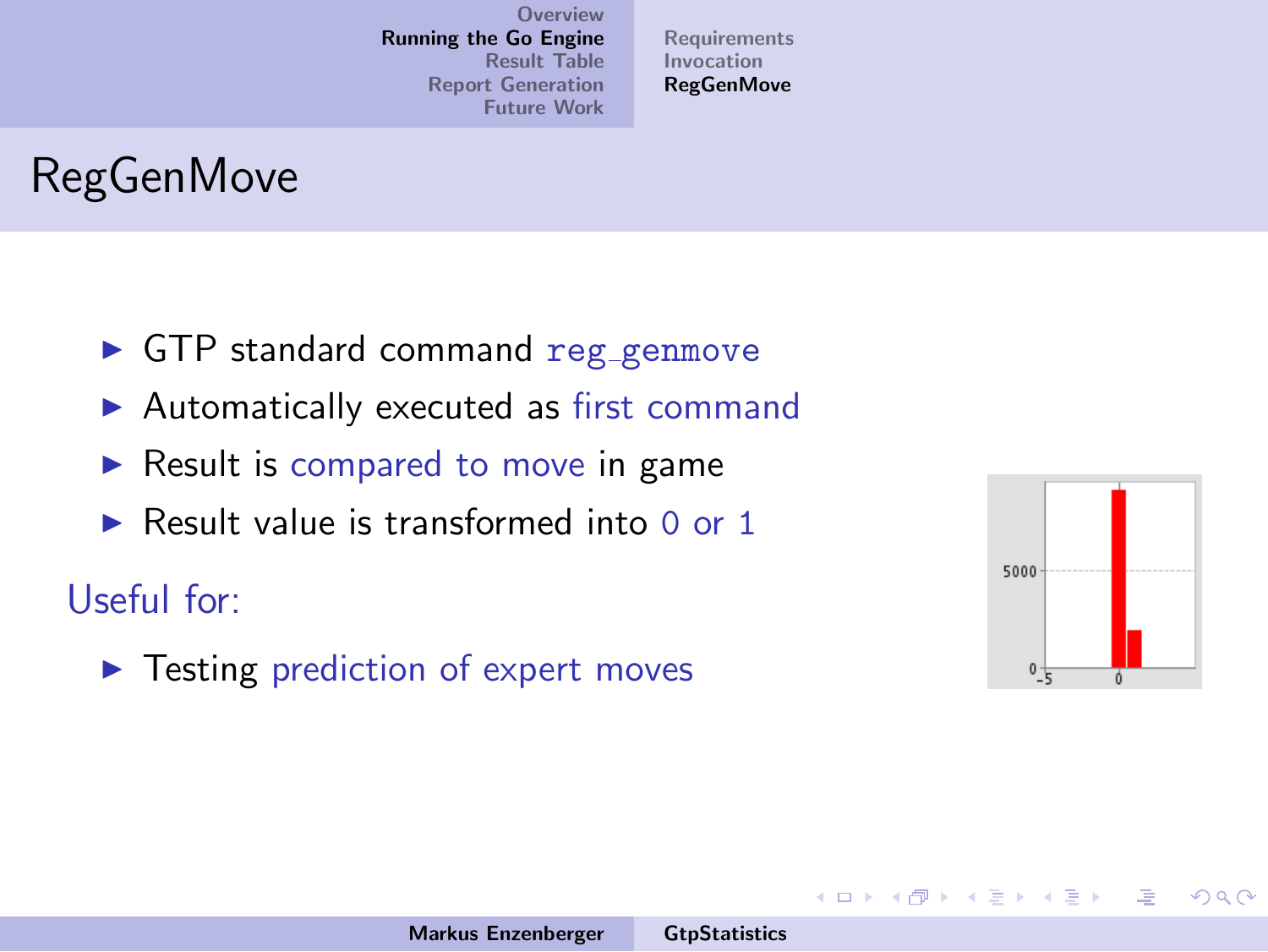[Requirements](#page-13-0) [Invocation](#page-18-0) **[RegGenMove](#page-19-0)** 

# RegGenMove

- **In GTP standard command reg\_genmove**
- $\blacktriangleright$  Automatically executed as first command
- $\triangleright$  Result is compared to move in game
- $\triangleright$  Result value is transformed into 0 or 1

#### Useful for:

- $\blacktriangleright$  Testing prediction of expert moves
- $\triangleright$  Comparing move generation with previous versions of the Go engine



<span id="page-25-0"></span> $\Omega$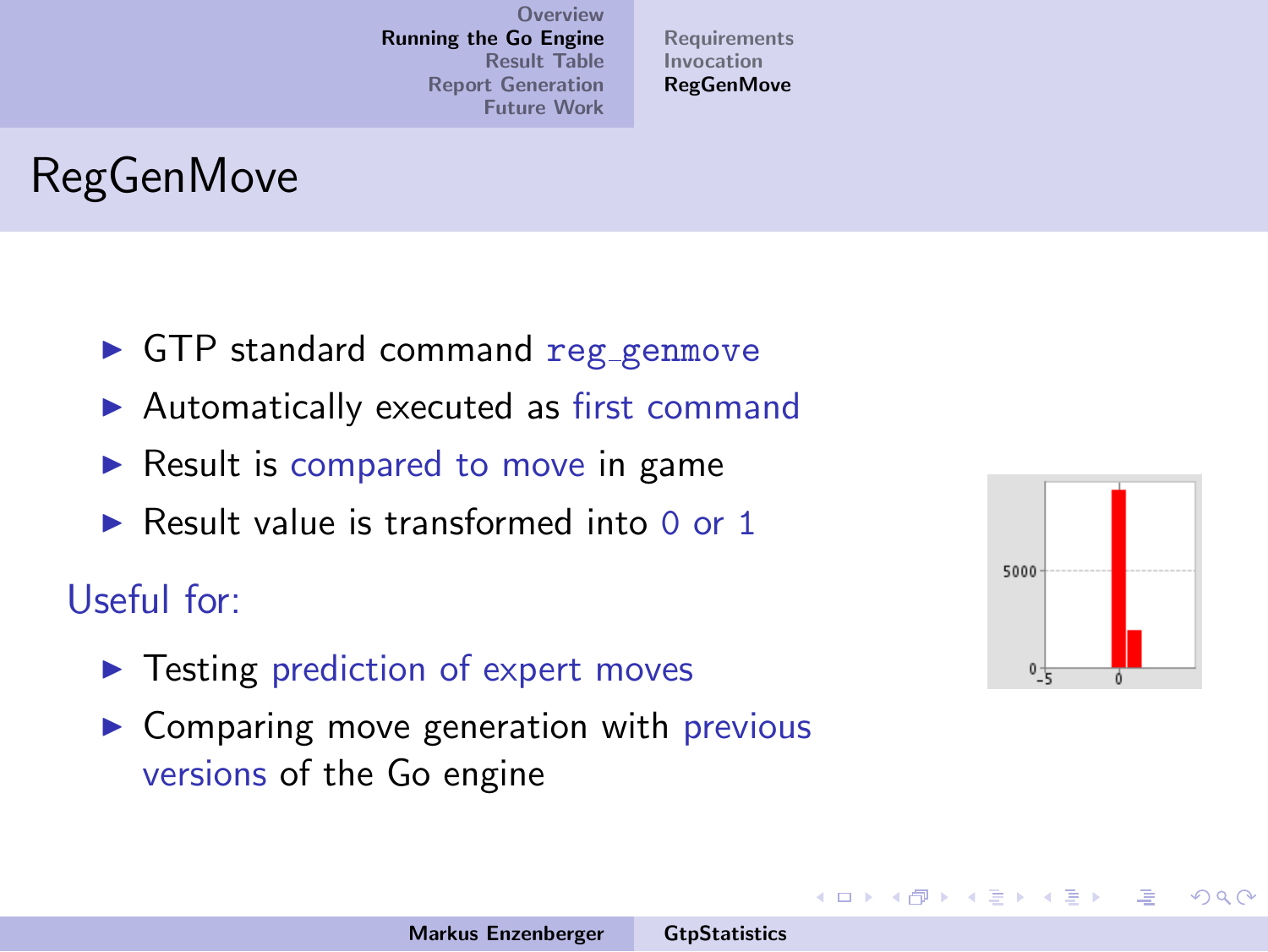[Generation by Other Programs](#page-30-0) [Table Format](#page-38-0)

#### Result Table

The result table is the data file produced by GtpStatistics. The filename is  $\tt{g}$ tpstatistics.dat $^2$ .

<sup>2</sup>Will be configurable in the future

Markus Enzenberger [GtpStatistics](#page-0-0)

イロメ イ部メ イヨメ イヨメー

<span id="page-26-0"></span>哇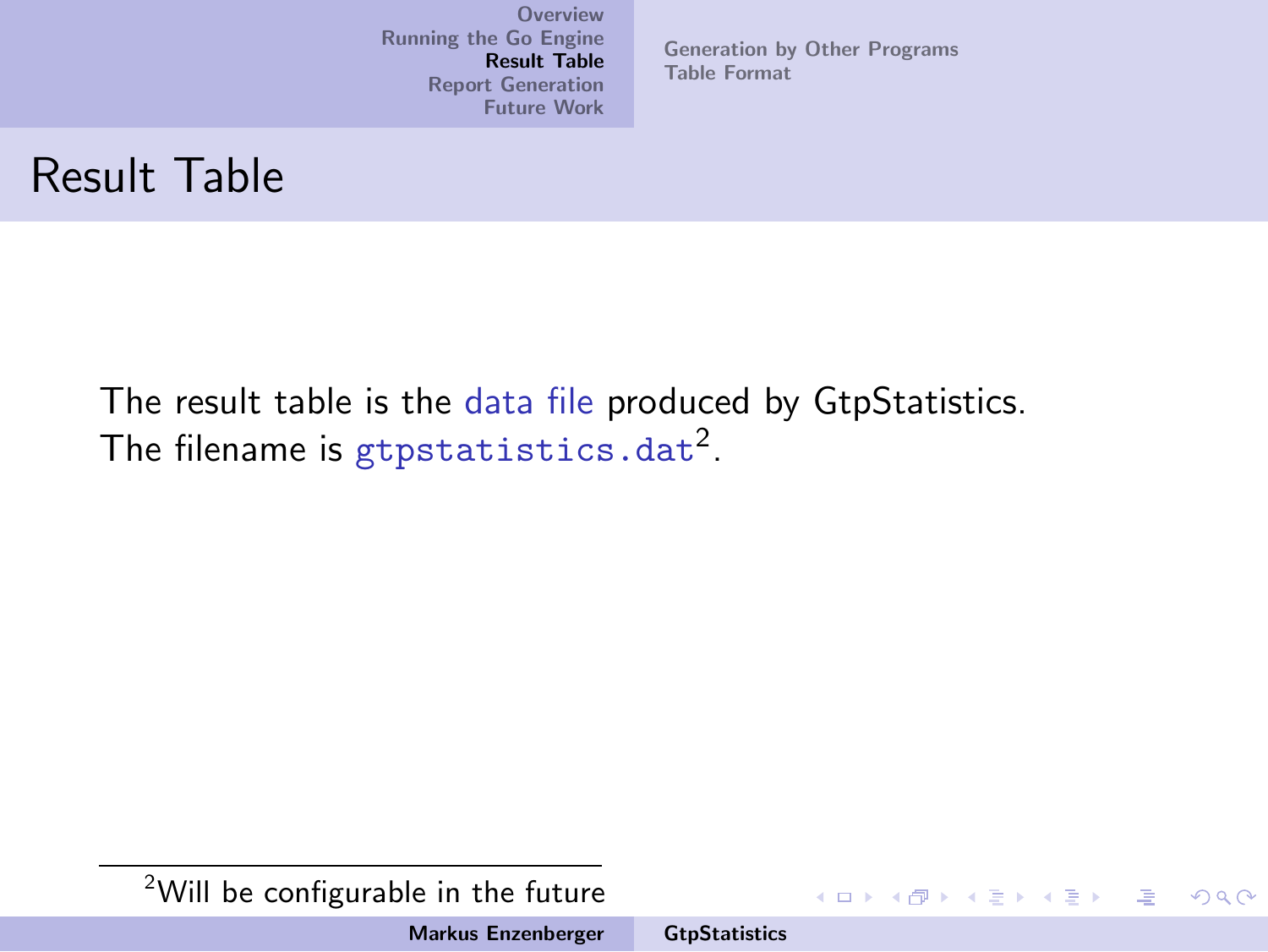[Generation by Other Programs](#page-30-0) [Table Format](#page-38-0)

#### Result Table

The result table is the data file produced by GtpStatistics. The filename is  $\tt{g}$ tpstatistics.dat $^2$ .

 $\blacktriangleright$  Simple text format

<sup>2</sup>Will be configurable in the future

Markus Enzenberger [GtpStatistics](#page-0-0)

イロメ イ部メ イヨメ イヨメー

哇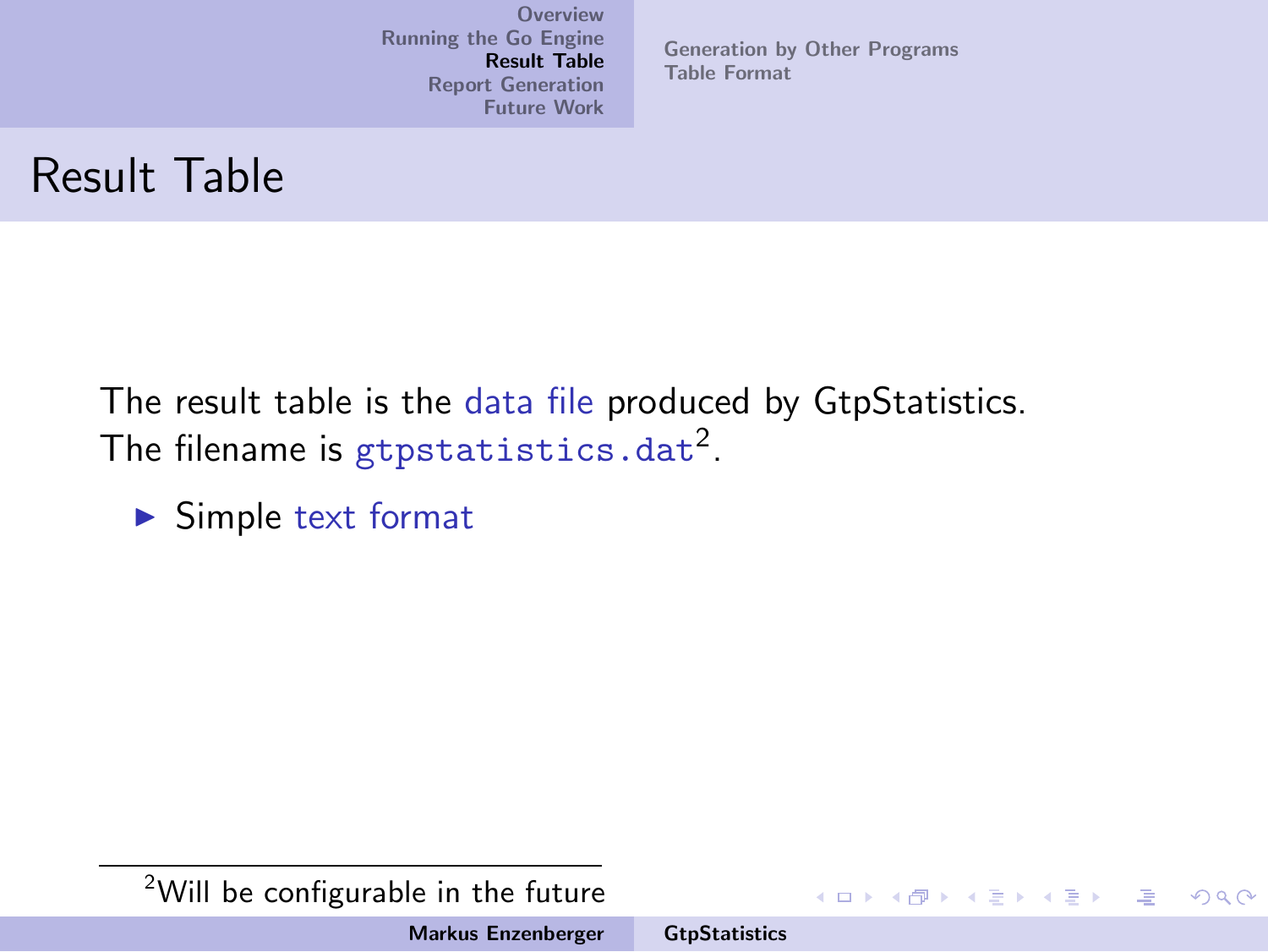[Generation by Other Programs](#page-30-0) [Table Format](#page-38-0)

## Result Table

The result table is the data file produced by GtpStatistics. The filename is  $\tt{g}$ tpstatistics.dat $^2$ .

- $\blacktriangleright$  Simple text format
- $\blacktriangleright$  Easy to process with standard UNIX tools

<sup>2</sup>Will be configurable in the future

Markus Enzenberger [GtpStatistics](#page-0-0)

イロト イ団 トイ ミト イヨト

压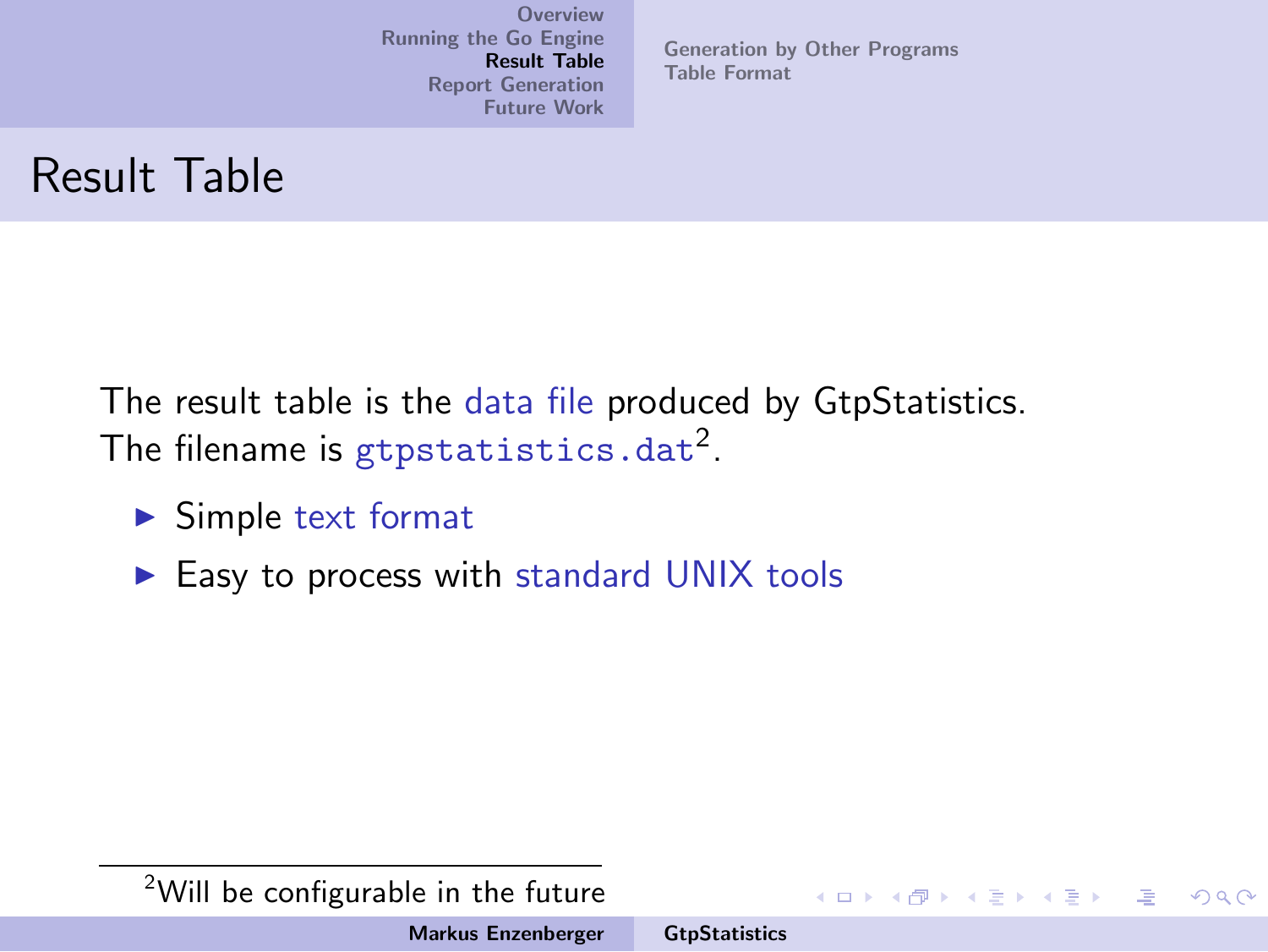[Generation by Other Programs](#page-30-0) [Table Format](#page-38-0)

## Result Table

The result table is the data file produced by GtpStatistics. The filename is  $\tt{g}$ tpstatistics.dat $^2$ .

- $\blacktriangleright$  Simple text format
- $\blacktriangleright$  Easy to process with standard UNIX tools
- $\blacktriangleright$  Easy to import into spreadsheet programs

イロメ イタメ イラメ イラメ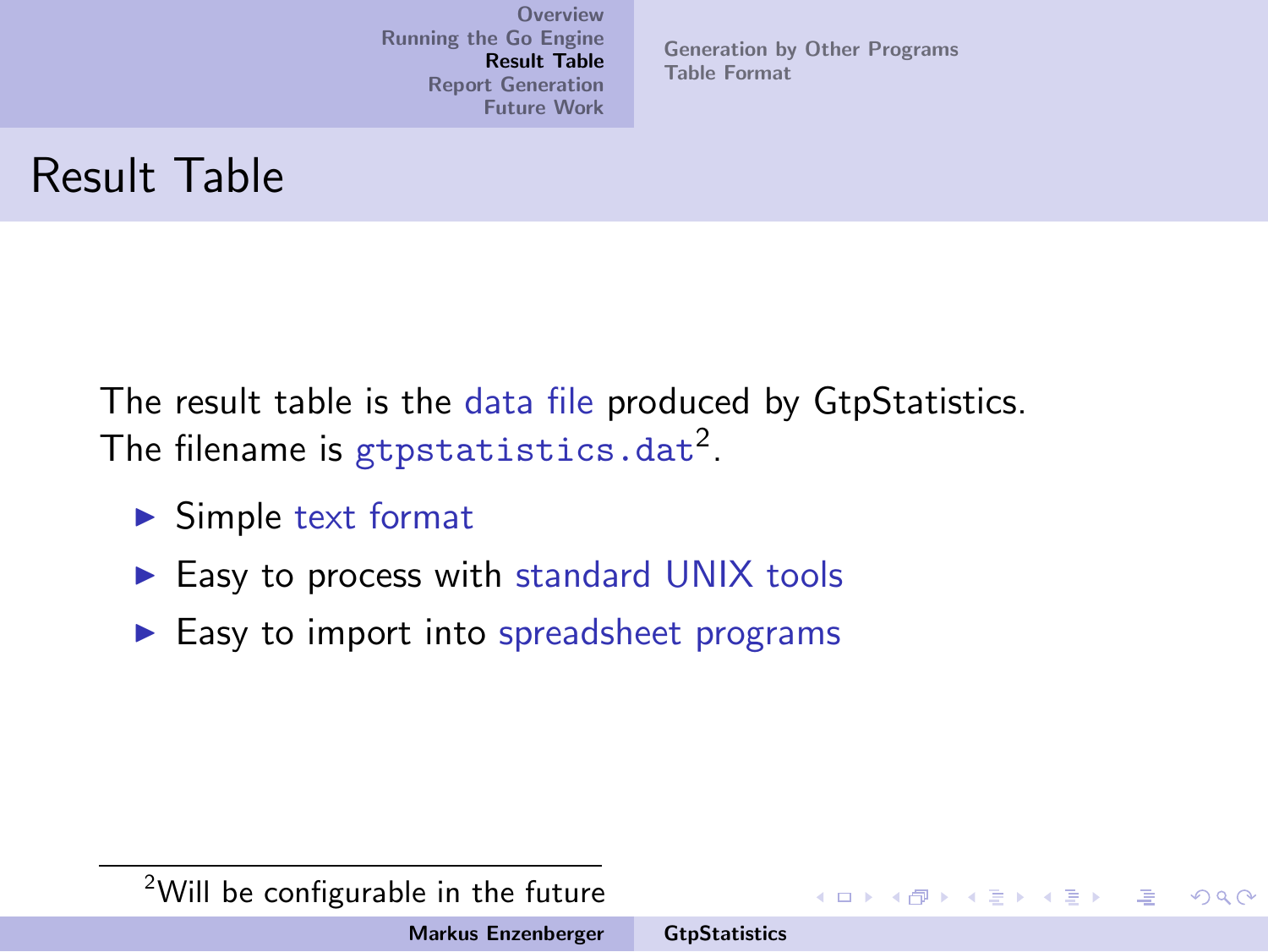<span id="page-30-0"></span>[Generation by Other Programs](#page-37-0) [Table Format](#page-38-0)

#### Generation by Other Programs

It is possible to use GtpStatistics only for the HTML report generation and produce the result table by other programs.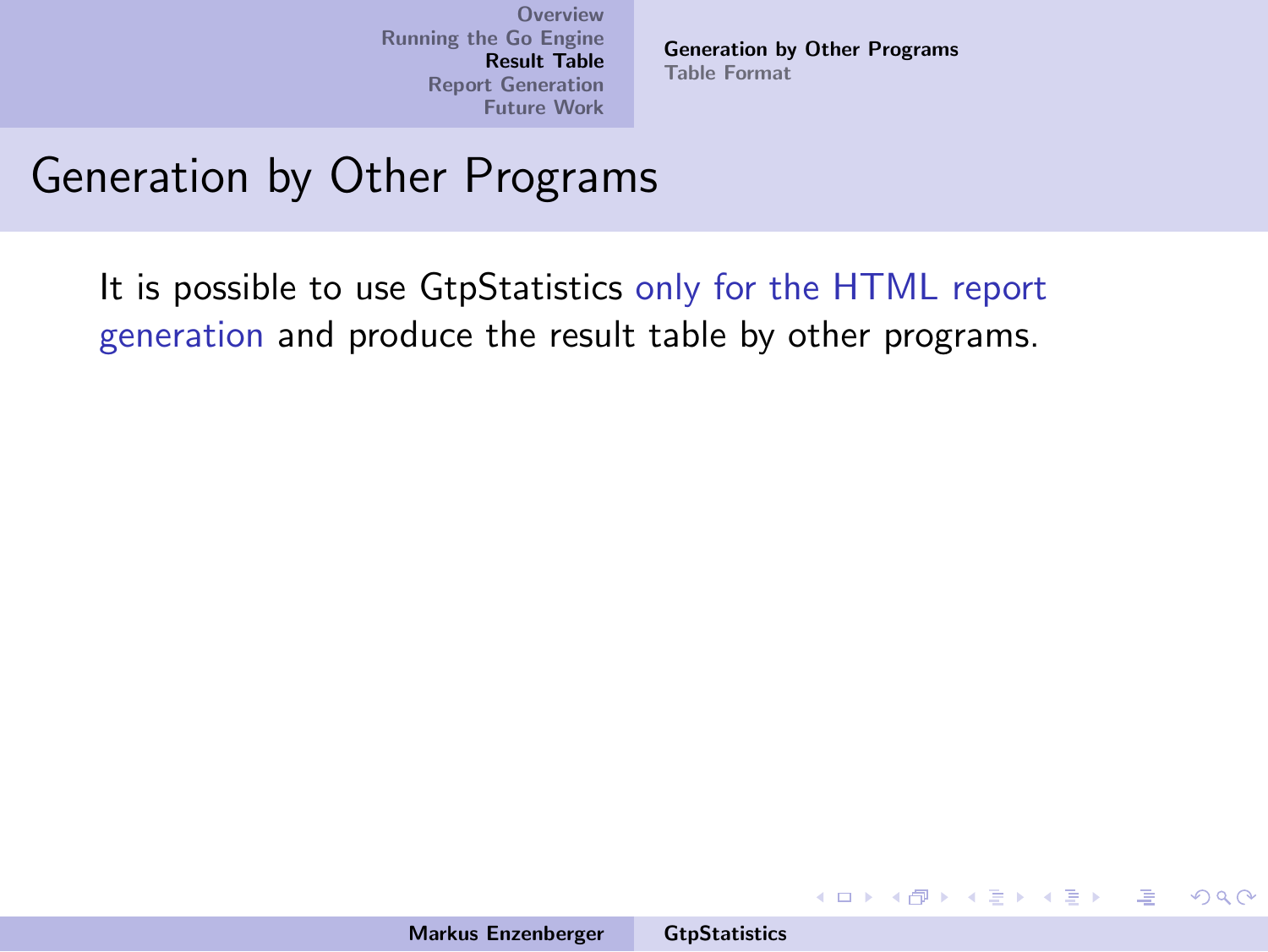[Generation by Other Programs](#page-37-0) [Table Format](#page-38-0)

イロメ イ御メ イヨメ イヨメー

哇

 $2Q$ 

#### Generation by Other Programs

It is possible to use GtpStatistics only for the HTML report generation and produce the result table by other programs. **Requirements**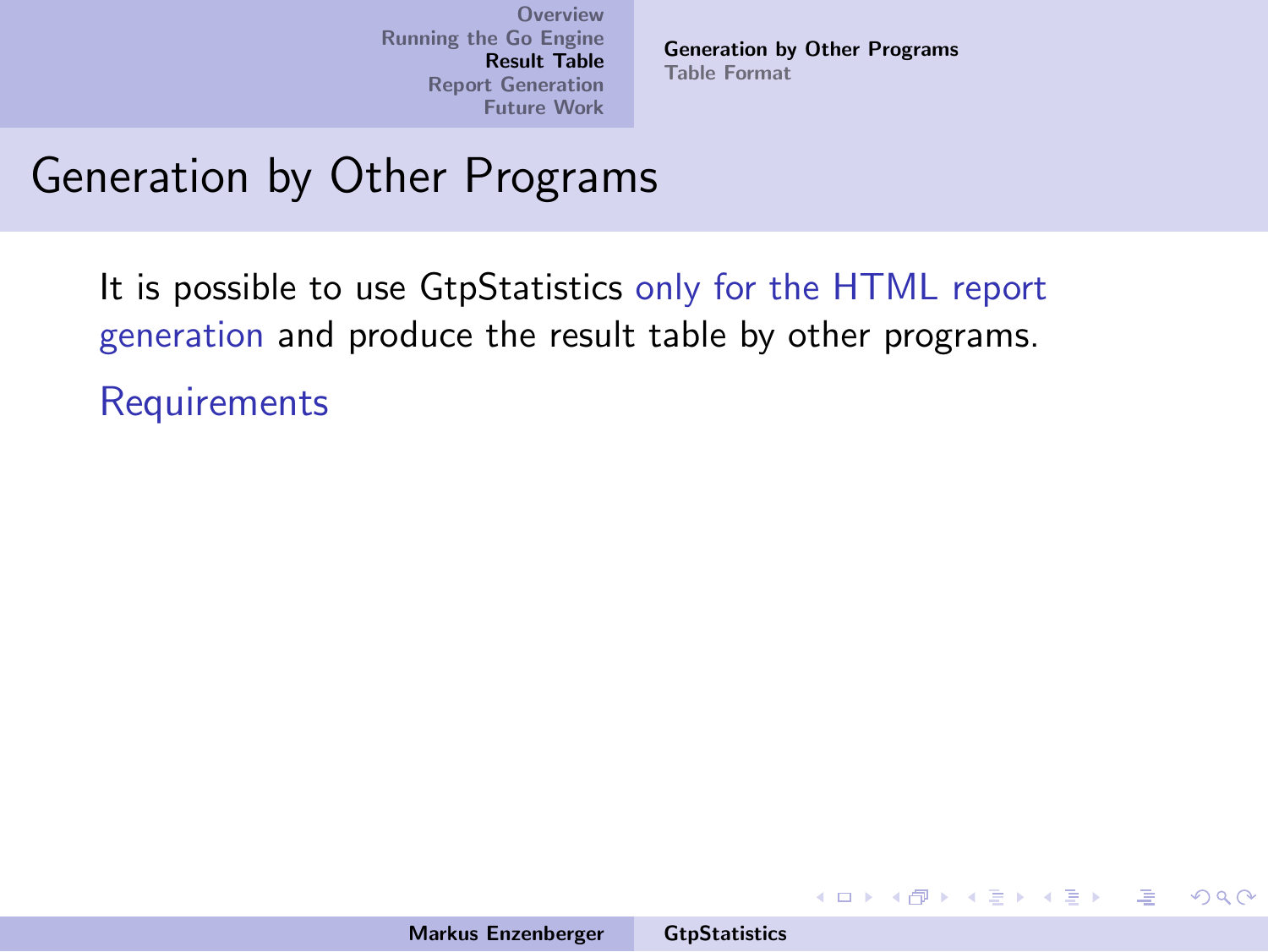[Generation by Other Programs](#page-37-0) [Table Format](#page-38-0)

イロメ イ御メ イヨメ イヨメー

 $\Omega$ 

## Generation by Other Programs

It is possible to use GtpStatistics only for the HTML report generation and produce the result table by other programs.

**Requirements** 

 $\triangleright$  First column name is Game (file name recommended)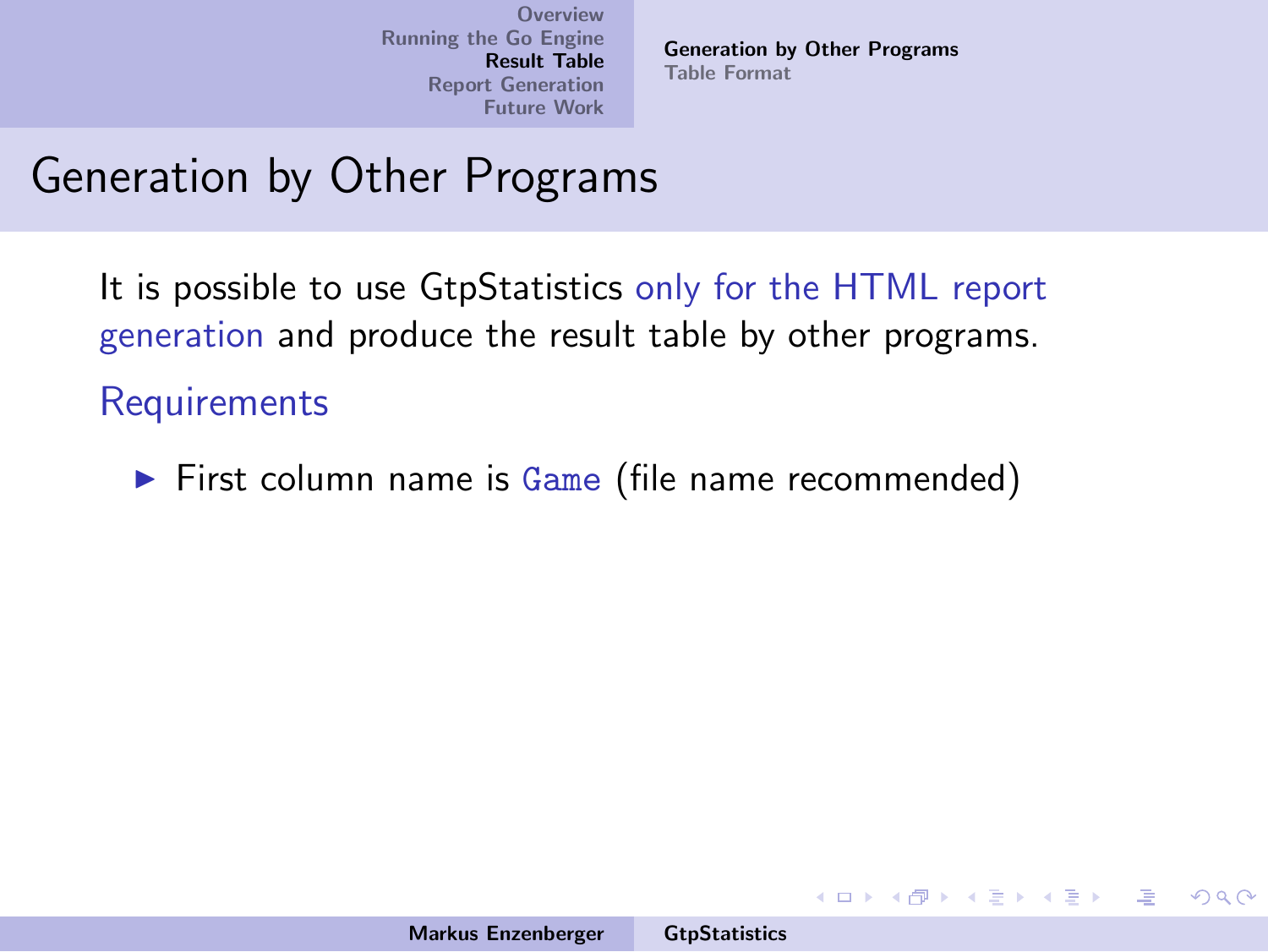[Generation by Other Programs](#page-37-0) [Table Format](#page-38-0)

イロメ イ御メ イヨメ イヨメー

 $\Omega$ 

## Generation by Other Programs

It is possible to use GtpStatistics only for the HTML report generation and produce the result table by other programs.

**Requirements** 

- $\triangleright$  First column name is Game (file name recommended)
- $\triangleright$  Second column name is Move (ascending order)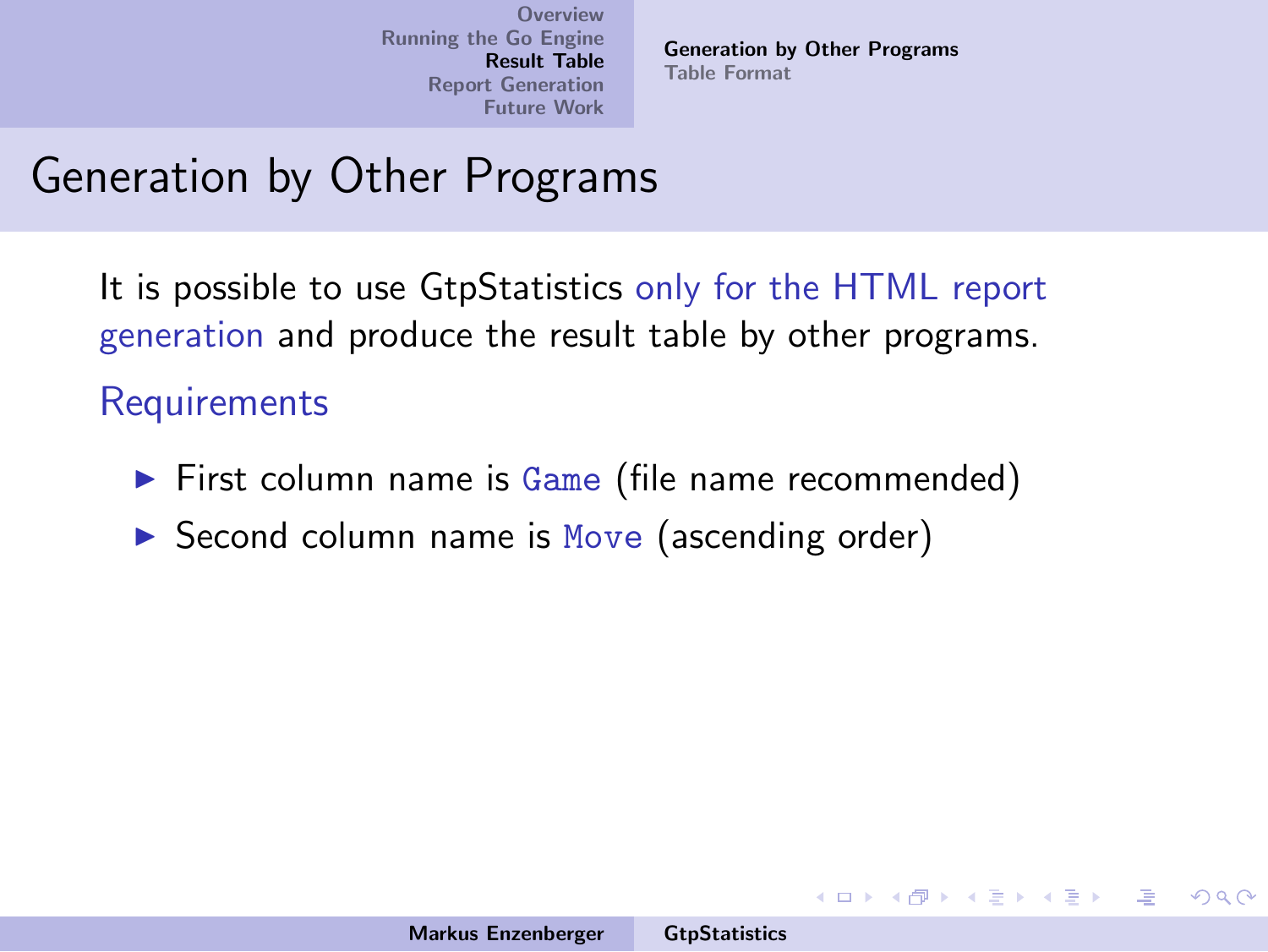[Generation by Other Programs](#page-37-0) [Table Format](#page-38-0)

イロメ イ御メ イヨメ イヨメー

 $\Omega$ 

## Generation by Other Programs

It is possible to use GtpStatistics only for the HTML report generation and produce the result table by other programs.

**Requirements** 

- $\triangleright$  First column name is Game (file name recommended)
- $\triangleright$  Second column name is Move (ascending order)
- $\triangleright$  No requirements on other columns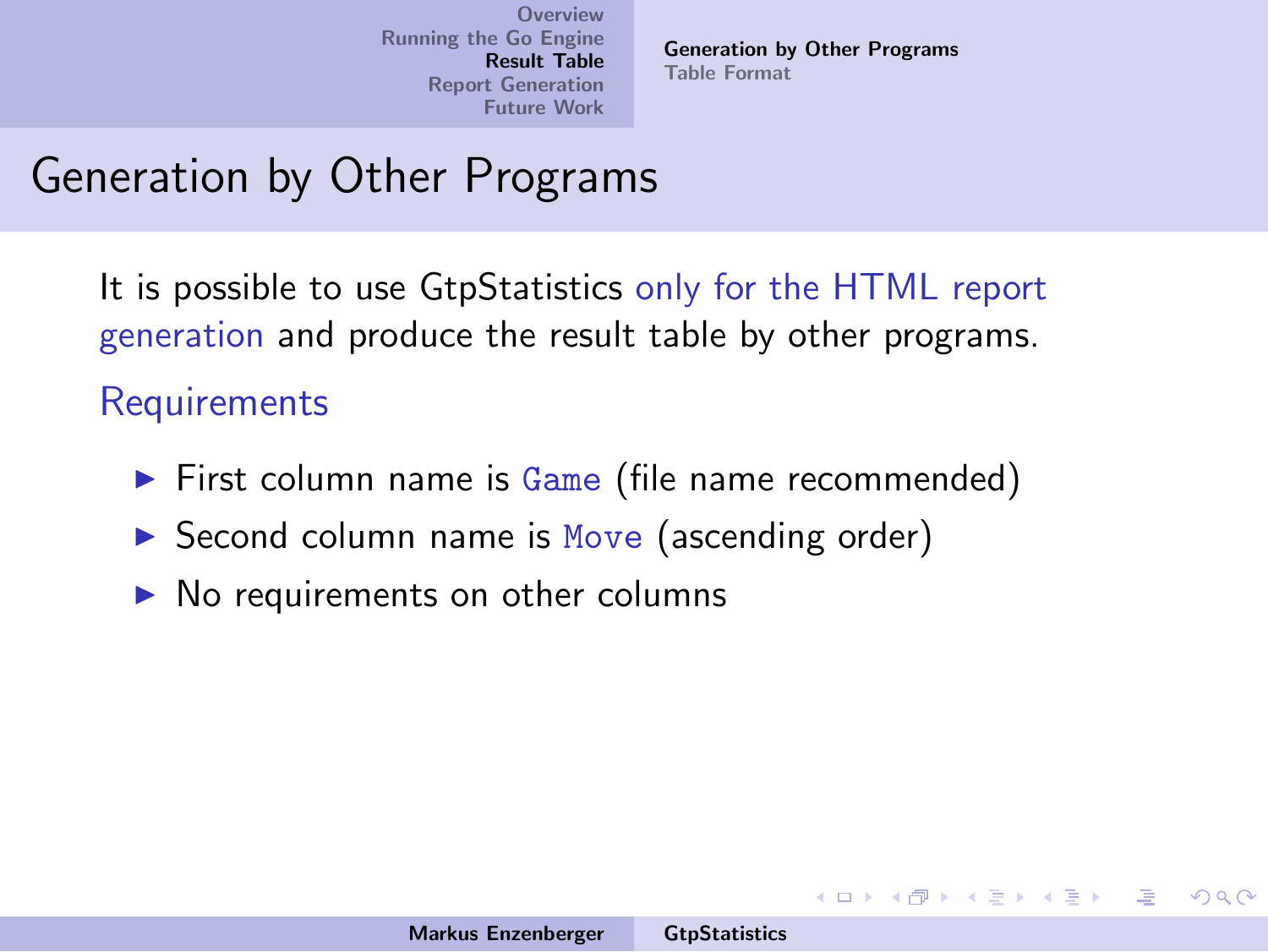[Generation by Other Programs](#page-37-0) [Table Format](#page-38-0)

イロメ イ御メ イヨメ イヨメー

 $\Omega$ 

## Generation by Other Programs

It is possible to use GtpStatistics only for the HTML report generation and produce the result table by other programs.

**Requirements** 

- $\triangleright$  First column name is Game (file name recommended)
- $\triangleright$  Second column name is Move (ascending order)
- $\triangleright$  No requirements on other columns

Possible Applications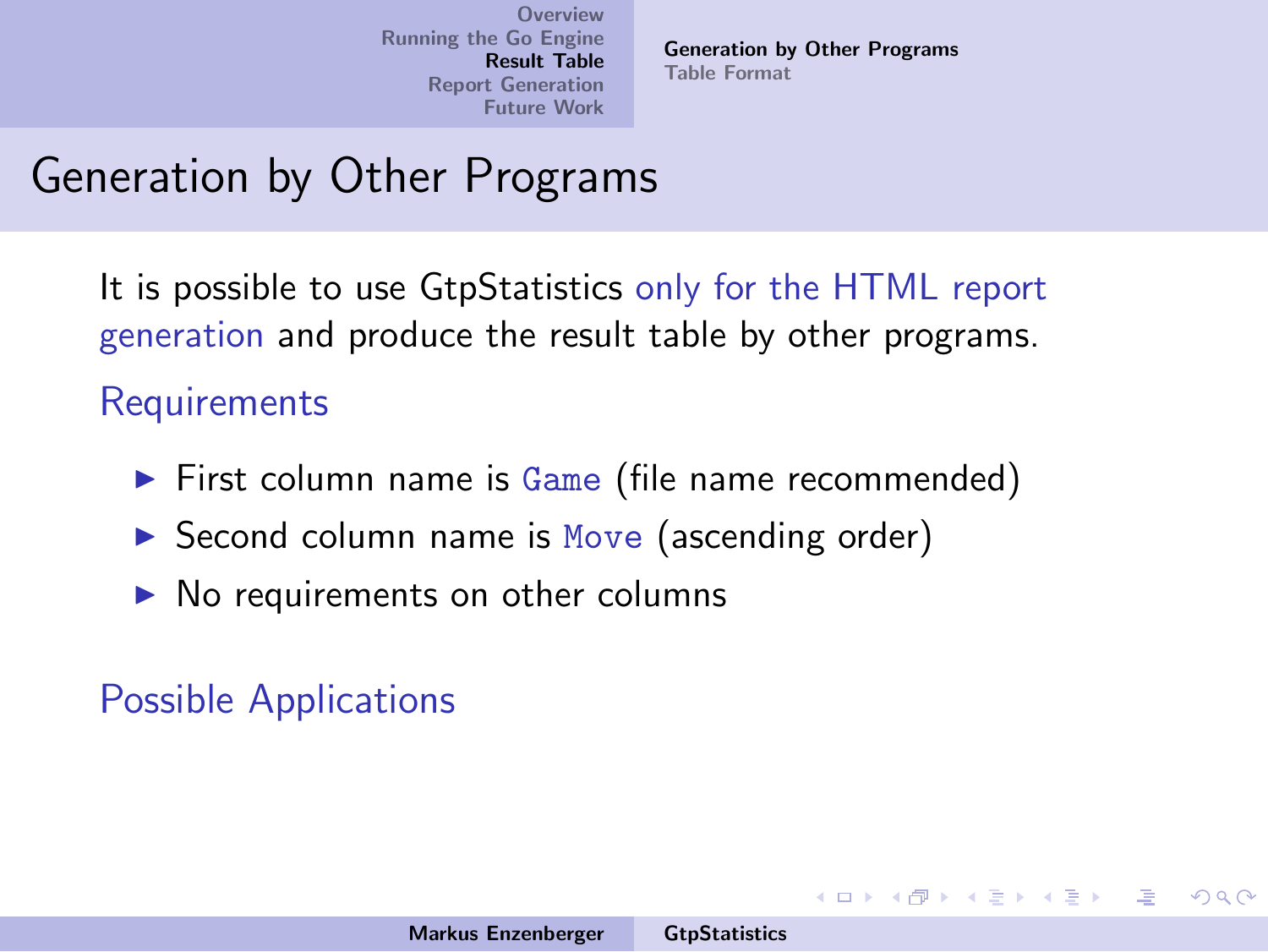[Generation by Other Programs](#page-37-0) [Table Format](#page-38-0)

イロメ イ部メ イヨメ イヨメー

 $\Omega$ 

## Generation by Other Programs

It is possible to use GtpStatistics only for the HTML report generation and produce the result table by other programs.

**Requirements** 

- $\triangleright$  First column name is Game (file name recommended)
- $\triangleright$  Second column name is Move (ascending order)
- $\triangleright$  No requirements on other columns

#### Possible Applications

 $\triangleright$  Other board games (Checkers, Hex, ...)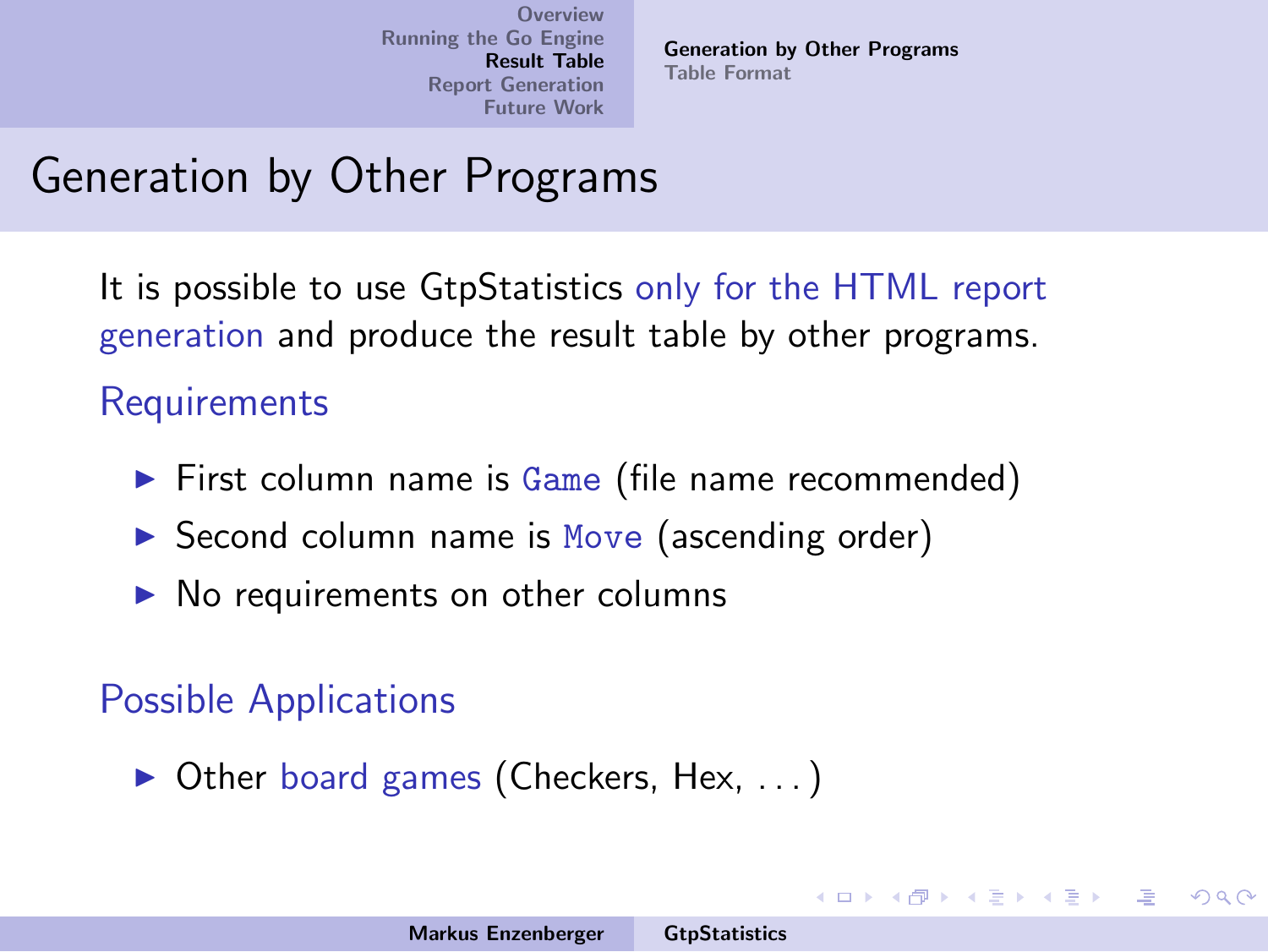[Generation by Other Programs](#page-30-0) [Table Format](#page-38-0)

イロメ イ部メ イヨメ イヨメー

<span id="page-37-0"></span> $\Omega$ 

# Generation by Other Programs

It is possible to use GtpStatistics only for the HTML report generation and produce the result table by other programs.

**Requirements** 

- $\triangleright$  First column name is Game (file name recommended)
- $\triangleright$  Second column name is Move (ascending order)
- $\triangleright$  No requirements on other columns

#### Possible Applications

- $\triangleright$  Other board games (Checkers, Hex, ...)
- $\triangleright$  Episodic machine learning tasks with discrete timesteps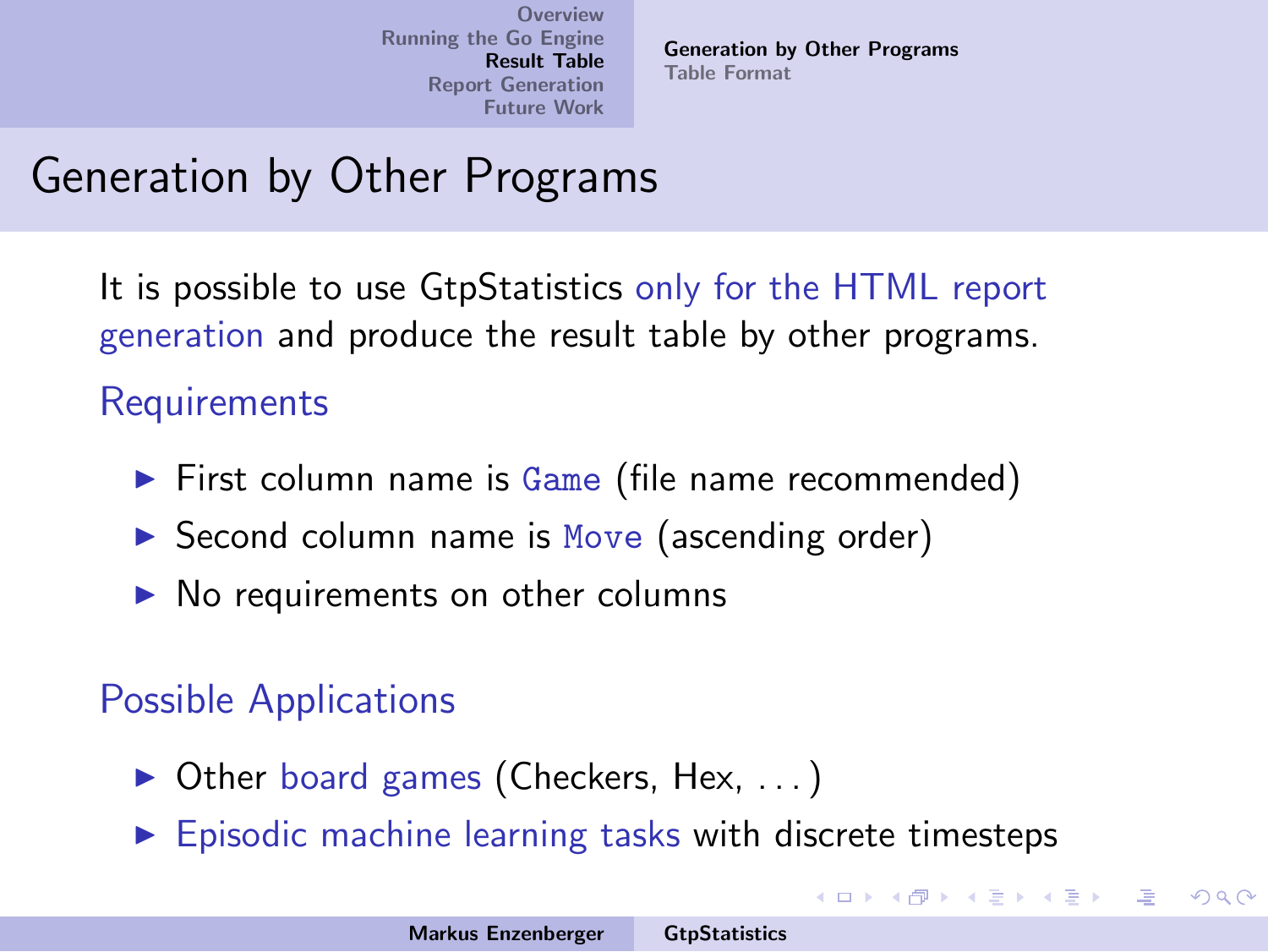[Generation by Other Programs](#page-30-0) [Table Format](#page-42-0)

メロメ メ御き メミメ メミメー

哇

<span id="page-38-0"></span> $2Q$ 

#### Table Format

# Program: ../linux/build/release/explorer -time 20 # Date: Thursday, July 7, 2005 10:40:33 PM MDT # #File Move reg\_genmove ex\_score timelastmove  $G$ oSeigen.10.sgf 1 0  $-6$  0.01 GoSeigen.10.sgf 2 1 -3 0.09 GoSeigen.10.sgf 3 0 2 1.14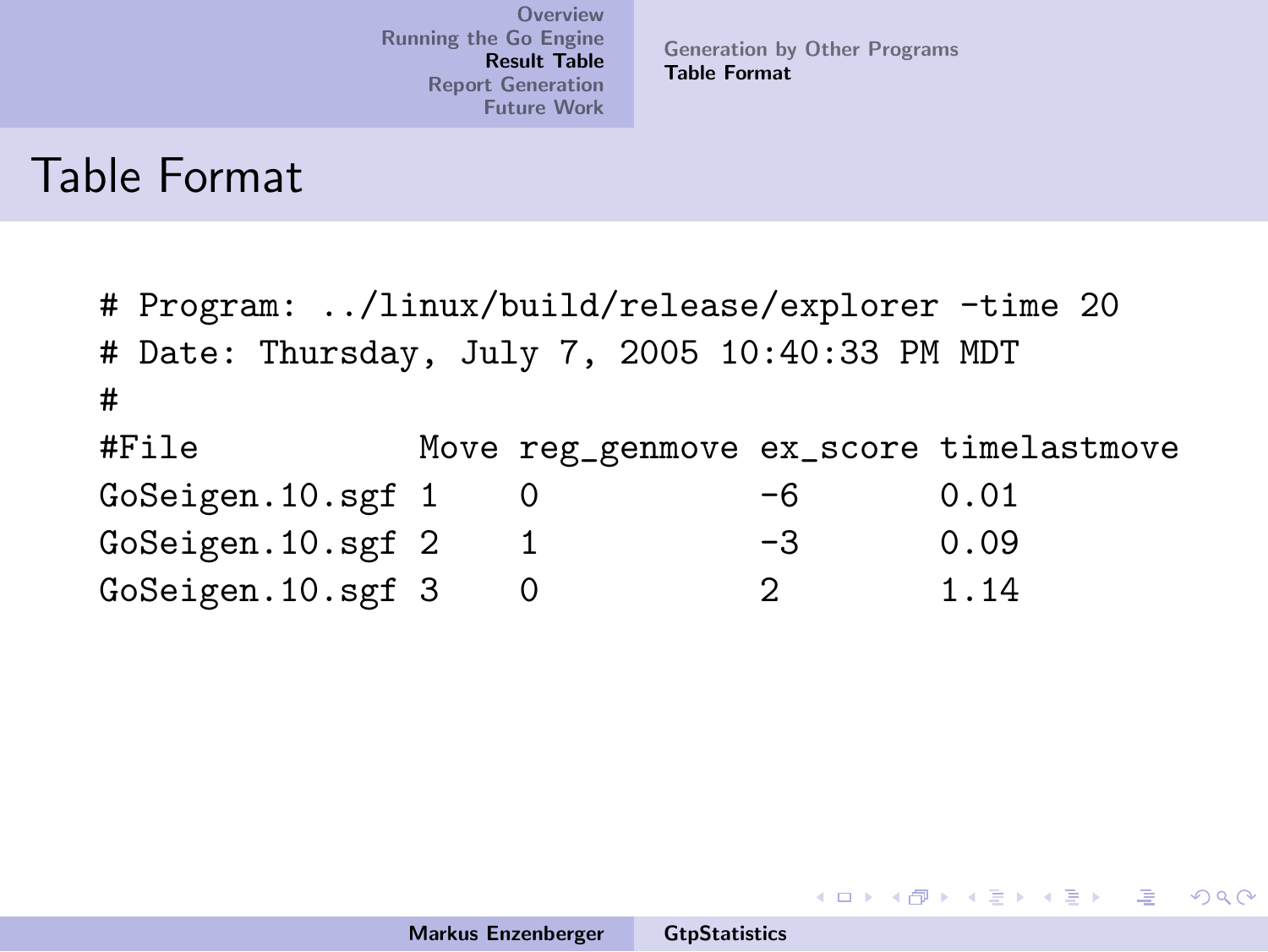[Generation by Other Programs](#page-30-0) [Table Format](#page-42-0)

イロメ イ部メ イヨメ イヨメー

 $\Omega$ 

#### Table Format

# Program: ../linux/build/release/explorer -time 20 # Date: Thursday, July 7, 2005 10:40:33 PM MDT # #File Move reg\_genmove ex\_score timelastmove GoSeigen.10.sgf 1 0 -6 0.01 GoSeigen.10.sgf 2 1 -3 0.09 GoSeigen.10.sgf 3 0 2 1.14

1. Comment lines with meta information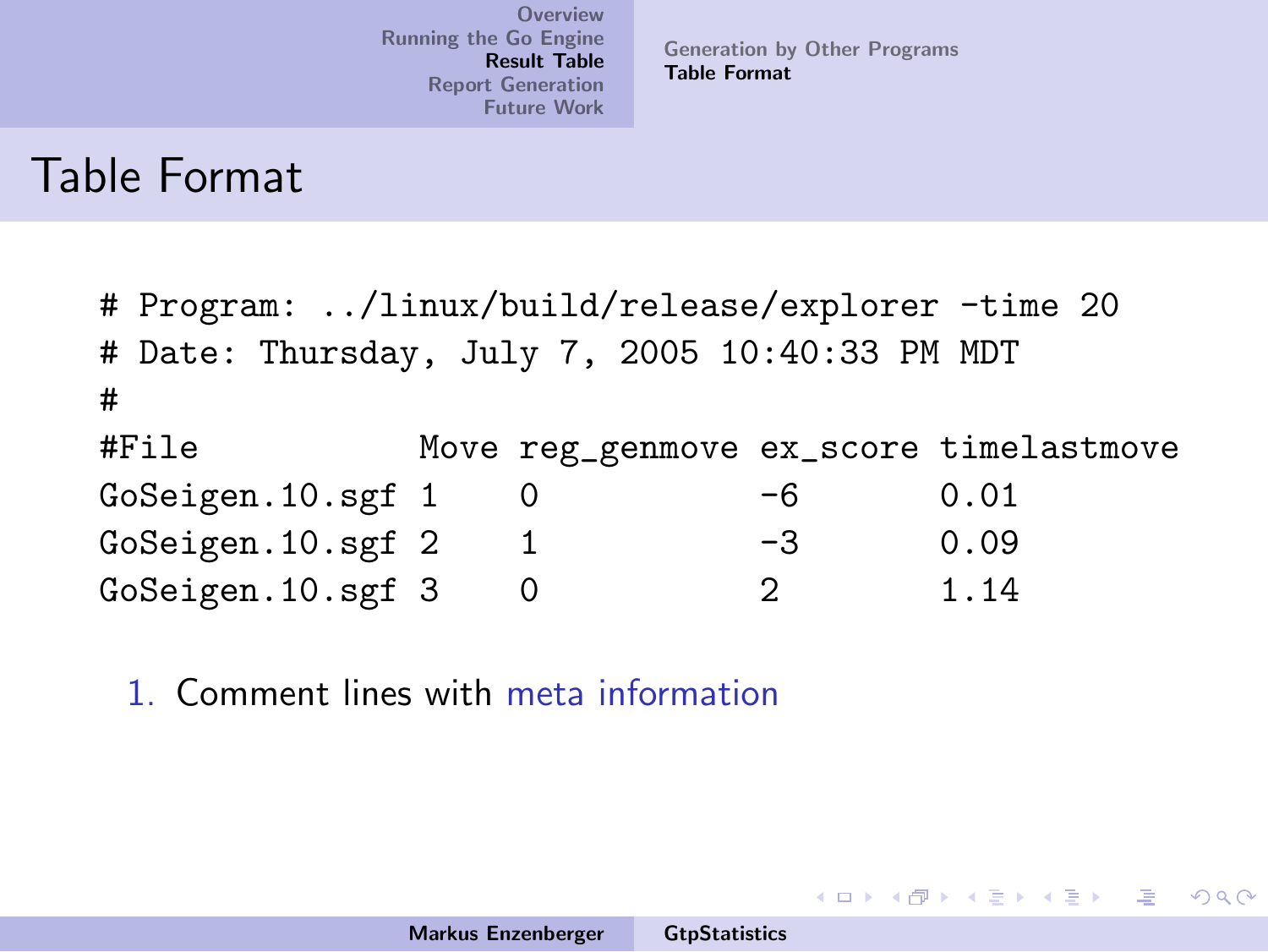[Generation by Other Programs](#page-30-0) [Table Format](#page-42-0)

イロメ イ部メ イヨメ イヨメー

 $\equiv$ 

 $\Omega$ 

#### Table Format

# Program: ../linux/build/release/explorer -time 20 # Date: Thursday, July 7, 2005 10:40:33 PM MDT # #File Move reg\_genmove ex\_score timelastmove GoSeigen.10.sgf 1 0 -6 0.01 GoSeigen.10.sgf 2 1 -3 0.09 GoSeigen.10.sgf 3 0 2 1.14

- 1. Comment lines with meta information
- 2. Empty comment line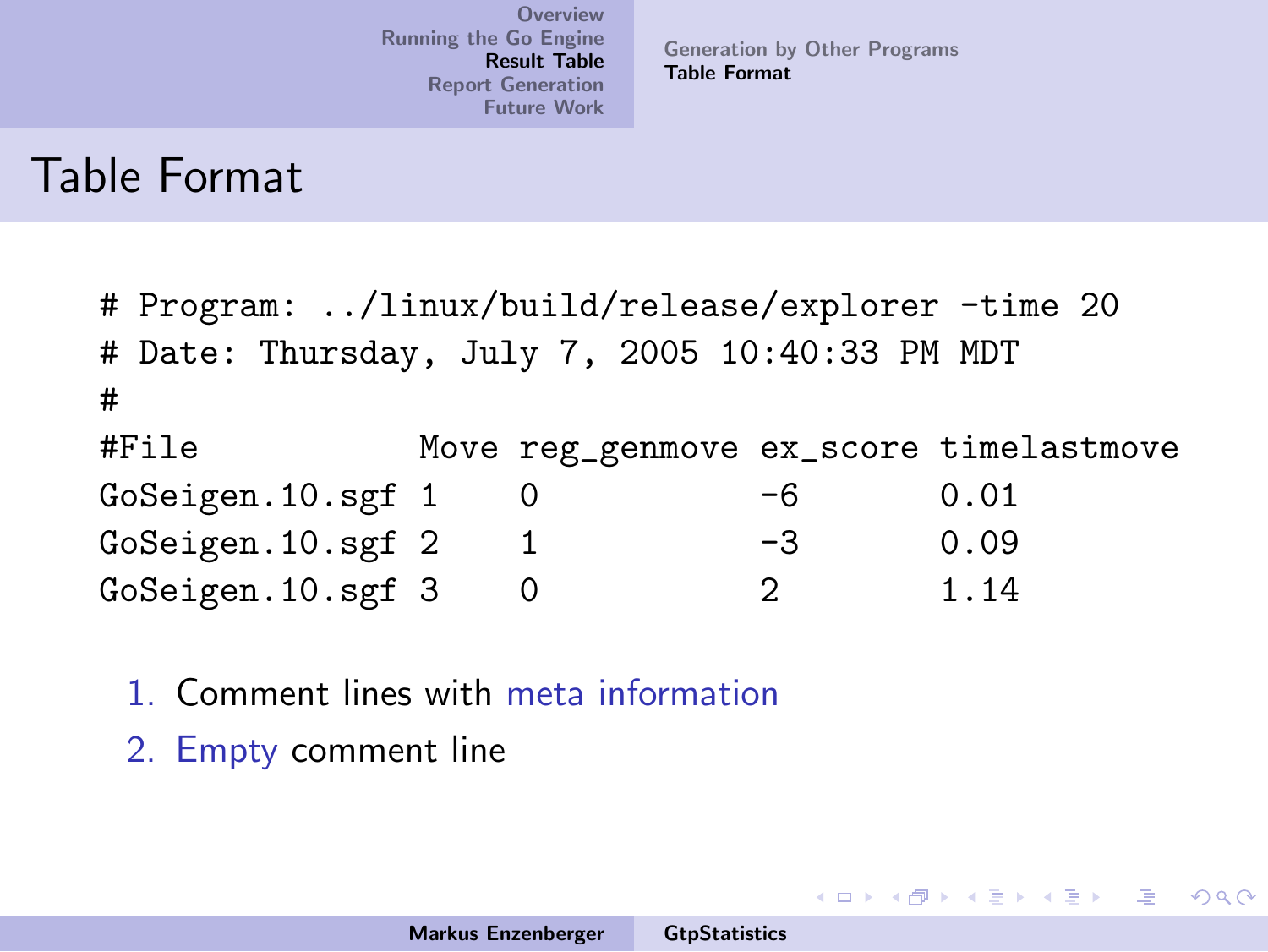[Generation by Other Programs](#page-30-0) [Table Format](#page-42-0)

イロメ イ部メ イヨメ イヨメー

造

 $2Q$ 

#### Table Format

|                   | # Program: /linux/build/release/explorer -time 20 |  |          |    |                                        |  |  |
|-------------------|---------------------------------------------------|--|----------|----|----------------------------------------|--|--|
|                   | # Date: Thursday, July 7, 2005 10:40:33 PM MDT    |  |          |    |                                        |  |  |
| #                 |                                                   |  |          |    |                                        |  |  |
|                   | #File                                             |  |          |    | Move reg_genmove ex_score timelastmove |  |  |
| GoSeigen.10.sgf 1 |                                                   |  |          | -6 | 0.01                                   |  |  |
| GoSeigen.10.sgf 2 |                                                   |  | 1        | -3 | 0.09                                   |  |  |
|                   | GoSeigen.10.sgf 3                                 |  | $\Omega$ | 2  | 1.14                                   |  |  |

- 1. Comment lines with meta information
- 2. Empty comment line
- 3. Comment line with column titles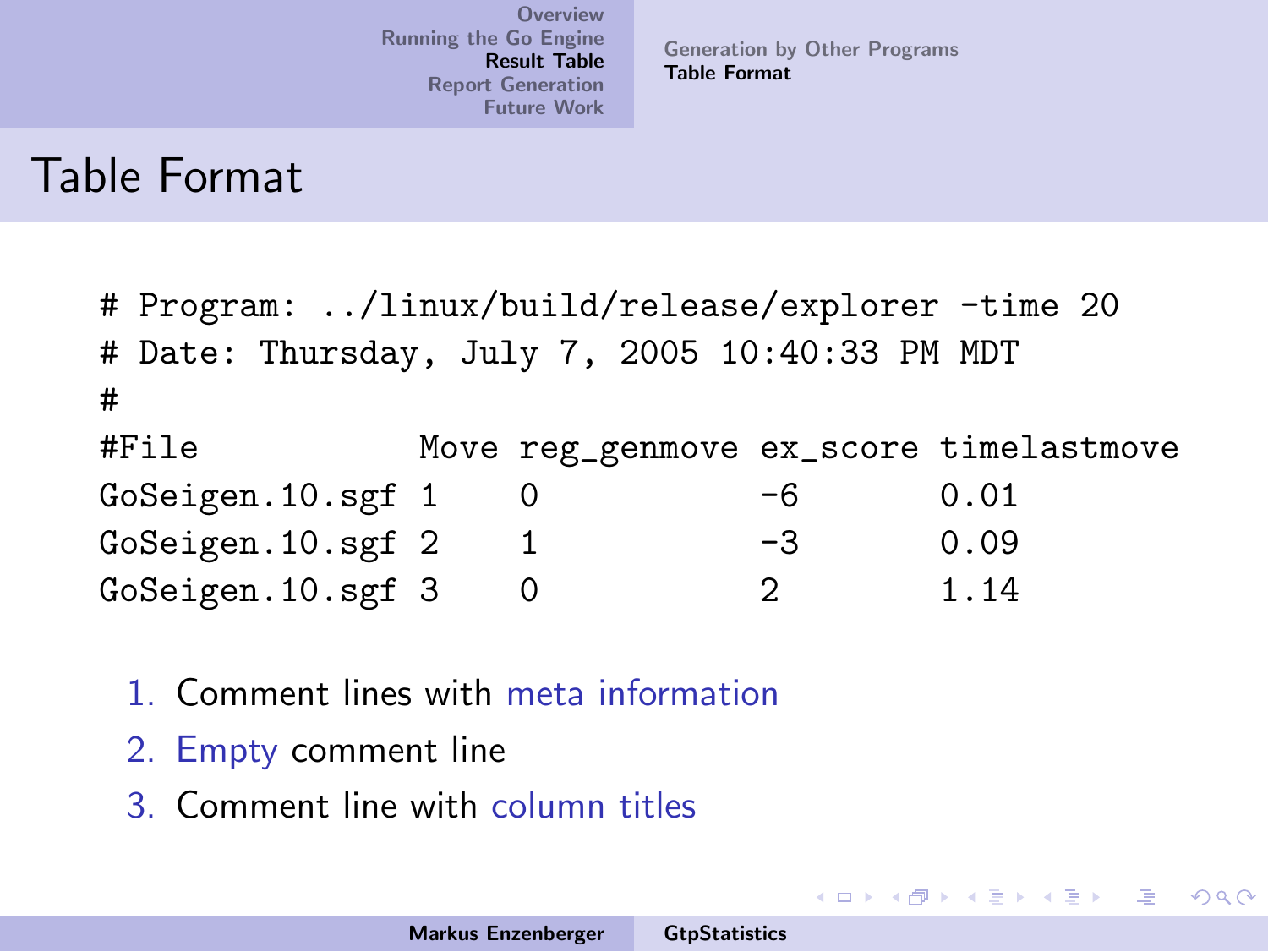[Generation by Other Programs](#page-30-0) [Table Format](#page-38-0)

イロメ イ御メ イヨメ イヨメー

注

<span id="page-42-0"></span> $2Q$ 

#### Table Format

|                   | # Program: /linux/build/release/explorer -time 20 |  |          |    |                                        |  |  |
|-------------------|---------------------------------------------------|--|----------|----|----------------------------------------|--|--|
|                   | # Date: Thursday, July 7, 2005 10:40:33 PM MDT    |  |          |    |                                        |  |  |
| #                 |                                                   |  |          |    |                                        |  |  |
|                   | #File                                             |  |          |    | Move reg_genmove ex_score timelastmove |  |  |
| GoSeigen.10.sgf 1 |                                                   |  |          | -6 | 0.01                                   |  |  |
| GoSeigen.10.sgf 2 |                                                   |  | 1        | -3 | 0.09                                   |  |  |
|                   | GoSeigen.10.sgf 3                                 |  | $\Omega$ | 2  | 1.14                                   |  |  |

- 1. Comment lines with meta information
- 2. Empty comment line
- 3. Comment line with column titles
- 4. Table data (separator is TAB)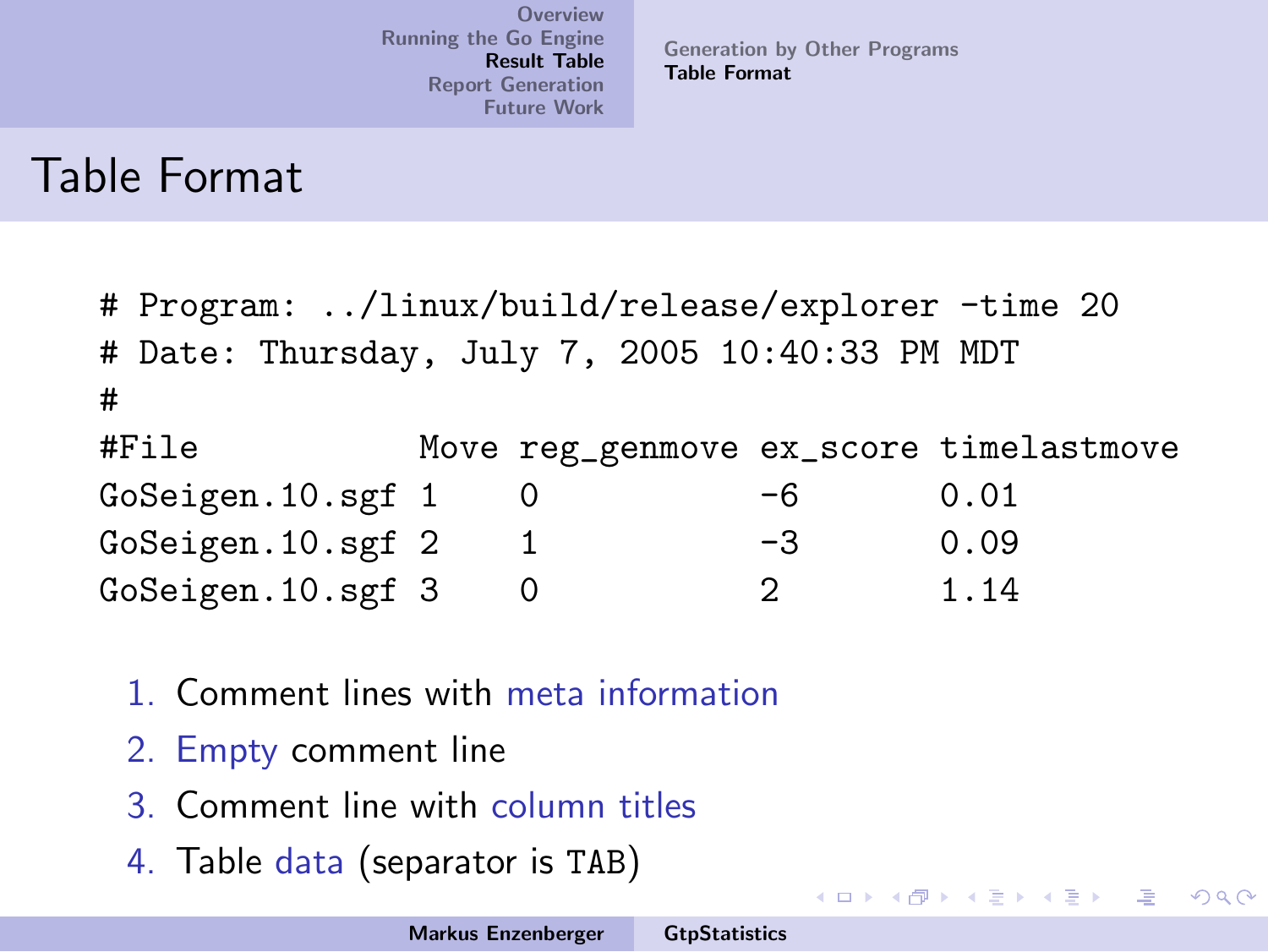[Invocation](#page-46-0) [Summary View](#page-47-0) [Command View](#page-52-0) [Game View](#page-56-0)

#### Report Generation



Generates a HTML report

Markus Enzenberger [GtpStatistics](#page-0-0)

メロメ メ都 ドメ 君 ドメ 君 ドッ

<span id="page-43-0"></span> $\equiv$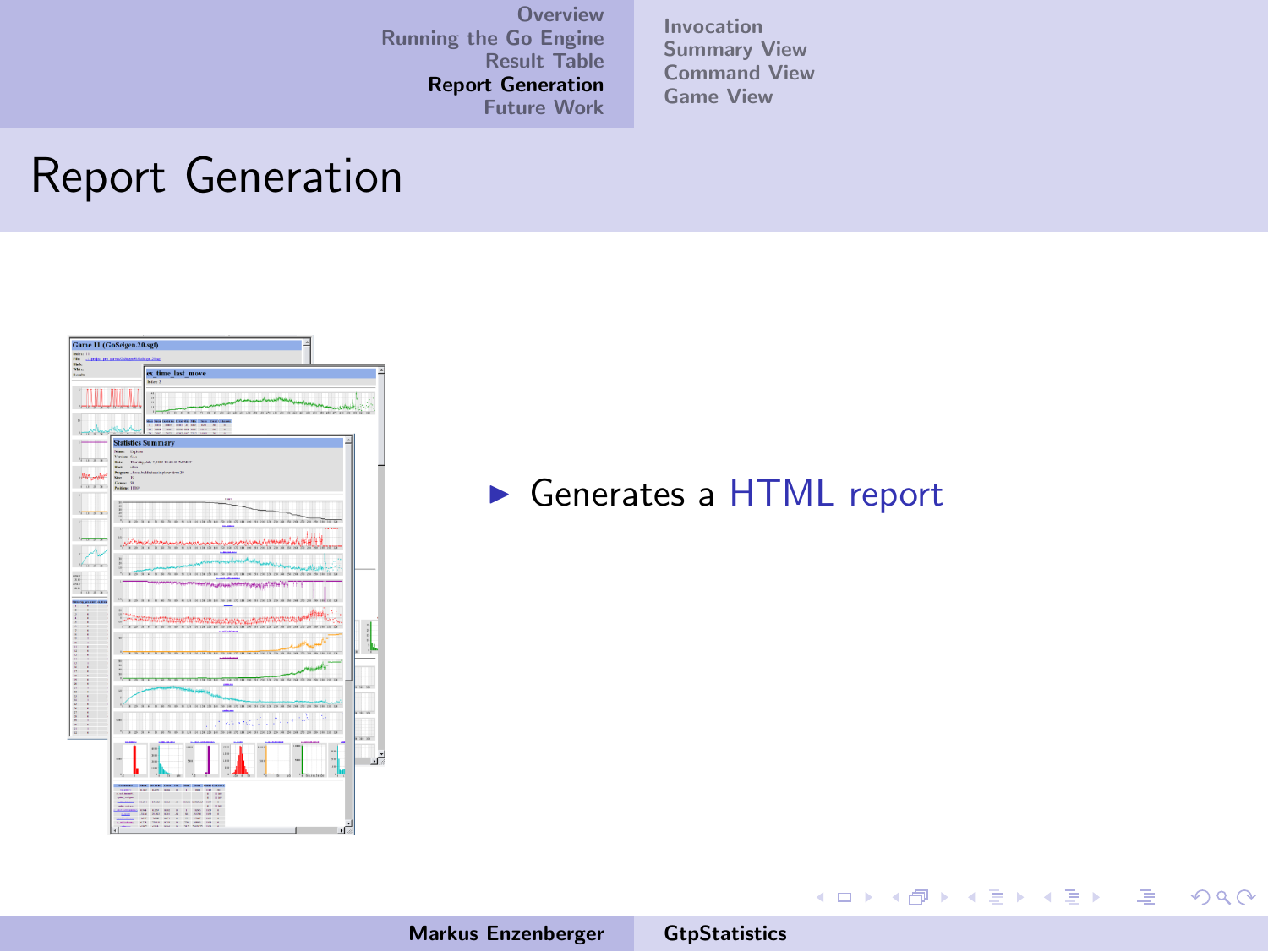[Invocation](#page-46-0) [Summary View](#page-47-0) [Command View](#page-52-0) [Game View](#page-56-0)

#### Report Generation



- Generates a HTML report
- $\blacktriangleright$  Hyperlinks from summary view to command and game views

イロメ イ部メ イヨメ イヨメー

哇

 $\Omega$ 

Markus Enzenberger [GtpStatistics](#page-0-0)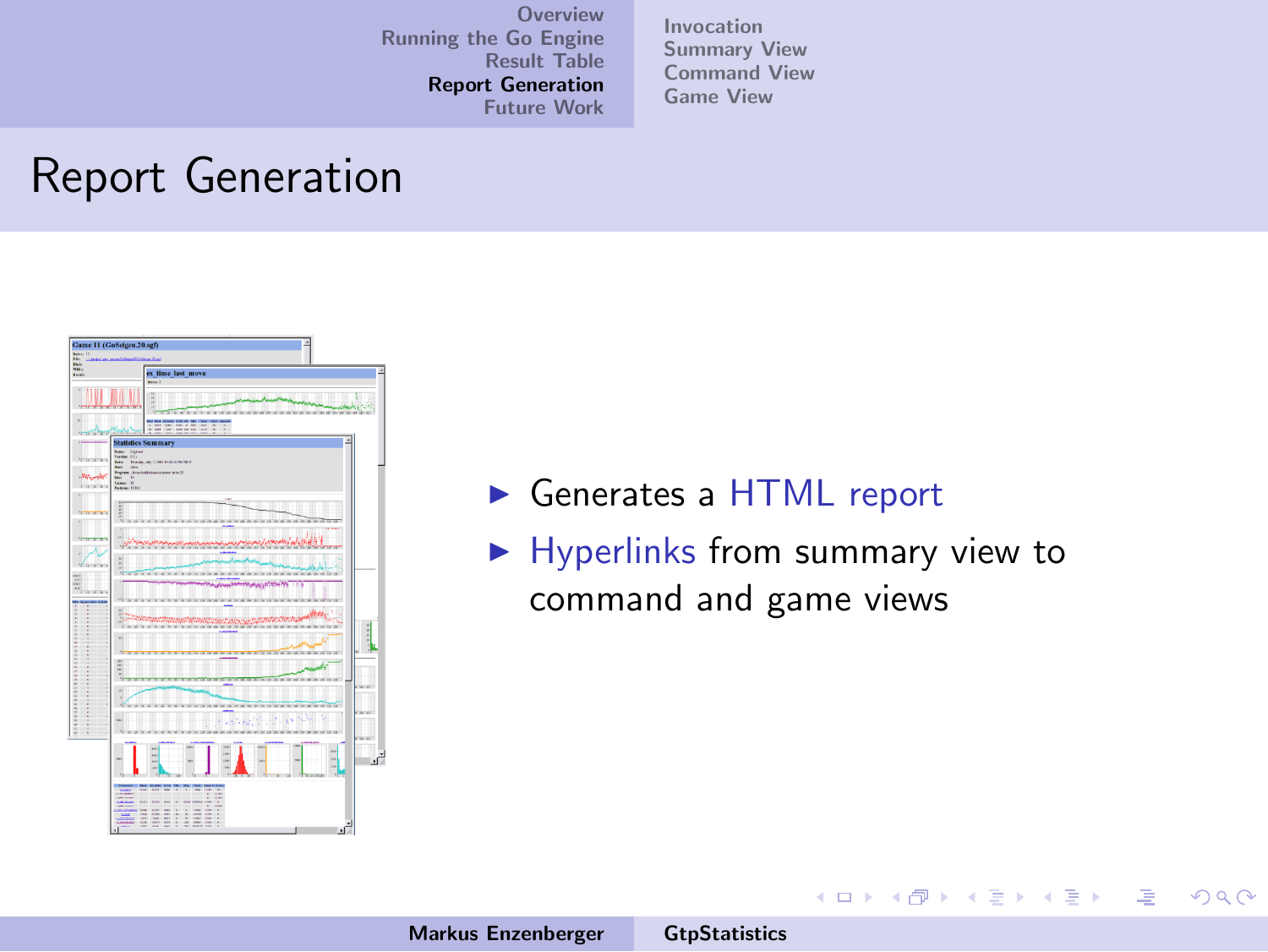[Invocation](#page-46-0) [Summary View](#page-47-0) [Command View](#page-52-0) [Game View](#page-56-0)

#### Report Generation



- ► Generates a HTML report
- $\blacktriangleright$  Hyperlinks from summary view to command and game views

メロメ メ御き メミメ メミメー

唾

 $\Omega$ 

 $\blacktriangleright$  Auto-scaled and colored plots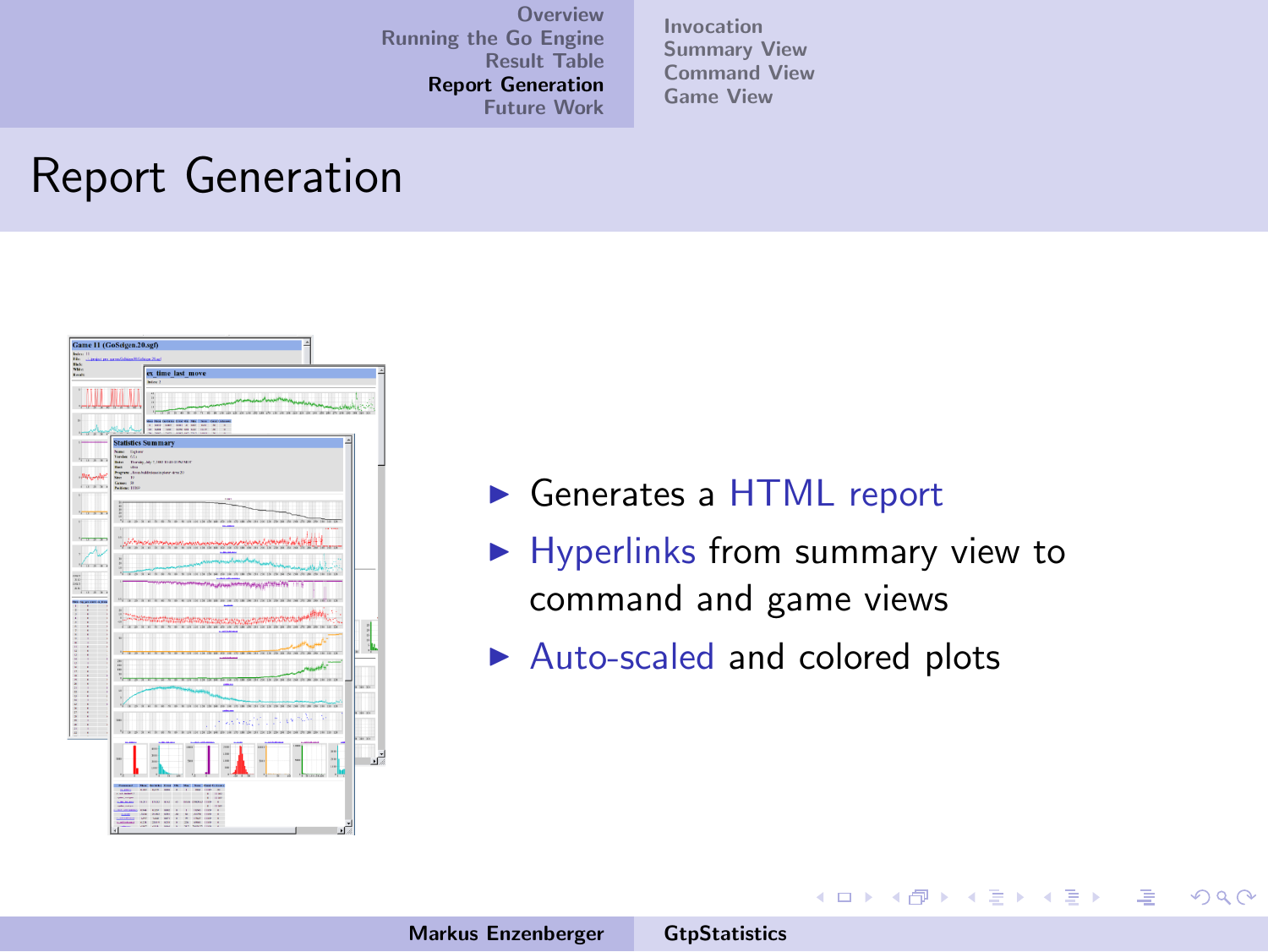[Invocation](#page-46-0) [Summary View](#page-47-0) [Command View](#page-52-0) [Game View](#page-56-0)

#### Invocation

#### Example

```
java -jar gtpstatistics.jar \
-analyze gtpstatistics.dat \
-output reports/gtpstatistics
```
イロメ イ部メ イヨメ イヨメー

<span id="page-46-0"></span>唾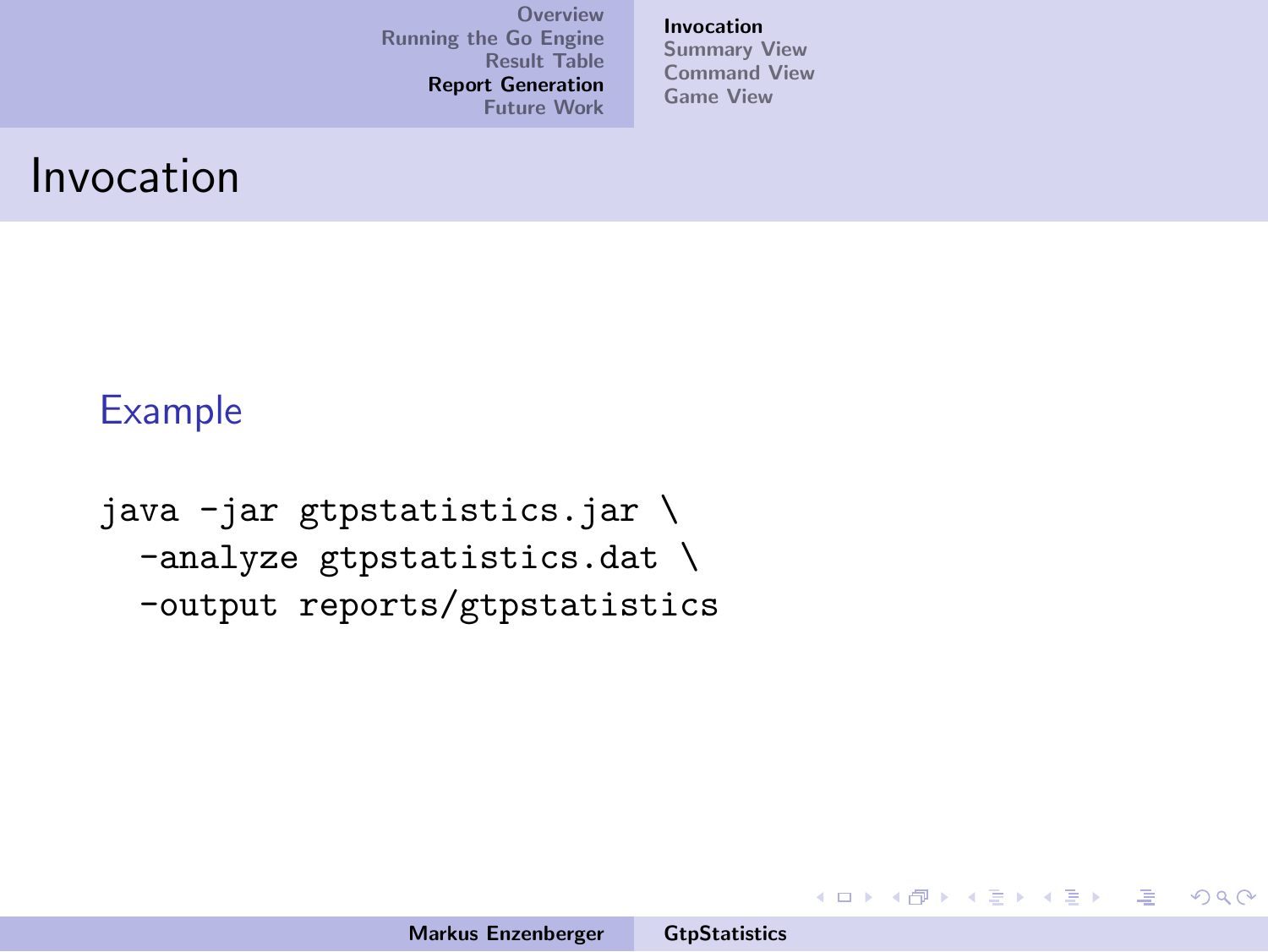[Invocation](#page-46-0) [Summary View](#page-51-0) [Command View](#page-52-0) [Game View](#page-56-0)

#### Summary View



#### $\blacktriangleright$  Average plots by move number

Markus Enzenberger [GtpStatistics](#page-0-0)

<span id="page-47-0"></span>メロメ メタメ メミメ メミメーミ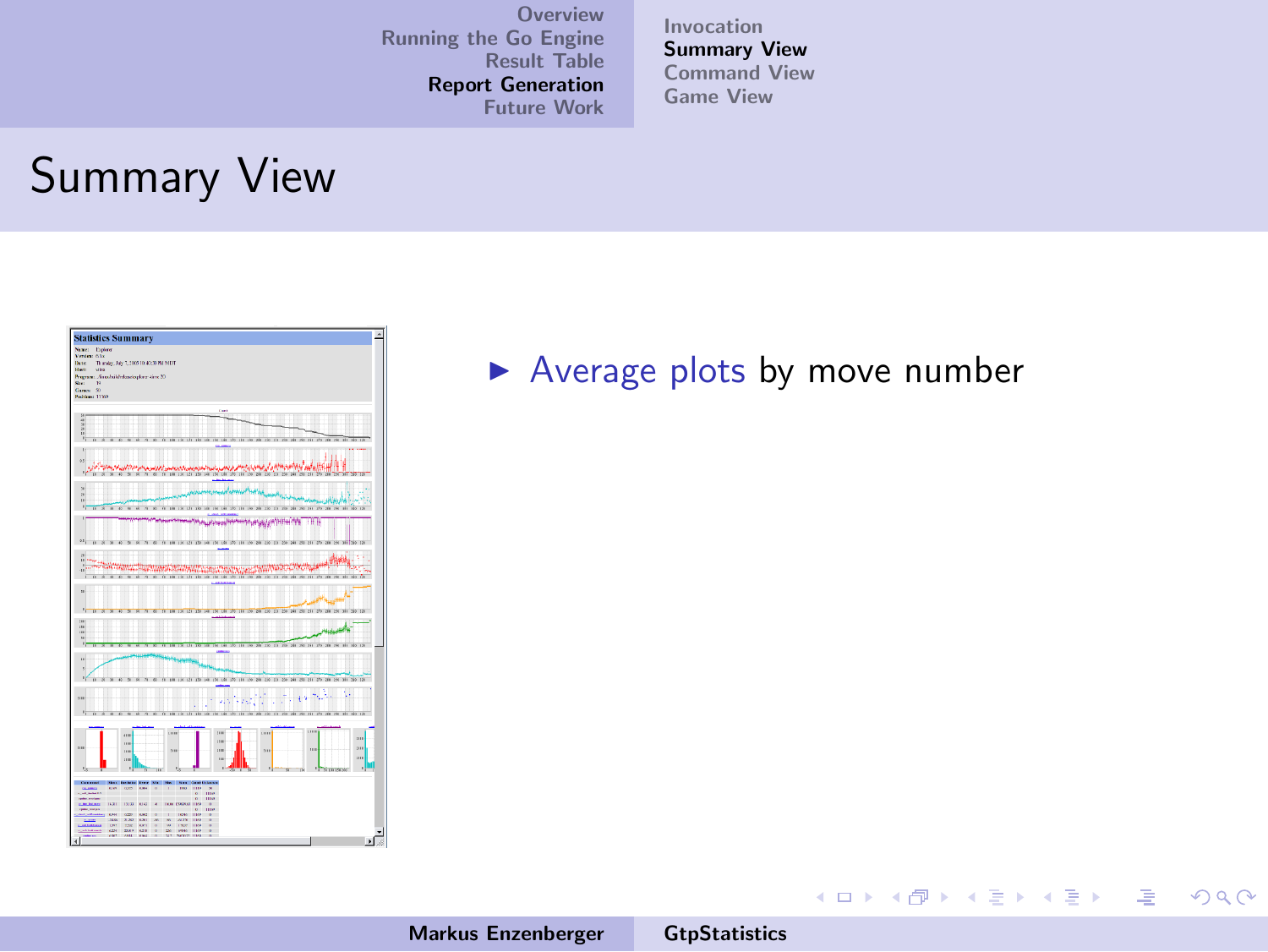[Invocation](#page-46-0) [Summary View](#page-51-0) [Command View](#page-52-0) [Game View](#page-56-0)

#### Summary View



- $\blacktriangleright$  Average plots by move number
- $\blacktriangleright$  Histograms for all positions

イロメ イ部メ イヨメ イヨメー

注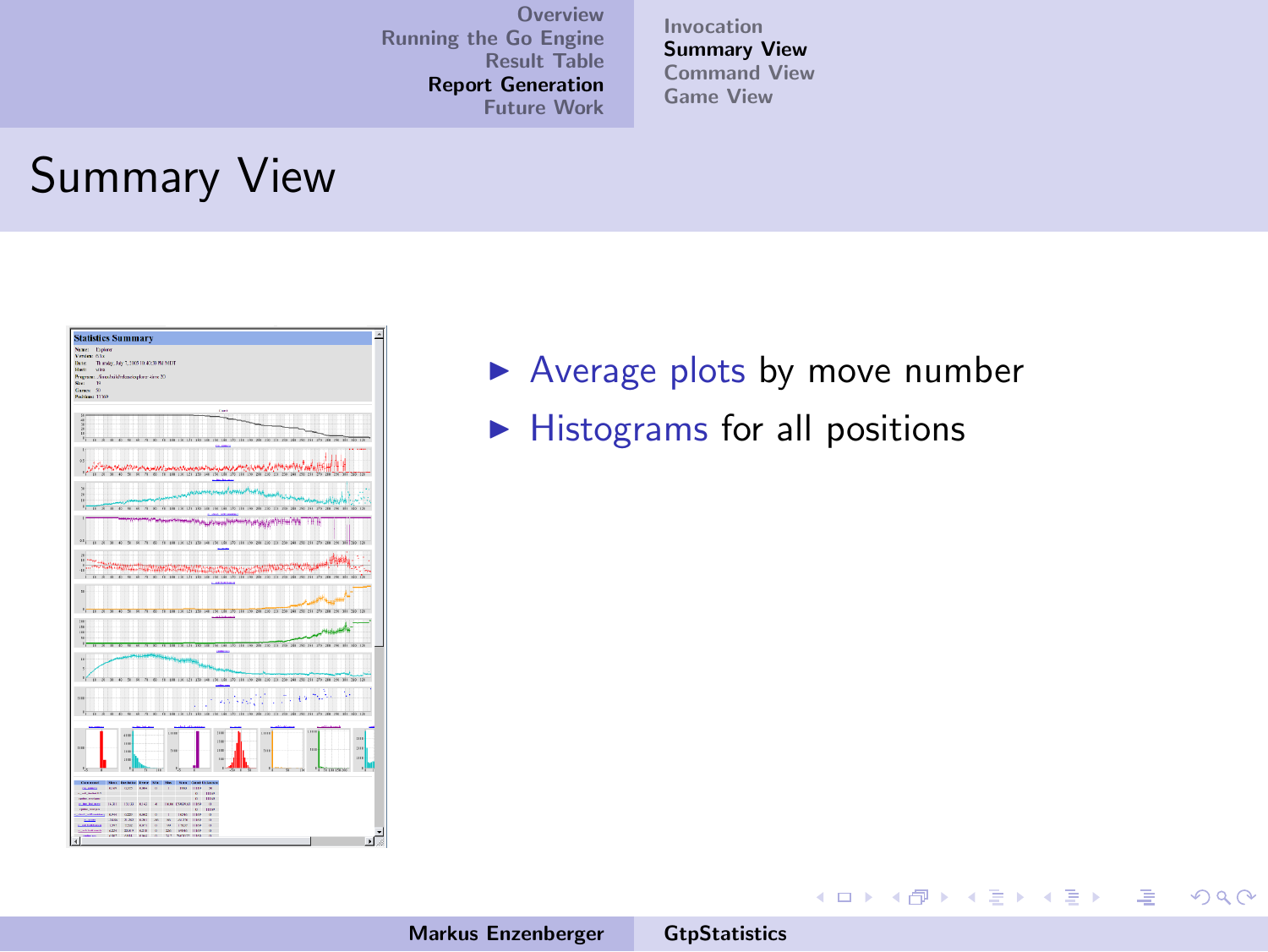[Invocation](#page-46-0) [Summary View](#page-51-0) [Command View](#page-52-0) [Game View](#page-56-0)

## Summary View



- $\blacktriangleright$  Average plots by move number
- $\blacktriangleright$  Histograms for all positions
- $\triangleright$  Statistics for all positions

イロメ イ御メ イヨメ イヨメー

注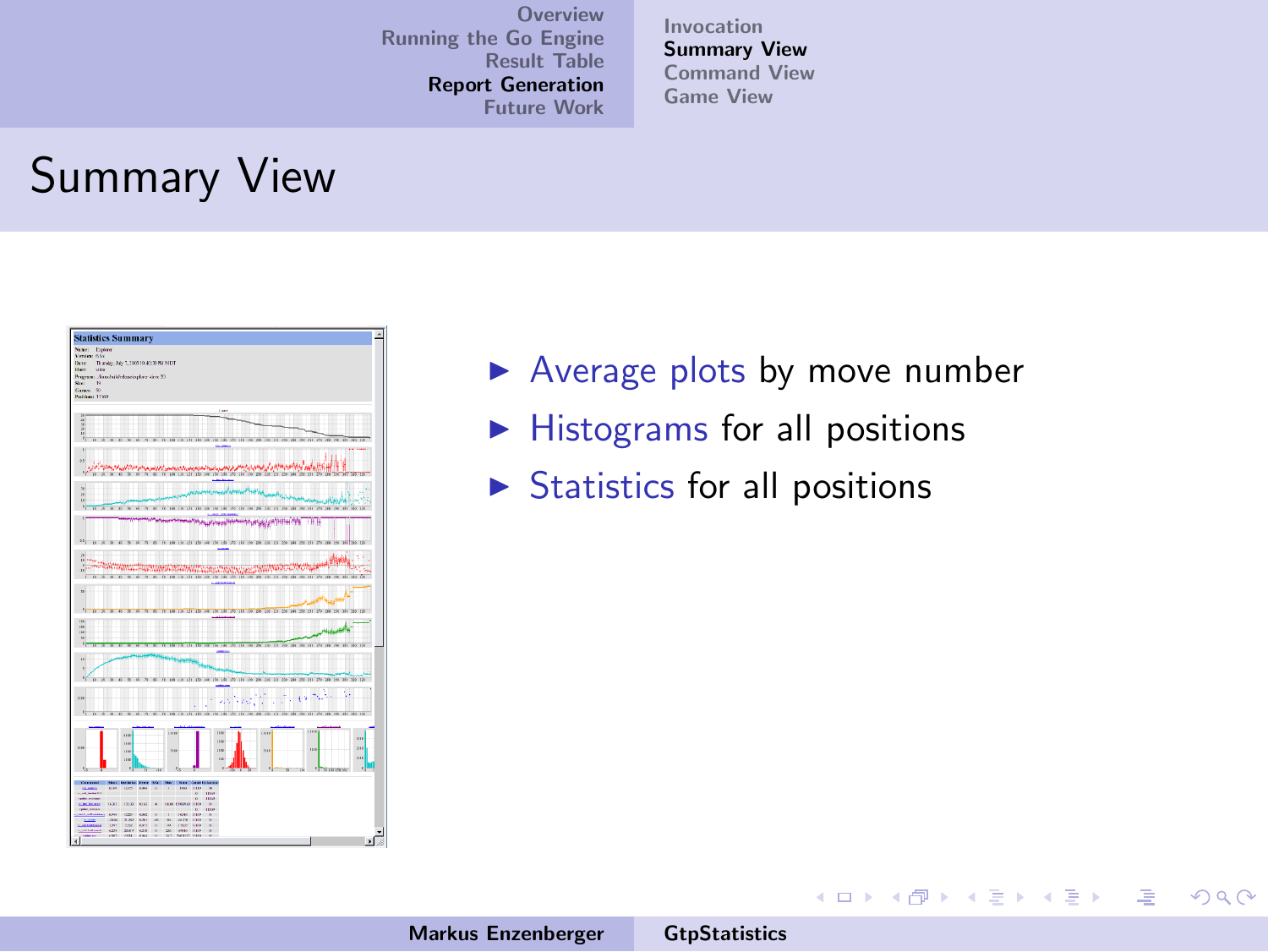[Invocation](#page-46-0) [Summary View](#page-51-0) [Command View](#page-52-0) [Game View](#page-56-0)

## Summary View



- $\blacktriangleright$  Average plots by move number
- $\blacktriangleright$  Histograms for all positions
- $\triangleright$  Statistics for all positions
- $\triangleright$  Game table with results of start and final commands

イロメ イ部メ イヨメ イヨメー

注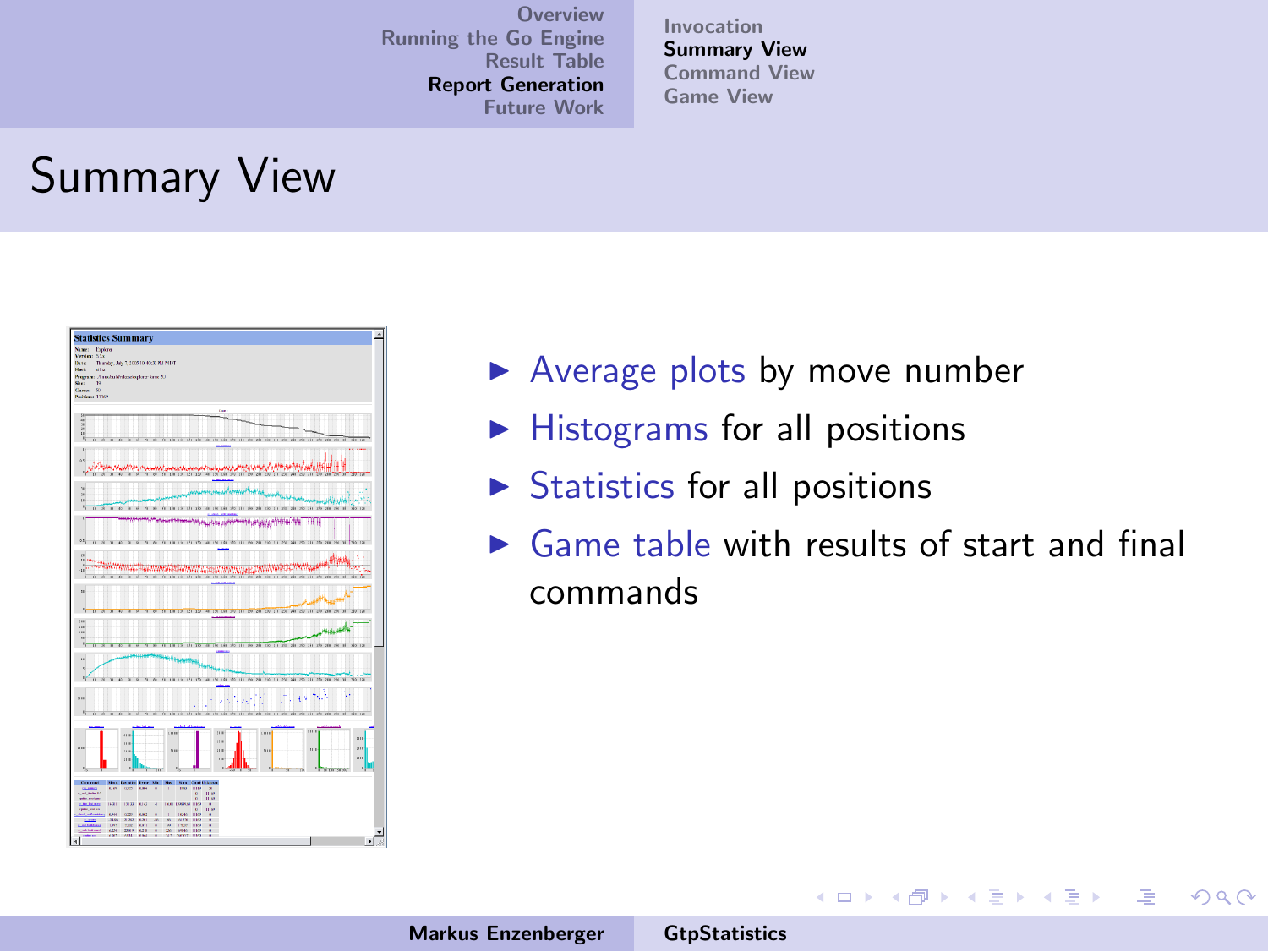[Invocation](#page-46-0) [Summary View](#page-47-0) [Command View](#page-52-0) [Game View](#page-56-0)

# Summary View



- $\blacktriangleright$  Average plots by move number
- $\blacktriangleright$  Histograms for all positions
- $\triangleright$  Statistics for all positions
- $\triangleright$  Game table with results of start and final commands

Note on Standard Error: Statistics for all positions can underestimate the standard error due to correlations of positions within a game.

イロメ イ押 トイラ トイラメー

<span id="page-51-0"></span>遥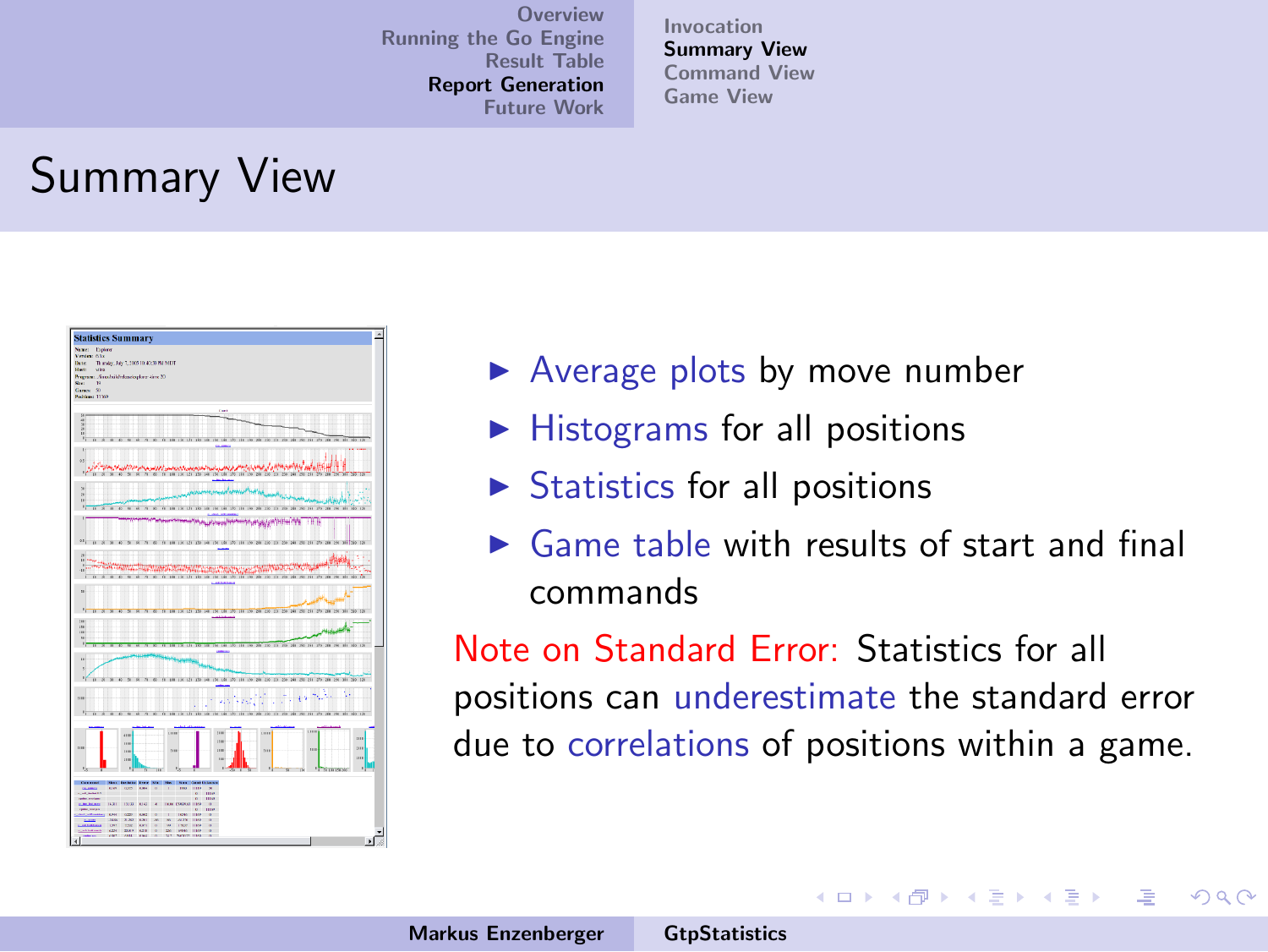[Invocation](#page-46-0) [Summary View](#page-47-0) [Command View](#page-55-0) [Game View](#page-56-0)

#### Command View



 $\blacktriangleright$  Average plot by move number

Markus Enzenberger [GtpStatistics](#page-0-0)

**K ロ メ イ団 メ ス ミ メ ス ミ メ** 

<span id="page-52-0"></span>注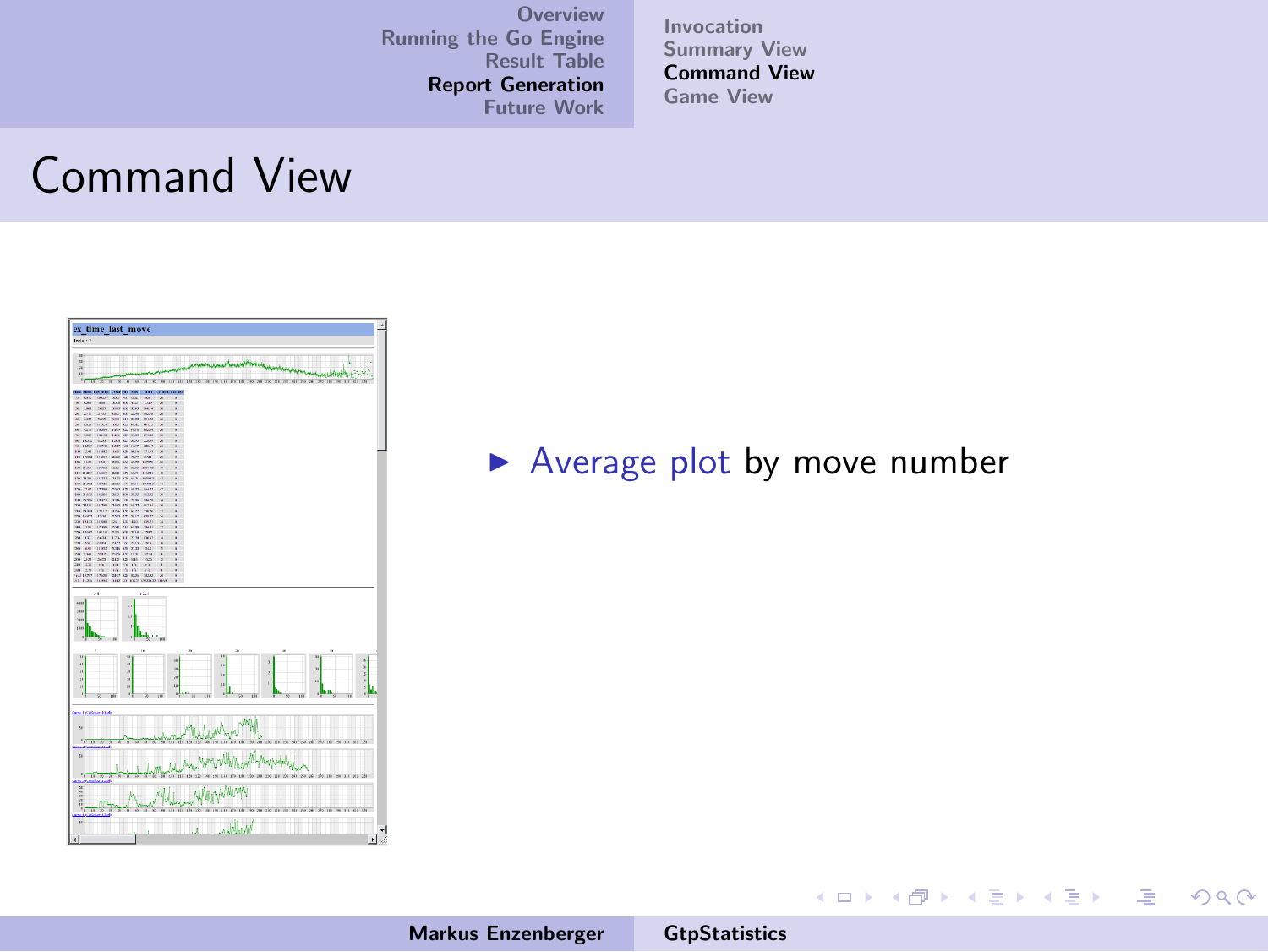[Invocation](#page-46-0) [Summary View](#page-47-0) [Command View](#page-55-0) [Game View](#page-56-0)

#### Command View



- $\blacktriangleright$  Average plot by move number
- $\triangleright$  Statistics and histograms for positions at a move number (selected)

K ロ ⊁ K 倒 ≯ K ミ ⊁ K ミ ⊁

 $\Omega$ 

哇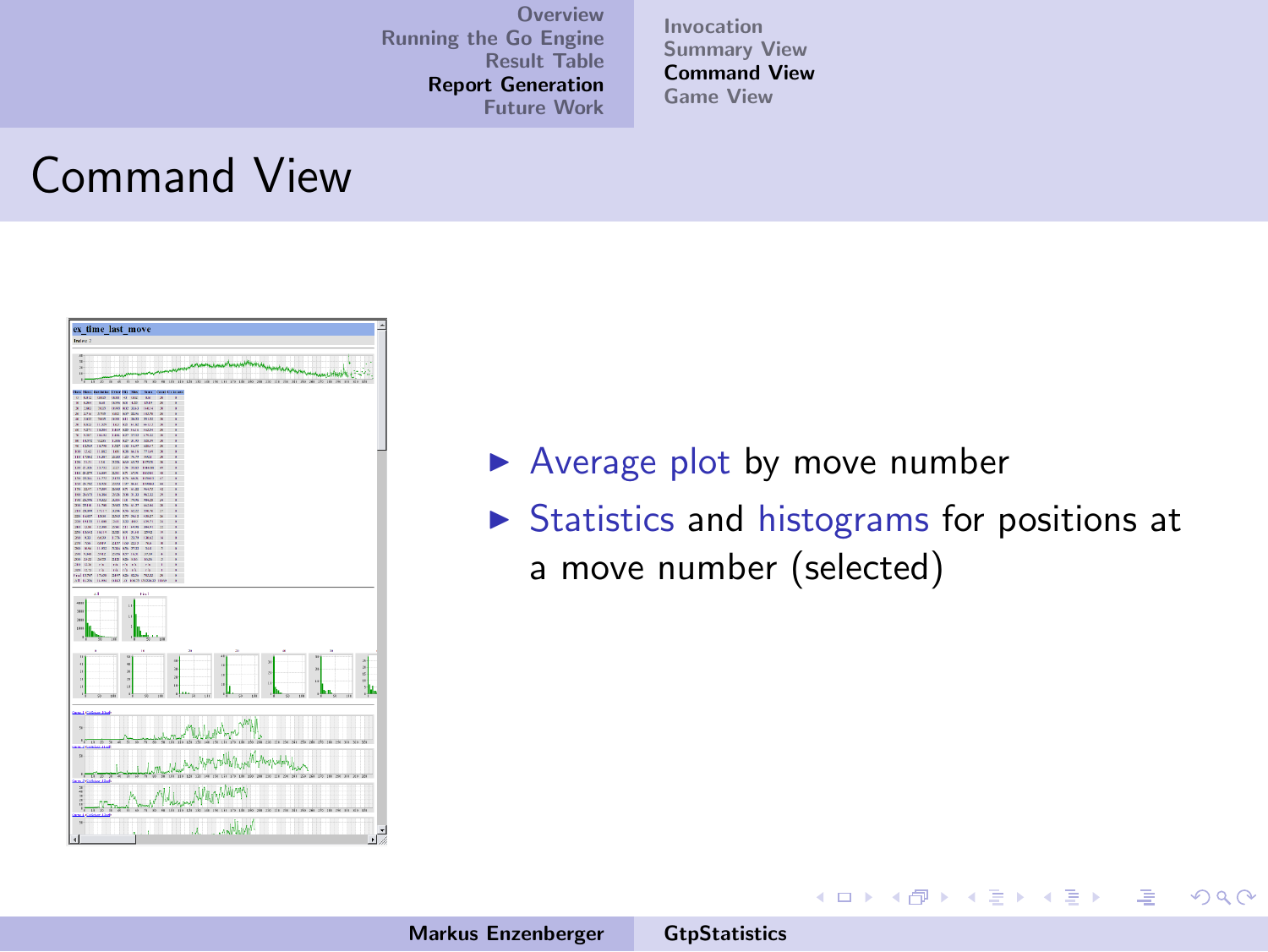[Invocation](#page-46-0) [Summary View](#page-47-0) [Command View](#page-55-0) [Game View](#page-56-0)

#### Command View



- $\blacktriangleright$  Average plot by move number
- $\triangleright$  Statistics and histograms for positions at a move number (selected)

イロメ イタメ イラメ

一 4 店 ト

 $\Omega$ 

 $\blacktriangleright$  Histograms for all and final positions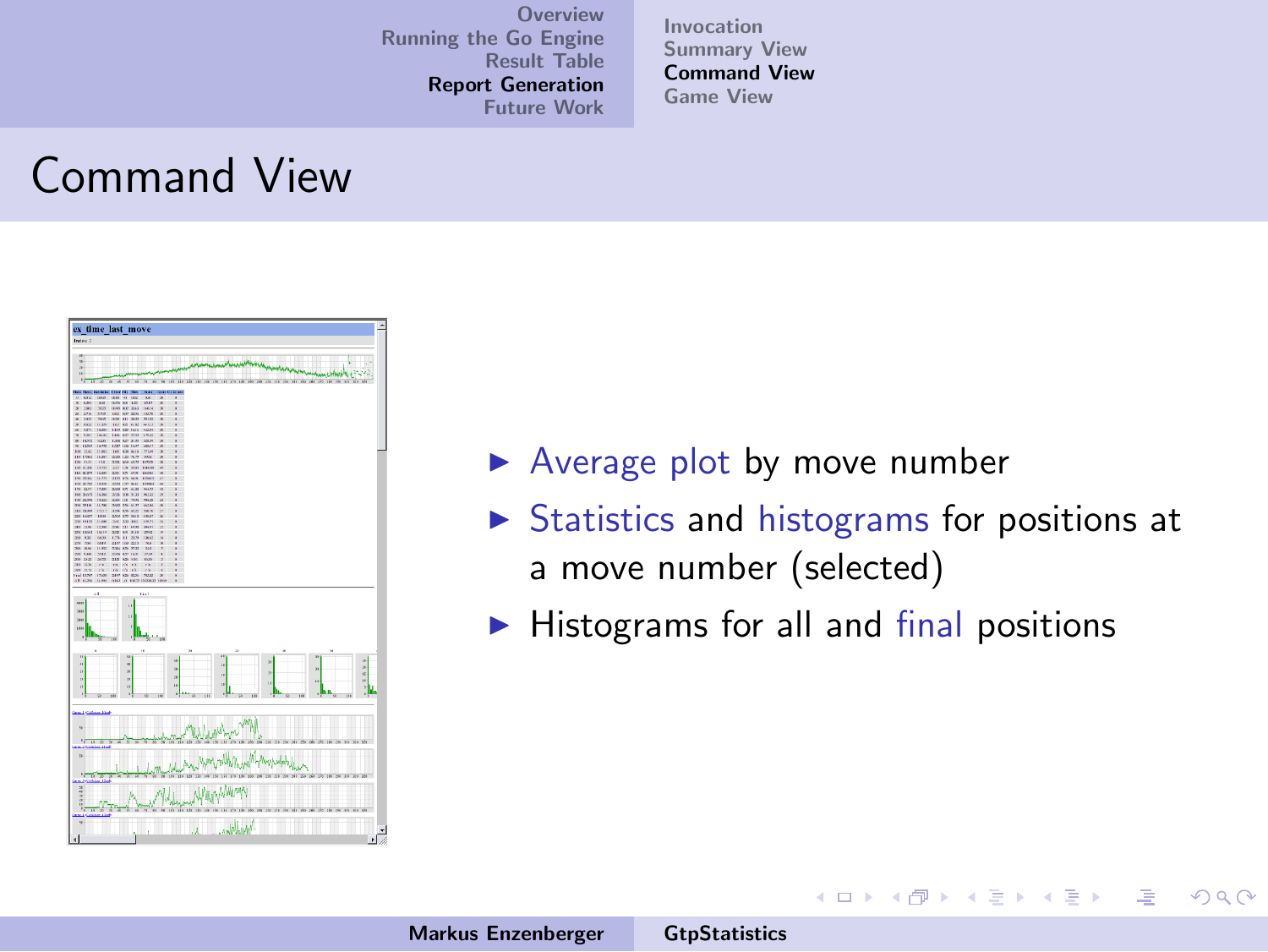[Invocation](#page-46-0) [Summary View](#page-47-0) [Command View](#page-52-0) [Game View](#page-56-0)

#### Command View



- $\blacktriangleright$  Average plot by move number
- $\triangleright$  Statistics and histograms for positions at a move number (selected)

 $4.11 \times 4.60 \times 4.72 \times$ 

<span id="page-55-0"></span> $\rightarrow$   $\pm$   $\rightarrow$ 

- Histograms for all and final positions
- $\blacktriangleright$  Plots by move number for all games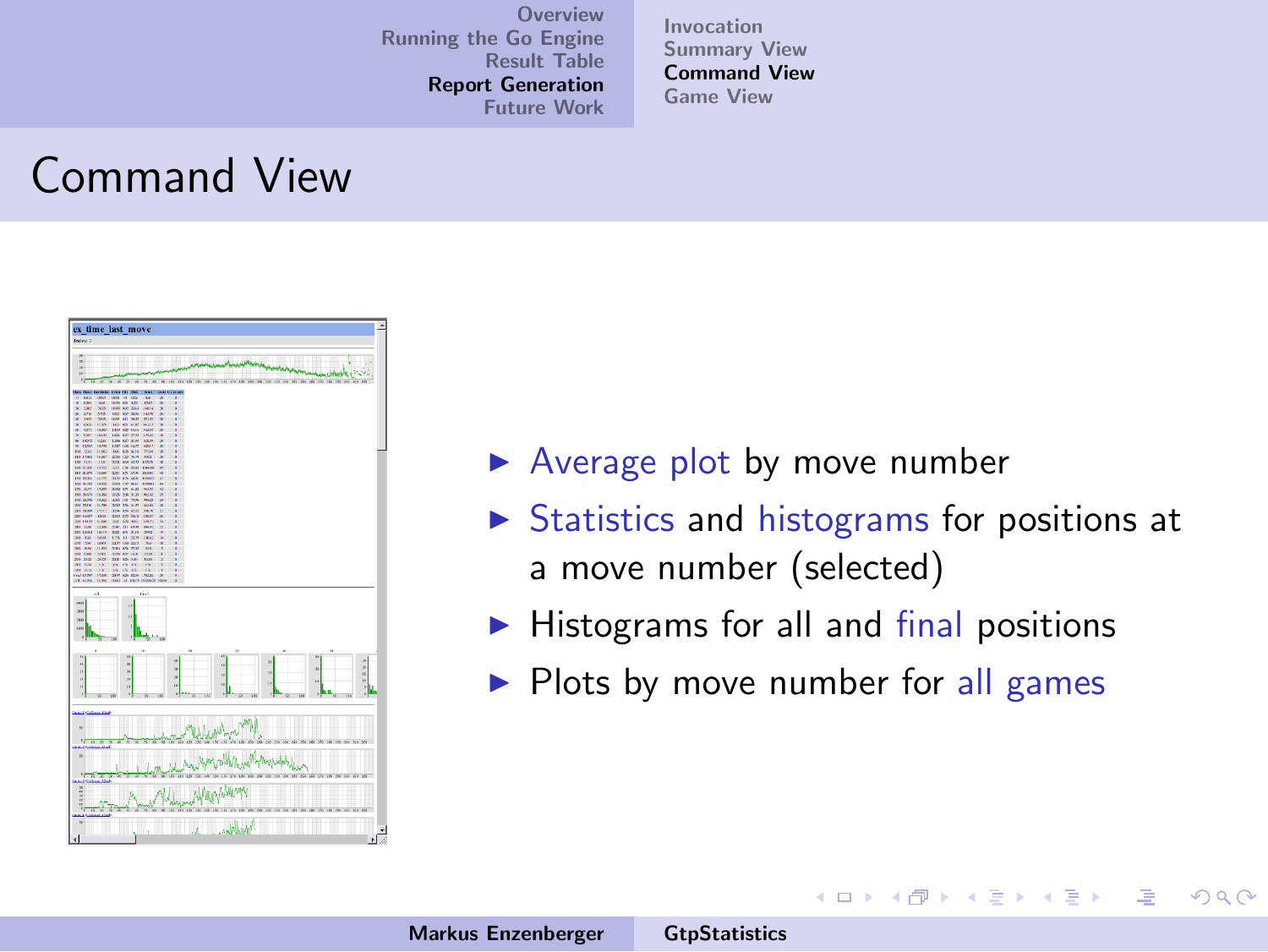[Invocation](#page-46-0) [Summary View](#page-47-0) [Command View](#page-52-0) [Game View](#page-57-0)

#### Game View



#### $\blacktriangleright$  Plots by move number for all commands

メロメ メ都 ドメ 君 ドメ 君 ドッ

<span id="page-56-0"></span> $\equiv$  $\Omega$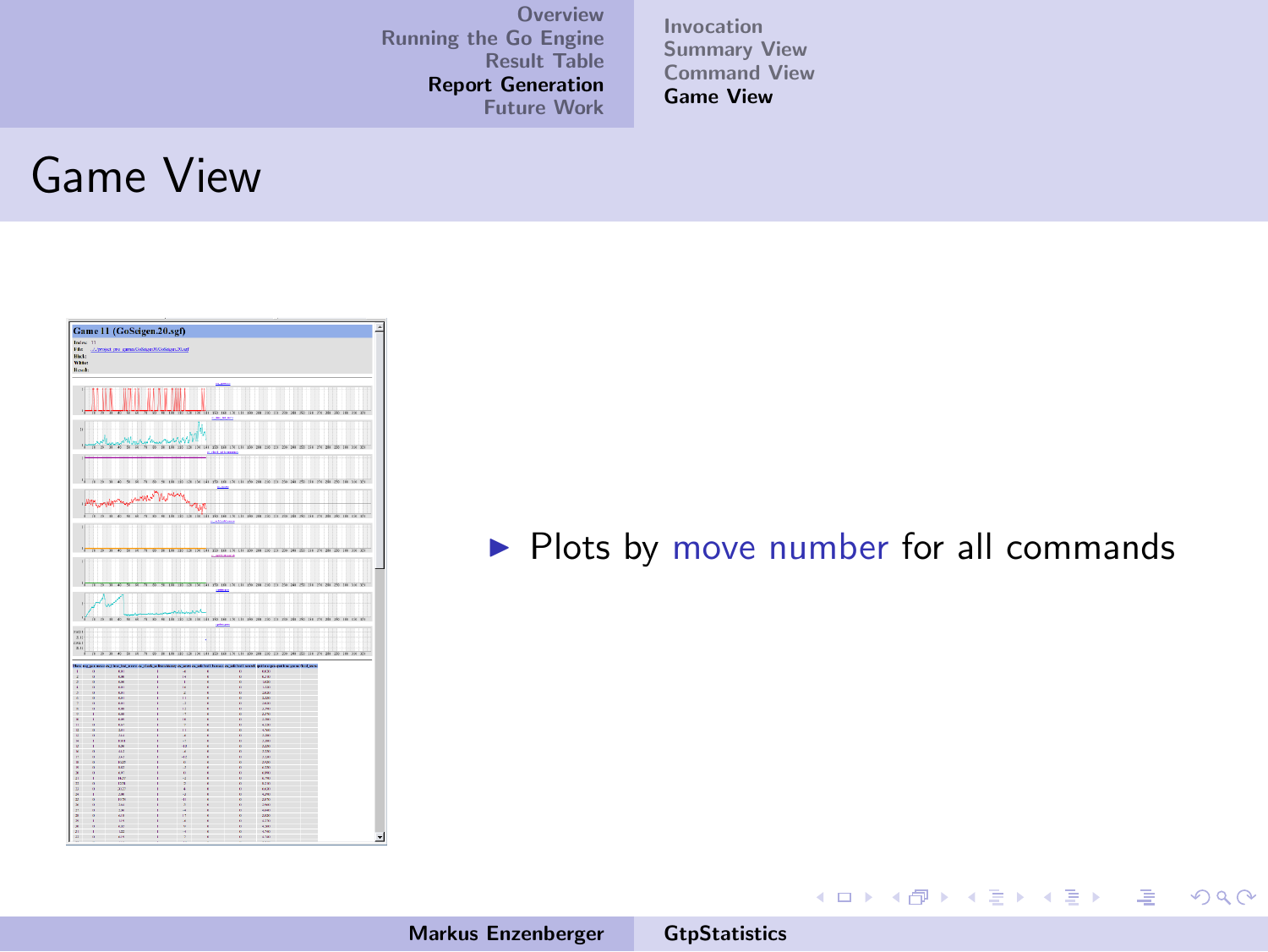[Invocation](#page-46-0) [Summary View](#page-47-0) [Command View](#page-52-0) [Game View](#page-56-0)

#### Game View



 $\blacktriangleright$  Plots by move number for all commands

イロメ イ部メ イヨメ イヨメー

注

<span id="page-57-0"></span> $2Q$ 

 $\blacktriangleright$  Table with all command results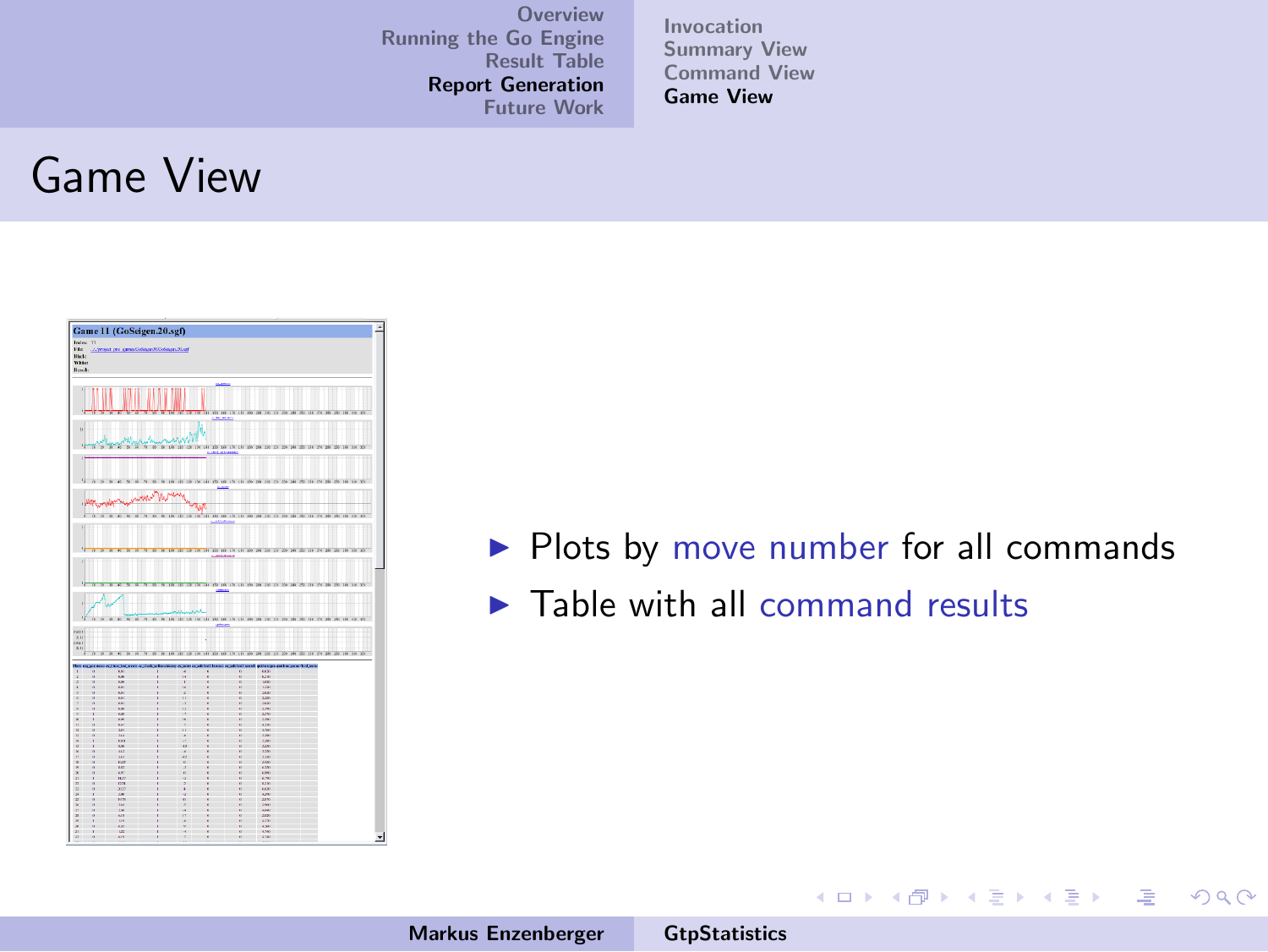Future Work

<span id="page-58-0"></span> $\blacktriangleright$  Clean up source code; fix bugs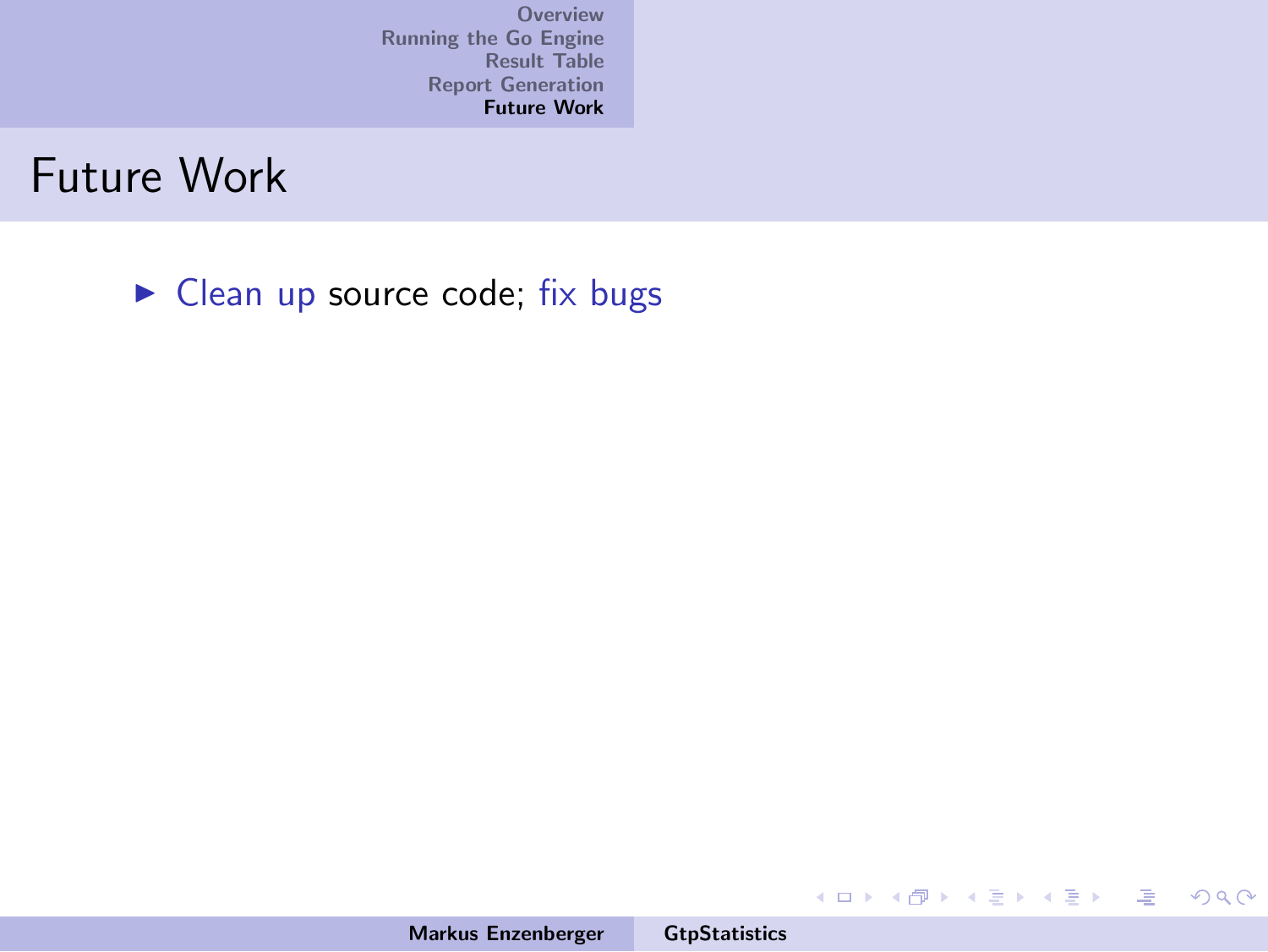#### Future Work

- $\blacktriangleright$  Clean up source code; fix bugs
- $\blacktriangleright$  Separate count plots for each command

イロメ イ部メ イヨメ イヨメー

唾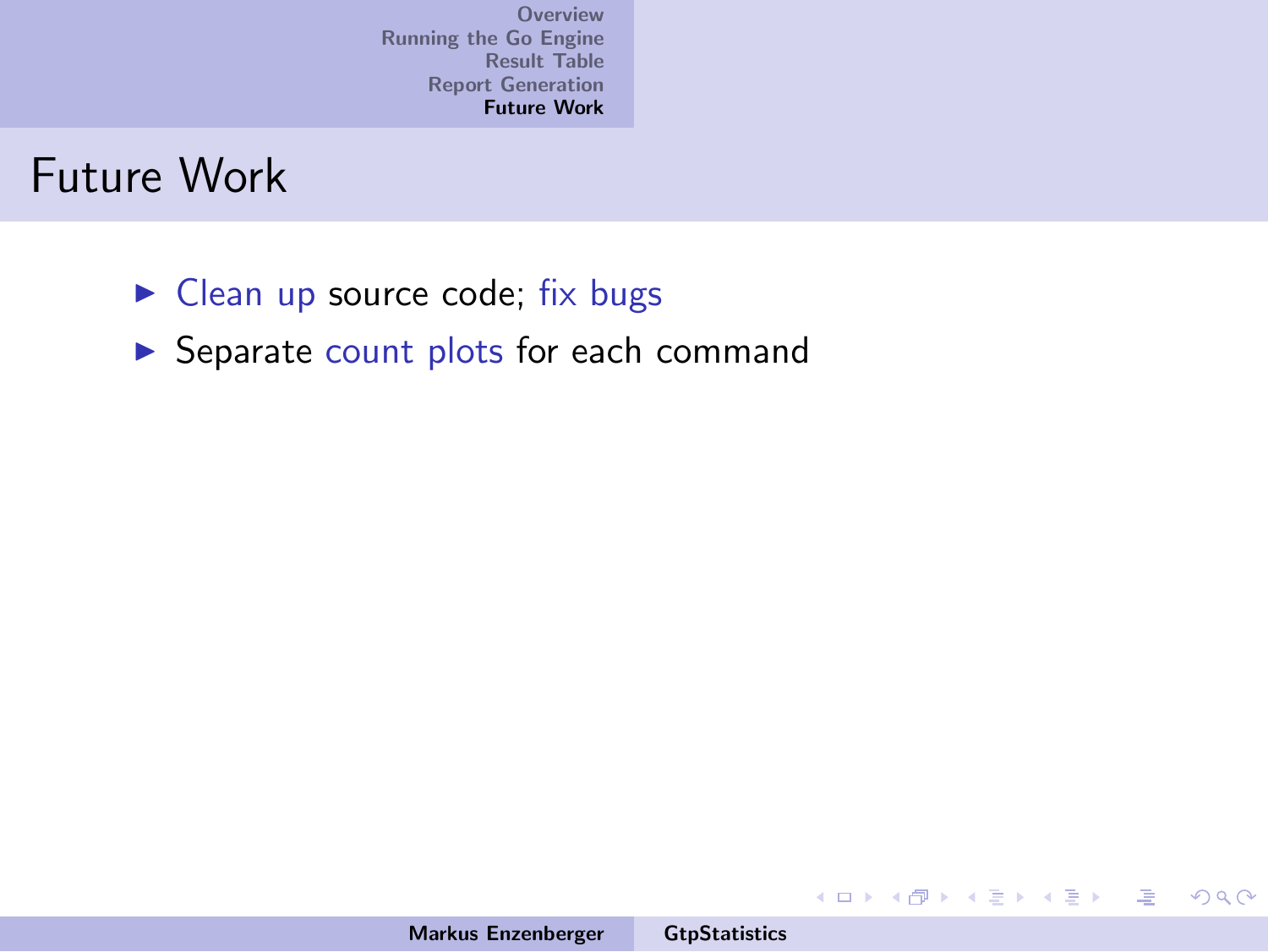#### Future Work

- $\blacktriangleright$  Clean up source code; fix bugs
- $\blacktriangleright$  Separate count plots for each command
- $\blacktriangleright$  Cumulative plots

イロメ イ部メ イヨメ イヨメー

唾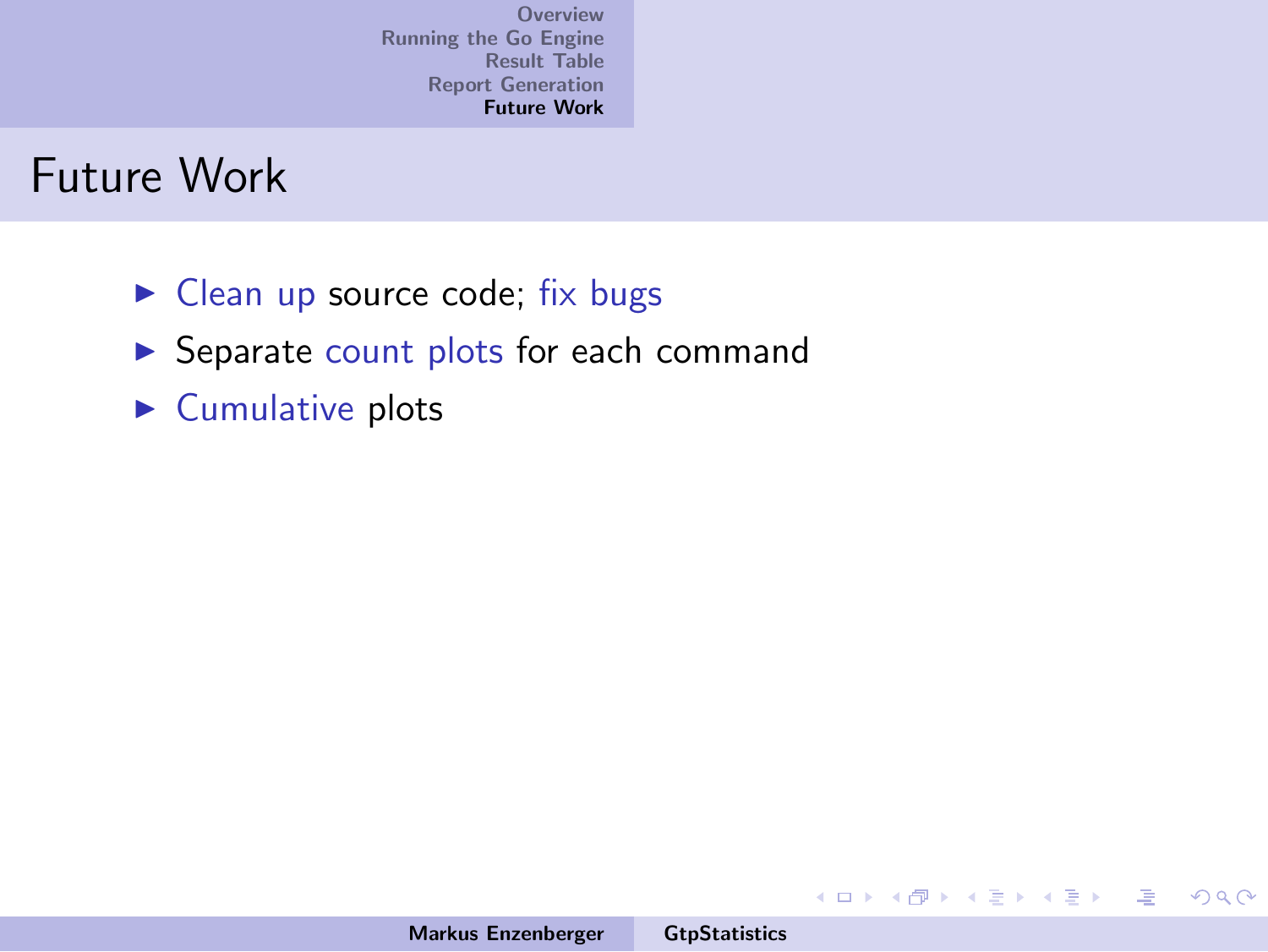#### Future Work

- $\triangleright$  Clean up source code; fix bugs
- $\triangleright$  Separate count plots for each command
- $\blacktriangleright$  Cumulative plots
- $\triangleright$  Write out data tables for each plot

**K ロ ト K 伊 ト K** 

一 ( 語 ) ( ) 唾

 $\equiv$   $\rightarrow$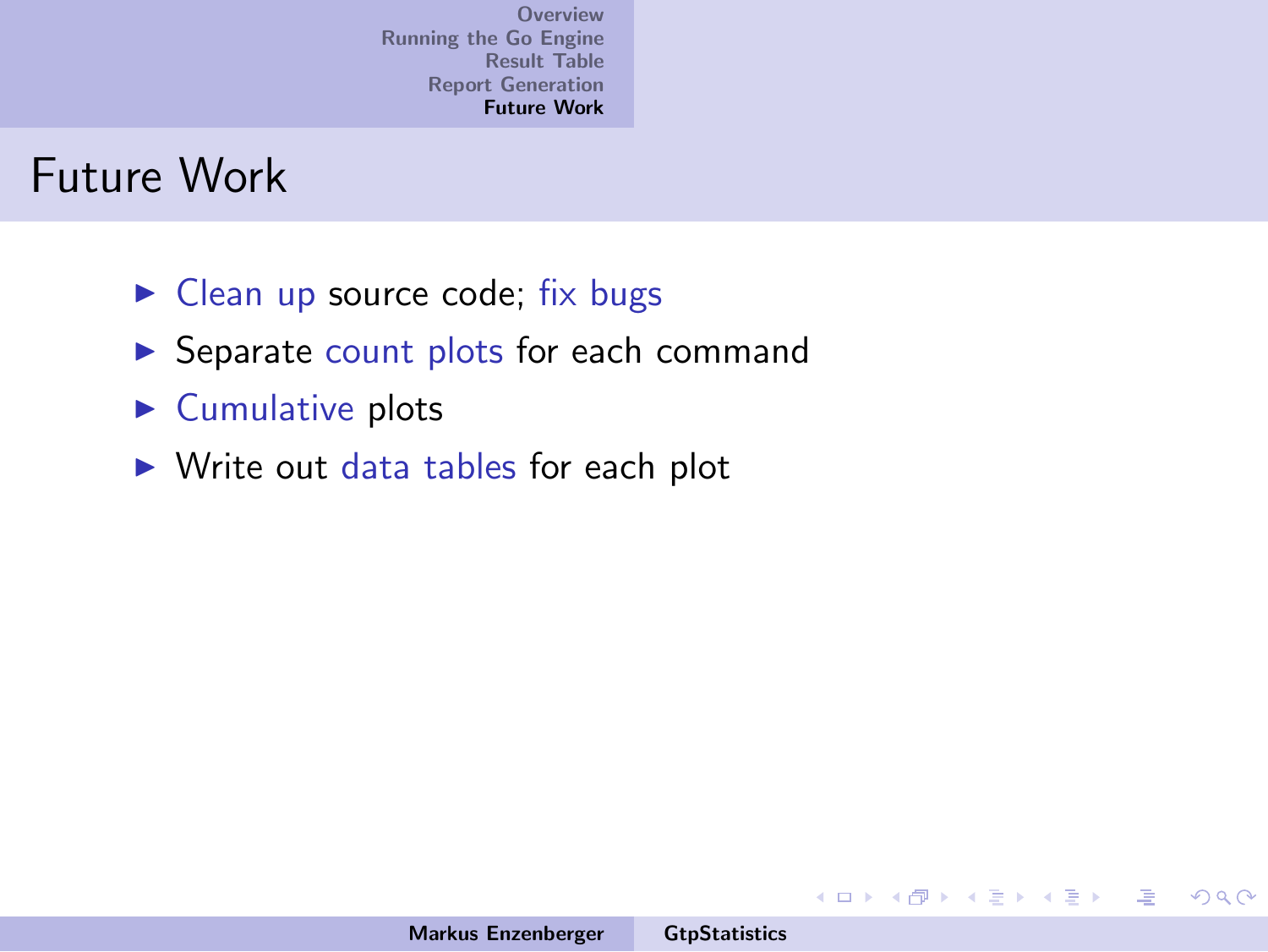#### Future Work

- $\triangleright$  Clean up source code; fix bugs
- $\triangleright$  Separate count plots for each command
- $\blacktriangleright$  Cumulative plots
- $\triangleright$  Write out data tables for each plot
- $\triangleright$  Conversion of responses for more commands (analog to reg\_genmove)

メロメ メ御き メミメ メミメー

唾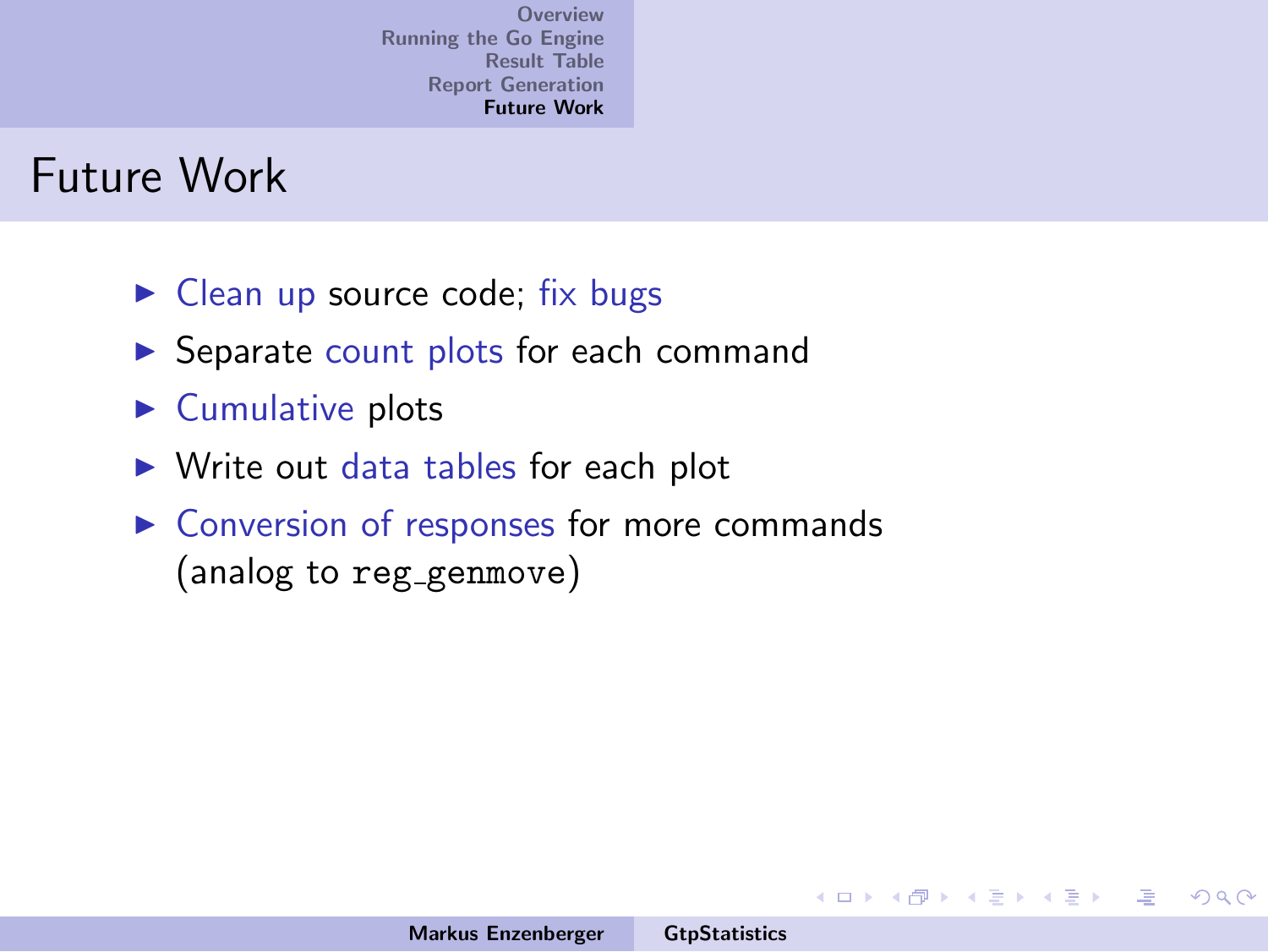#### Future Work

- $\triangleright$  Clean up source code; fix bugs
- $\triangleright$  Separate count plots for each command
- $\blacktriangleright$  Cumulative plots
- $\triangleright$  Write out data tables for each plot
- $\triangleright$  Conversion of responses for more commands (analog to reg\_genmove)
- $\blacktriangleright$  Handle collection of test positions (loadsgf)

 $4.11 \times 4.60 \times 4.72 \times$ 

一 ( 語 ) …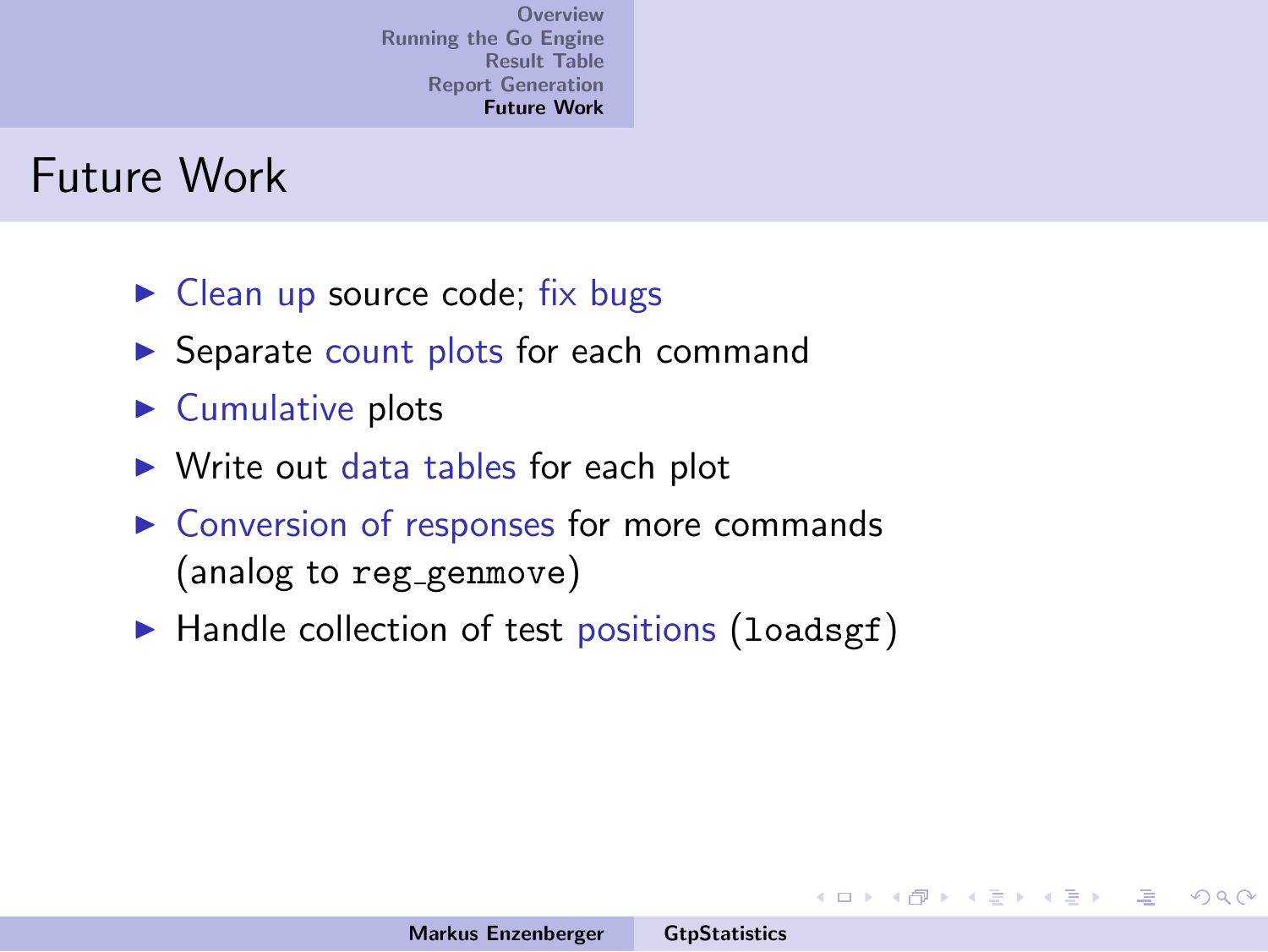#### Future Work

- $\blacktriangleright$  Clean up source code; fix bugs
- **In Separate count plots for each command**
- $\blacktriangleright$  Cumulative plots
- $\triangleright$  Write out data tables for each plot
- $\triangleright$  Conversion of responses for more commands (analog to reg\_genmove)
- $\blacktriangleright$  Handle collection of test positions (loadsgf)
- $\blacktriangleright$  Run or generate reports only for move range

 $4.11 \times 4.60 \times 4.21 \times$ 

一 ( 語 ) …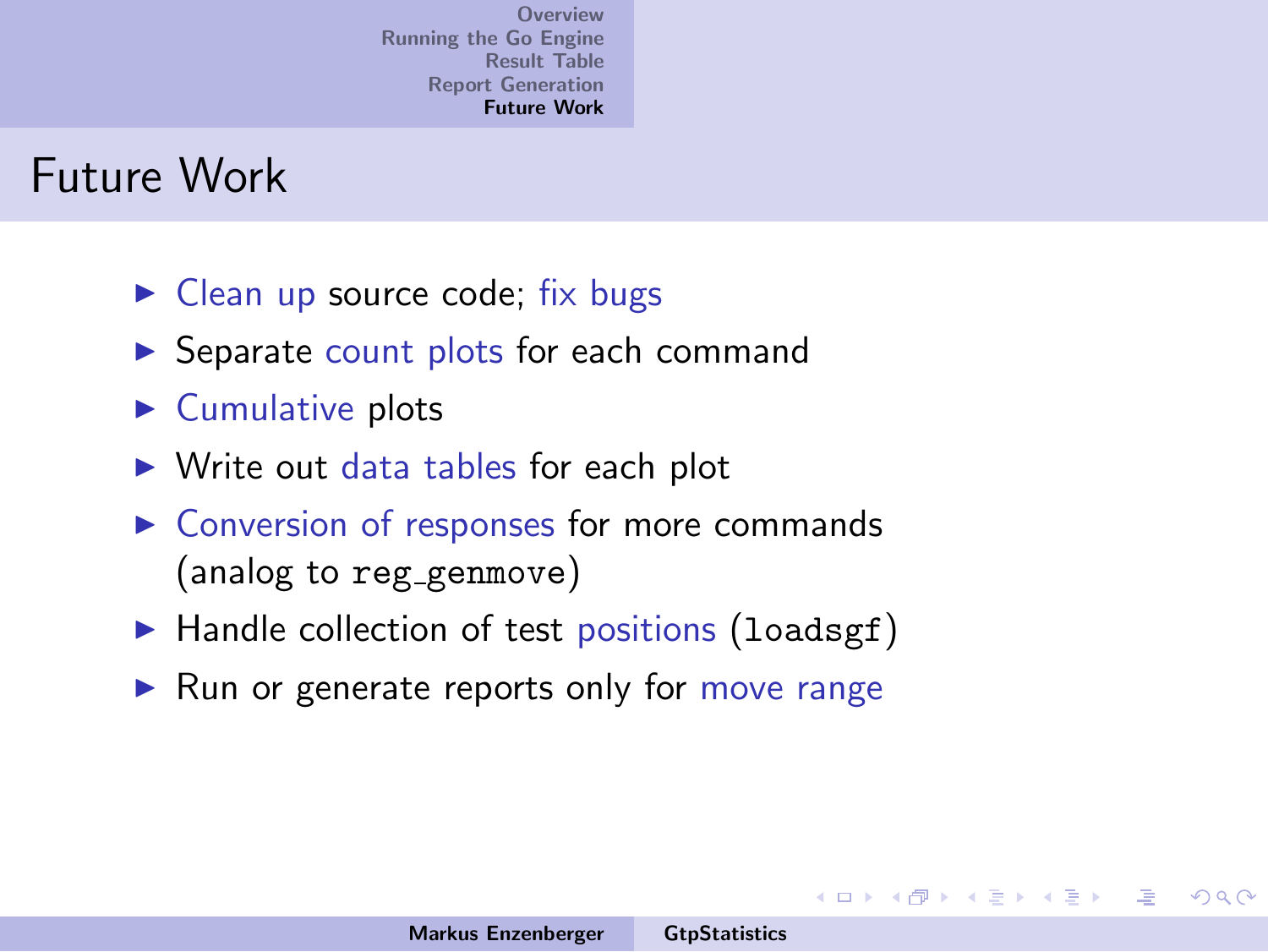#### Future Work

- $\triangleright$  Clean up source code; fix bugs
- **In Separate count plots for each command**
- $\blacktriangleright$  Cumulative plots
- $\triangleright$  Write out data tables for each plot
- $\triangleright$  Conversion of responses for more commands (analog to reg genmove)
- $\blacktriangleright$  Handle collection of test positions (loadsgf)
- $\blacktriangleright$  Run or generate reports only for move range
- $\triangleright$  Make report generation more configurable

 $4.11 \times 4.60 \times 4.72 \times$ 

一 ( 語 ) …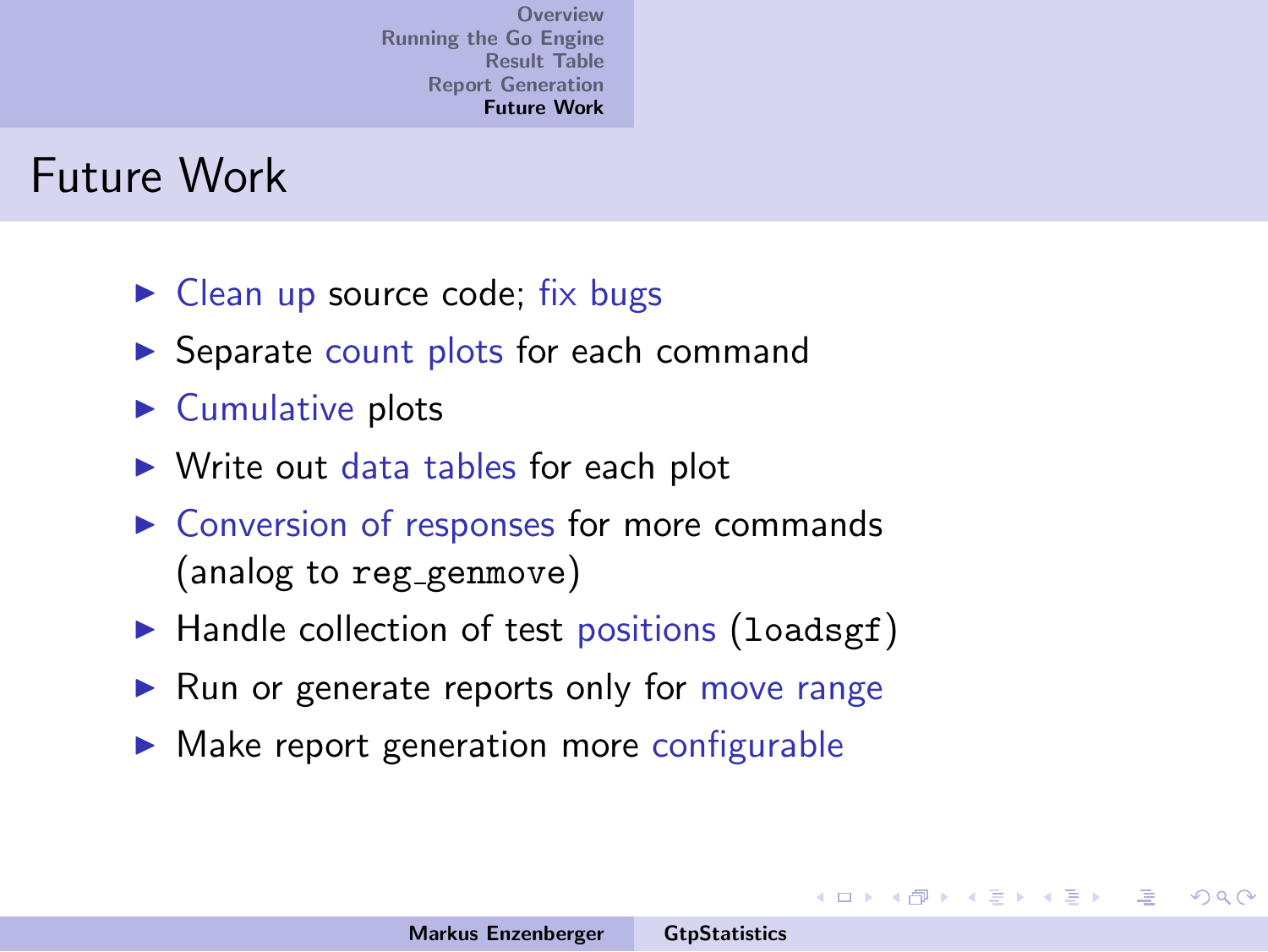#### Future Work

- $\triangleright$  Clean up source code; fix bugs
- **In Separate count plots for each command**
- $\blacktriangleright$  Cumulative plots
- $\triangleright$  Write out data tables for each plot
- $\triangleright$  Conversion of responses for more commands (analog to reg genmove)
- $\blacktriangleright$  Handle collection of test positions (loadsgf)
- $\blacktriangleright$  Run or generate reports only for move range
- $\triangleright$  Make report generation more configurable
- $\triangleright$  Add statistics for one random position per game

 $4.11 \times 4.60 \times 4.72 \times$ 

一 ( 語 ) …